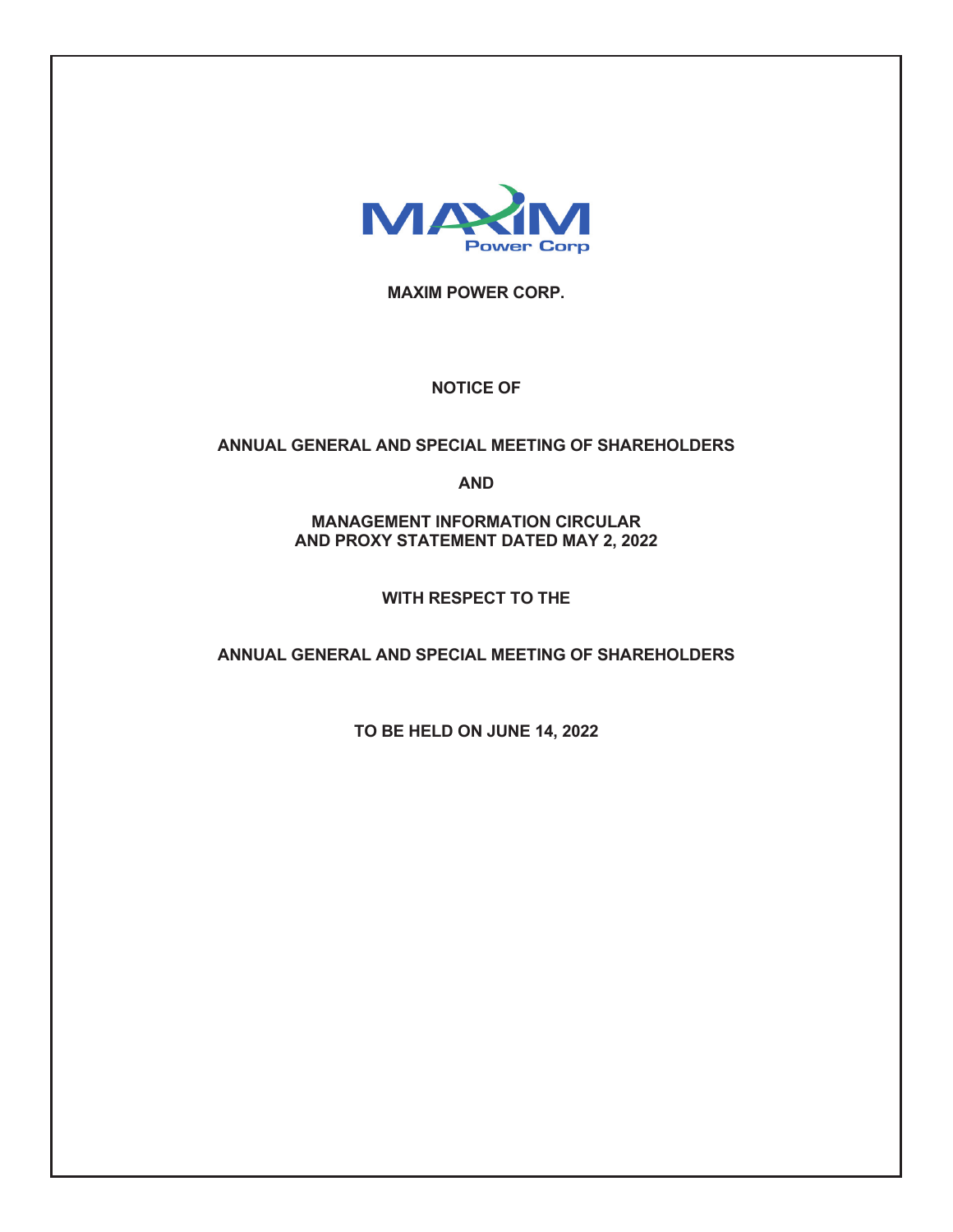

# **MAXIM POWER CORP.**

#### **NOTICE OF THE ANNUAL GENERAL AND SPECIAL MEETING OF SHAREHOLDERS TO BE HELD ON JUNE 14, 2022**

## **TO: THE SHAREHOLDERS OF MAXIM POWER CORP.**

**NOTICE IS HEREBY GIVEN THAT** the Annual General and Special Meeting (the "**Meeting**") of the holders (the "**Shareholders**") of common shares (the "**Common Shares**") of Maxim Power Corp. ("**MAXIM**" or the "**Corporation**"), will be held in the Main Floor Conference Centre at 715 - 5<sup>th</sup> Avenue SW, Calgary, Alberta, on Tuesday, June 14, **2022 at 10:00 a.m. (Calgary time),** for the following purposes:

- 1. to receive and consider the audited consolidated financial statements of the Corporation for the year ended December 31, 2021 and the Auditors' report thereon;
- 2. to approve an ordinary resolution to fix the number of directors to be elected at the Meeting at six (6);
- 3. to elect the nominees to the board of directors of the Corporation for the ensuing year, as set out in the Management Information Circular accompanying this Notice;
- 4. to appoint KPMG LLP, Chartered Accountants, of Calgary, Alberta, as Auditors of the Corporation for the ensuing year and to authorize the board of directors of the Corporation to fix their remuneration;
- 5. to approve all unallocated stock options issuable pursuant to the Corporation's stock option plan; and
- 6. to transact such other business as may be properly brought before the Meeting or any adjournment thereof.

The details of all matters proposed to be put before Shareholders at the Meeting are set forth in the Management Information Circular and Proxy Statement accompanying this Notice of Meeting. At the Meeting, Shareholders will be asked to approve each of the foregoing items.

**The Corporation currently intends to hold the Meeting in person. The Corporation encourages registered Shareholders and duly appointed proxyholders not to attend the Meeting in person if they are experiencing any COVID-19 symptoms. The Corporation encourages Shareholders to vote their common shares prior to the Meeting following the instructions set out in the form of proxy or voting instruction form received by such Shareholders.**

Shareholders may use the following information to listen to the Meeting via conference call:

Toll free from North America: 1-877-385-4099 Access Code: 2934257#

**Registered shareholders may vote in person at the Meeting or any adjournment or postponement thereof or they may appoint another person (who need not be a shareholder) as their proxy to attend and vote in their place. Registered shareholders unable to be present at the Meeting in person are requested to date and sign the enclosed form of proxy and mail it to or deposit it with our transfer agent, Computershare Trust Company of Canada ("Computershare"): (i) by mail using the enclosed return envelope or one addressed to Computershare Trust Company of Canada, Proxy Department, 100 University Avenue, 8th Floor, Toronto, Ontario, M5J 2Y1; (ii) by hand delivery to Computershare Trust Company of Canada, 100 University Avenue, 8th Floor, Toronto, Ontario, M5J 2Y1; (iii) by facsimile to 1-866-249-7775 (inside North America) or (416) 263- 9524 (outside North America); or (iv) you may vote by telephone at 1-866-732-8683 (inside North America) or (312) 588-4290 (outside North America). If you wish to vote through the Internet, please go to www.investorvote.com and follow the instructions. You will require your control number found on your proxy form. In order to be valid and acted upon at the Meeting, forms of proxy must be received by Computershare not less than forty-eight (48) hours (excluding Saturdays, Sundays and statutory holidays in the Province of Alberta) before the time of the Meeting or any adjournment or postponement thereof. The time limit for the deposit of proxies may be waived or extended by the Chair of the Meeting at his or her discretion without notice.** 

Non-registered shareholders who hold shares through a broker, financial institution, trustee, nominee or other intermediary or otherwise should carefully follow the instructions found on their voting instructions form.

The record date for the determination of Shareholders entitled to receive notice of and to vote at the Meeting, or any adjournment thereof, is May 2, 2022 (the "**Record Date**"). However, if a Shareholder has transferred any Common Shares after that date and the new holder of such shares establishes proper ownership and demands, not later than ten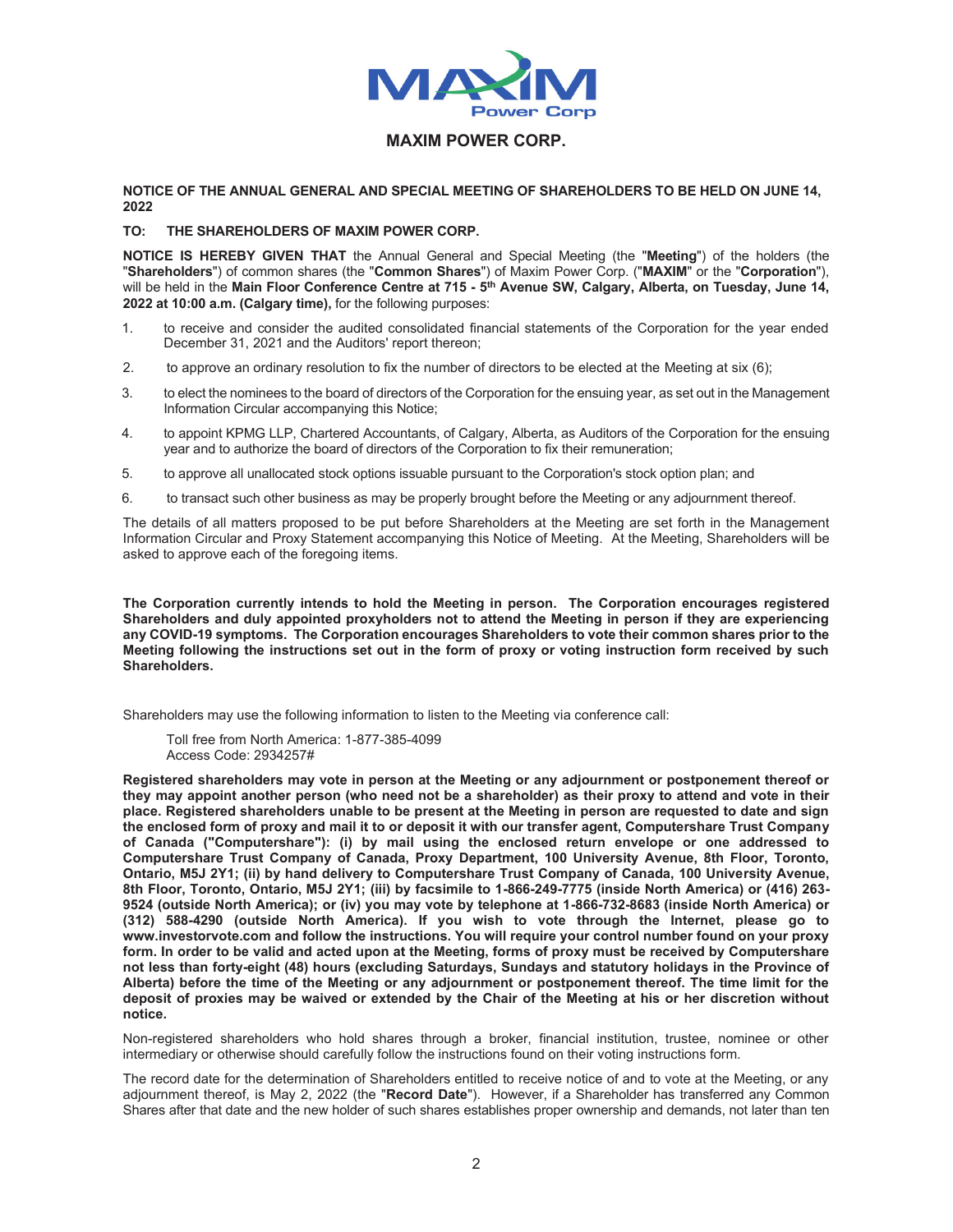(10) days before the Meeting, to be included in the list of Shareholders eligible to vote at the Meeting, then that new Shareholder will be entitled to attend and vote at the Meeting.

DATED at Calgary, Alberta this 2nd day of May, 2022.

## **BY ORDER OF THE BOARD OF DIRECTORS OF MAXIM POWER CORP.**

*(signed) "M. Bruce Chernoff"* M. Bruce Chernoff, Chief Executive Officer and Chair of the Board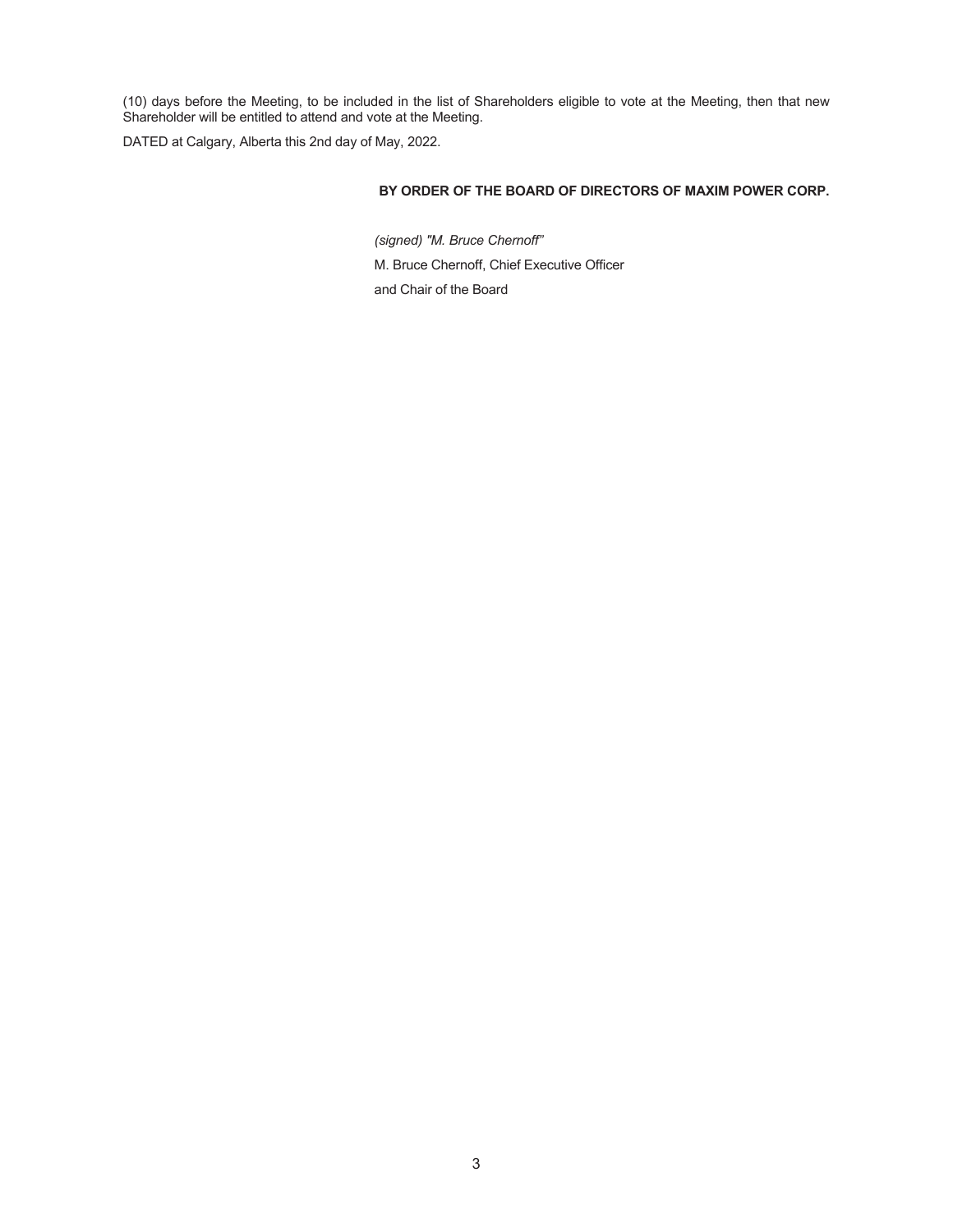

## **MAXIM POWER CORP. MANAGEMENT INFORMATION CIRCULAR AND PROXY STATEMENT FOR THE ANNUAL GENERAL AND SPECIAL MEETING OF SHAREHOLDERS TO BE HELD ON JUNE 14, 2022**

## **General**

Words importing the singular number, where the context requires, include the plural and vice versa and words importing any gender include all genders. In this Management Information Circular and Proxy Statement ("**Information Circular**"), unless otherwise noted, all dollar amounts are expressed in Canadian dollars. Information contained in this Information Circular is given as of May 2, 2022, unless otherwise stated.

## **SOLICITATION OF PROXIES**

**This Information Circular is furnished in connection with the solicitation of proxies by the management of Maxim Power Corp. ("MAXIM" or the "Corporation") for use at the Annual General and Special Meeting (the "Meeting") of the holders (the "Shareholders") of common shares of MAXIM (the "Common Shares"), to be held on Tuesday, June 14, 2022 at 10:00 a.m. (Calgary time), or any adjournment thereof, in the Main Floor Conference Centre at 715 - 5th Avenue SW, Calgary, Alberta for the purposes set out in the accompanying Notice of Meeting.** 

## **REVOCABILITY OF PROXIES**

Proxies are revocable. A Shareholder submitting an Instrument of Proxy may revoke the Instrument of Proxy, by instrument in writing, executed by the Shareholder or by his or her attorney duly authorized in writing or, if the Shareholder is a corporation, under its corporate seal or by an officer or attorney thereof duly authorized, and deposited either at the registered office of the Corporation at any time up to and including the last business day preceding the day of the Meeting, or any adjournment thereof, at which the Instrument of Proxy is to be used, or with the Chair of the Meeting on the day of the Meeting, or any adjournment thereof.

An Instrument of Proxy will not be valid for the Meeting or any adjournment thereof unless it is completed and signed by the Shareholder, or by his attorney duly authorized in writing, and delivered to the Registrar and Transfer Agent of the Corporation, Computershare Trust Company of Canada, 9th Floor, 100 University Avenue, Toronto, Ontario M5J 2Y1, in acceptable form at least forty-eight (48) hours, excluding Saturdays, Sundays and holidays, prior to the Meeting, or any adjournment thereof.

## **PERSONS MAKING THE SOLICITATION**

This Information Circular is furnished in connection with the solicitation of proxies by and on behalf of the management of the Corporation.

The costs incurred in soliciting proxies will be borne by the Corporation and the solicitation will be made primarily by mail. Directors and officers of the Corporation may, without special compensation, solicit proxies by telephone, facsimile, or in person.

## **EXERCISE OF DISCRETION BY PROXY HOLDERS**

The persons named in the accompanying Instrument of Proxy will vote the Common Shares in respect of which they are appointed, in accordance with the direction of the Shareholder appointing them, as set forth in the Instrument of Proxy.

In the absence of such direction, such Common Shares will be voted, **FOR** the approval of setting the number of directors at six (6), **FOR** the approval of the election of the nominees hereinafter set forth as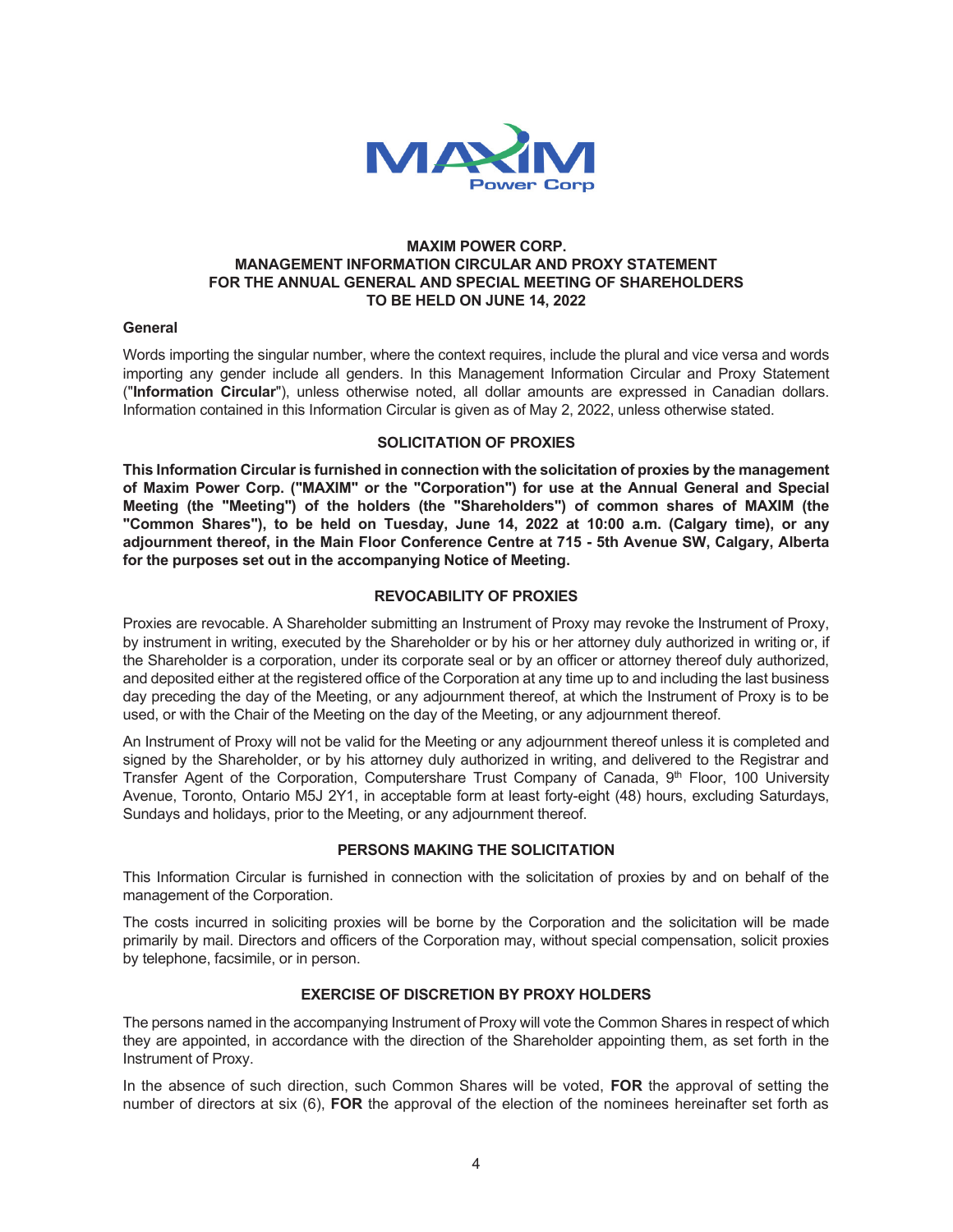directors of MAXIM, **FOR** the re-appointment of KPMG LLP Chartered Accountants as Auditor of the Corporation and **FOR** the approval of all unallocated stock options issuable pursuant to the Corporation's stock option plan.

The enclosed Instrument of Proxy confers discretionary authority upon the persons specified in the Instrument of Proxy with respect to amendments or variations to matters identified in the Notice of Meeting and with respect to other matters which may properly come before the Meeting. As at the time of printing of this Information Circular, management of the Corporation knows of no such amendments, variations or other matters to come before the Meeting other than the matters referred to in the Notice of Meeting and this Information Circular. If any matters which are not now known to the directors or officers of the Corporation should properly come before the Meeting, the persons named in the accompanying Instrument of Proxy will vote on such matters in accordance with their best judgment.

## **PROXY INSTRUCTIONS**

**Shareholders have the right to appoint a nominee (who need not be a Shareholder), other than the persons specified in the enclosed Instrument of Proxy (being M. Bruce Chernoff, Chief Executive Officer and Chair of the Board or Robert Emmott, President and Chief Operating Officer), to represent them at the Meeting, and may do so by inserting the name of the appointed representative in the blank space provided in the Instrument of Proxy.**

**Registered Shareholders may vote in person at the Meeting or any adjournment or postponement thereof or they may appoint another person (who need not be a shareholder) as their proxy to attend and vote in their place. Registered shareholders unable to be present at the Meeting in person are requested to date and sign the enclosed form of proxy and mail it to or deposit it with our transfer agent, Computershare Trust Company of Canada ("Computershare"): (i) by mail using the enclosed return envelope or one addressed to Computershare Trust Company of Canada, Proxy Department, 100 University Avenue, 8th Floor, Toronto, Ontario, M5J 2Y1; (ii) by hand delivery to Computershare Trust Company of Canada, 100 University Avenue, 8th Floor, Toronto, Ontario, M5J 2Y1; (iii) by facsimile to 1-866-249-7775 (inside North America) or (416) 263-9524 (outside North America); or (iv) you may vote by telephone at 1-866-732-8683 (inside North America) or (312) 588-4290 (outside North America). If you wish to vote through the Internet, please go to www.investorvote.com and follow the instructions. You will require your control number found on your proxy form. In order to be valid and acted upon at the Meeting, forms of proxy must be received by Computershare not less than forty-eight (48) hours (excluding Saturdays, Sundays and statutory holidays in the Province of Alberta) before the time of the Meeting or any adjournment or postponement thereof. The time limit for the deposit of proxies may be waived or extended by the Chair of the Meeting at his or her discretion without notice.** 

Non-registered shareholders who hold shares through a broker, financial institution, trustee, nominee or other intermediary or otherwise should carefully follow the instructions found on their voting instructions form.

At the discretion of the Chair of the Meeting, proxies may be deposited with the Chair of the Meeting prior to the commencement of the Meeting or any adjournment(s) thereof. The giving of a proxy will not affect the right of a Shareholder to attend in person at the Meeting, or any adjournment thereof and, provided that the proxy is revoked, to vote.

#### **Voting Instructions – Registered Shareholders**

You are a Registered Shareholder if your name appears on your share certificate.

Registered Shareholders who are eligible to vote can vote their Common Shares in person at the Meeting. Registered Shareholders, who are eligible to vote but who are unable to attend the Meeting in person, are able to vote their Common Shares by proxy as described above under "*Proxy Instructions*", and Registered Shareholders are also entitled to vote their Common Shares either by telephone or on the Internet. In both cases, the Control Number which is located on the Instrument of Proxy will be required. **Please note that if you register your votes by telephone, you cannot appoint anyone other than the directors named on the Instrument of Proxy as your proxy holder.**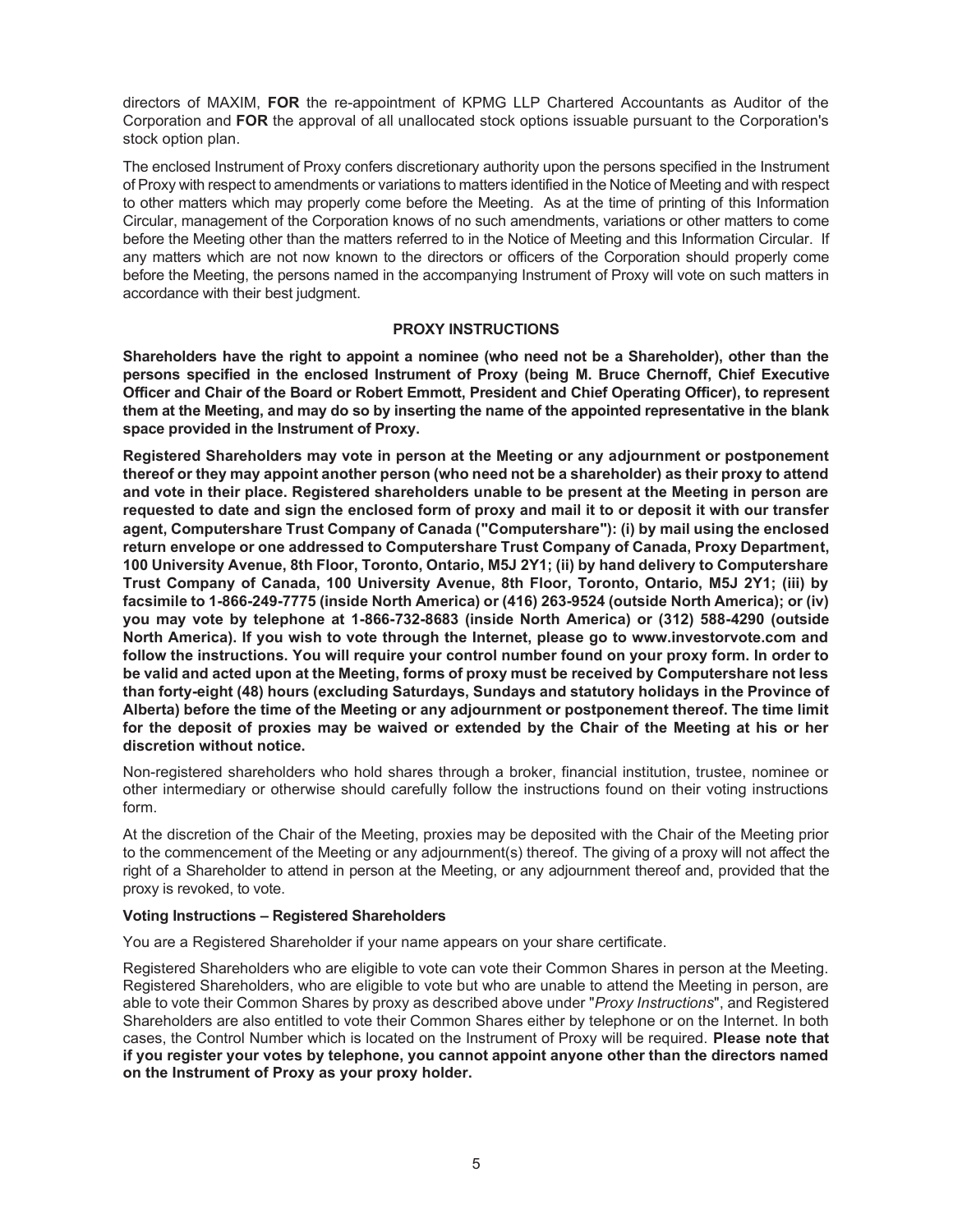#### **Voting Instructions – Beneficial Shareholders**

**The information set forth in this section is of significant importance to many Shareholders of the Corporation, as a substantial number of the Shareholders of the Corporation do not hold shares in their own name.** Such Beneficial Shareholders should note that only proxies deposited by Registered Shareholders can be recognized and acted upon at the Meeting. If Common Shares are listed in an account statement provided to a Shareholder by a broker, then in almost all cases, these Common Shares will not be registered in the Shareholder's name on the records of the Corporation. Such Common Shares will more likely be registered under the name of the broker or an agent of a broker. In Canada, the vast majority of such shares are registered under the name of CDS & Co. (the registration name for CDS Clearing and Depository Services Inc., which acts as nominee for many Canadian banks, trust companies and brokerage firms). Common Shares held by brokers or their nominees can only be voted (for, against or withheld from voting for resolutions) upon the instructions of the Beneficial Shareholders. Without specific instructions, brokers/nominees are prohibited from voting Common Shares for their clients.

Applicable regulatory rules require intermediaries/brokers to seek voting instructions from Beneficial Shareholders in advance of shareholders' meetings. Every intermediary/broker has its own mailing procedures and provides its own return instructions, which should be carefully followed by Beneficial Shareholders in order to ensure that their Common Shares are voted at the Meeting. The majority of brokers now delegate responsibility for obtaining instructions from clients to Broadridge Financial Solutions Inc. ("**Broadridge**"). Broadridge typically mails its own form of proxy to the Beneficial Shareholders with the request that the form be completed and returned to its attention. Beneficial Shareholders also have the option in certain cases of forwarding their voting instructions by telephone or through the Internet. Broadridge then tabulates the results of all instructions received and provides appropriate instructions respecting the voting of Common Shares at the Meeting.

**A Beneficial Shareholder receiving a Broadridge form of proxy cannot use that form to vote directly at the Meeting. This form must be returned to Broadridge by mail, hand delivery, fax, Internet or telephone, as directed, well in advance of the Meeting in order to have Common Shares voted.** If the Beneficial Shareholder wishes to attend and vote at the Meeting in person, that Beneficial Shareholder **must insert his or her own name as appointee** in the space provided. In this way, the Beneficial Shareholder appoints him or herself as Proxy and may therefore attend and act at the Meeting.

## **Voting by Internet**

Registered shareholders may also cast your vote by telephone (1-866-732-8683 within North America, 312- 588-4290 from outside North America) or internet (www.investorvote.com) by following the instructions provided on the form. If you choose to vote by telephone or internet, your vote must also be cast no later than 48 hours, excluding Saturdays, Sundays and holidays prior to the time of the Meeting.

## **VOTING SECURITIES AND PRINCIPAL HOLDERS OF VOTING SECURITIES**

#### **General**

The Corporation is authorized to issue an unlimited number of Common Shares without nominal or par value. As at May 2, 2022 (the "**Record Date**"), the Corporation had Common Shares issued and outstanding.

The board of directors of the Corporation (the "**Board**") has fixed the Record Date for the Meeting at the close of business on May 2, 2022. Only Shareholders of record on the Record Date are entitled to receive Notice of and to vote at the Meeting except to the extent that a person has transferred any Common Shares of the Corporation after that date and the new holder of such shares establishes proper ownership and demands not later than ten (10) days before the Meeting to be included in the list of Shareholders eligible to vote at the Meeting.

Each Shareholder is entitled to one (1) vote in person or by proxy for each Common Share held on all matters to come before the Meeting. No group of Shareholders has the right to elect a specified number of directors.

## **Principal Holders of Shares**

To the best of the knowledge of the directors and officers of the Corporation, no person beneficially owns or controls or has direction over more than ten percent (10%) or more of the voting rights attached to all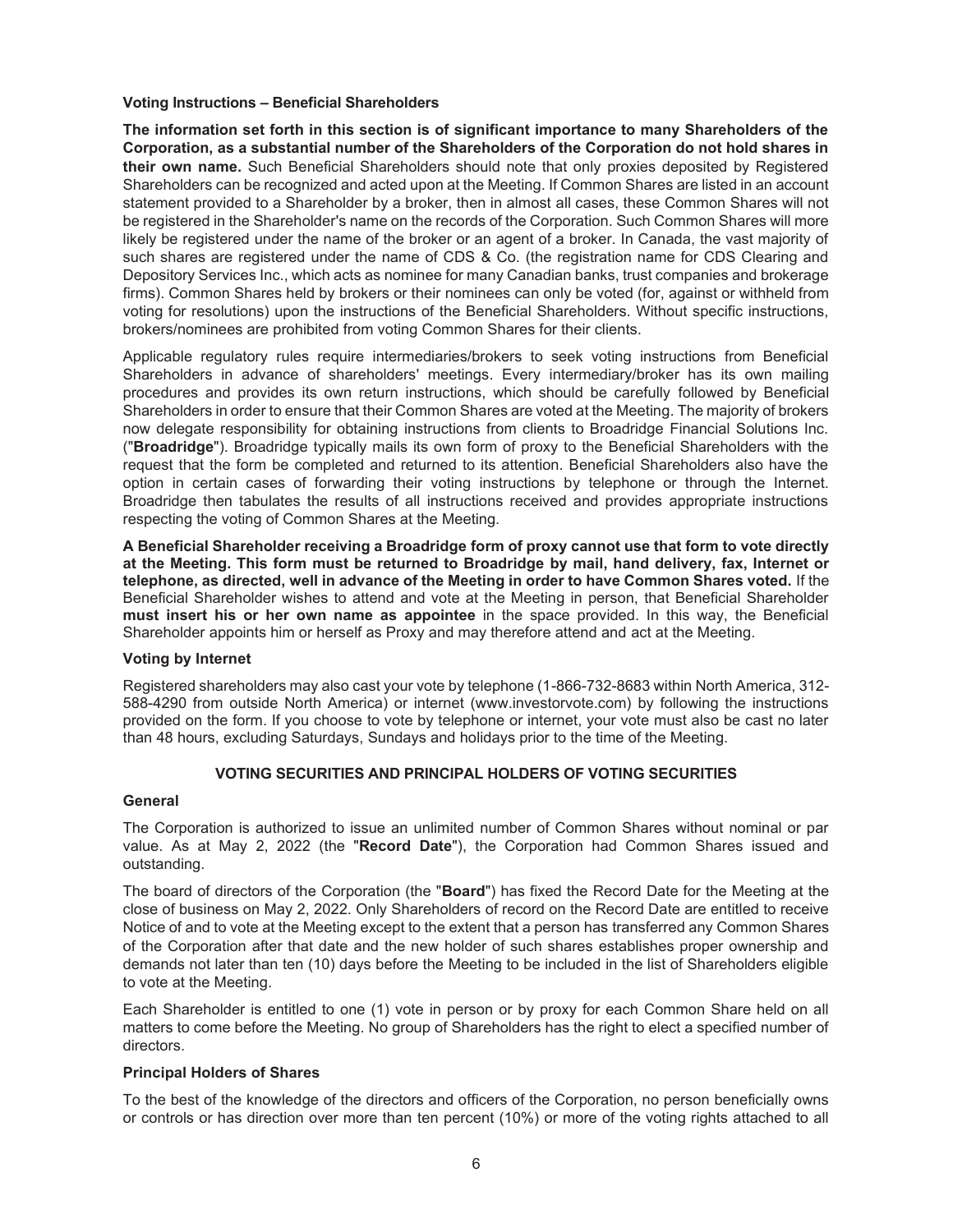issued and outstanding Common Shares of the Corporation as of the date of this Information Circular, except as set out below, which is based on publicly available information:

| Name of Shareholder and<br><b>Municipality of Residence</b> | <b>Securities Owned, Controlled</b><br>or Directed | Percentage of the Class of<br><b>Outstanding Voting</b><br>Securities of the Corporation (1) |
|-------------------------------------------------------------|----------------------------------------------------|----------------------------------------------------------------------------------------------|
| M. Bruce Chernoff (2)<br>Calgary, Alberta, Canada           | 17.794.481                                         | 35.6%                                                                                        |
| W. Brett Wilson (2)<br>Calgary, Alberta, Canada             | 17.116.452                                         | 34.2%                                                                                        |

**Notes:** 

(1) Based on 50,000,256 issued and outstanding Common Shares as at May 2, 2022.

(2) Includes Common Shares held by entities that are majority owned or controlled by Mr. Chernoff and Mr. Wilson.

## **Quorum for the Meeting**

At the Meeting, a quorum shall consist of persons present not being less than two (2) in number and holding or representing not less than five (5%) per cent of the Common Shares entitled to be voted at the Meeting.

## **Financial Statements**

The Corporation will submit to the Shareholders of the Corporation at the Meeting, the audited consolidated financial statements of the Corporation for the financial years ended December 31, 2021 and December 31, 2020 and the Auditors' Report thereon. No vote by the Shareholders with respect to these matters is required. National Instrument 51-102 *Continuous Disclosure Obligations* ("**NI 51-102**") provides that the Corporation is no longer required to send annual or interim financial statements or the management's discussion and analysis relating thereto to its registered and beneficial Shareholders, unless they request copies of same. However, the *Business Corporations Act* (Alberta) requires that annual financial statements be sent to each registered Shareholder, unless waived in writing by the registered Shareholder. NI 51-102 also provides that the Corporation must send annually a request form to its Registered and Beneficial Shareholders that may be used by such Shareholders to request any or all of the annual and interim financial statements and the management's discussion and analysis relating thereto. Shareholders are encouraged to review and, if action is desired, send the enclosed return card to Computershare Trust Company of Canada, 9<sup>th</sup> Floor, 100 University Avenue, Toronto, Ontario M5J 2Y1.

## **MATTERS TO BE ACTED UPON AT THE MEETING**

## **1. Fixing the Number of Directors**

Shareholders will be asked to approve an ordinary resolution fixing the number of directors of the Corporation for the ensuing year, at six (6).

**It is the intention of the persons named in the Instrument of Proxy, if not expressly directed otherwise in such Instrument of Proxy, to vote such proxies FOR the ordinary resolution fixing the number of directors to be elected at the Meeting at six (6).** 

#### **2. Election of Directors**

The affairs of the Corporation are managed by a Board who are elected annually for a one (1) year term at each annual meeting of Shareholders and who hold office until the next annual meeting, or until their successors are duly elected or appointed or until a director vacates his office or is replaced in accordance with the by-laws of the Corporation. The following persons are proposed to be nominated for election as directors of the Corporation at the Meeting. The Board has concluded that each nominee is well qualified to serve on MAXIM's Board. The nominees have the relevant expertise essential to ensure appropriate strategic direction and oversight. Each director nominee has confirmed his eligibility and willingness to serve as a director if elected.

#### *Majority Voting for Directors*

The Board believes that each director of MAXIM should carry the confidence and support of its shareholders. To this end, the Board has unanimously adopted and agreed to comply with the following policy regarding the election of directors.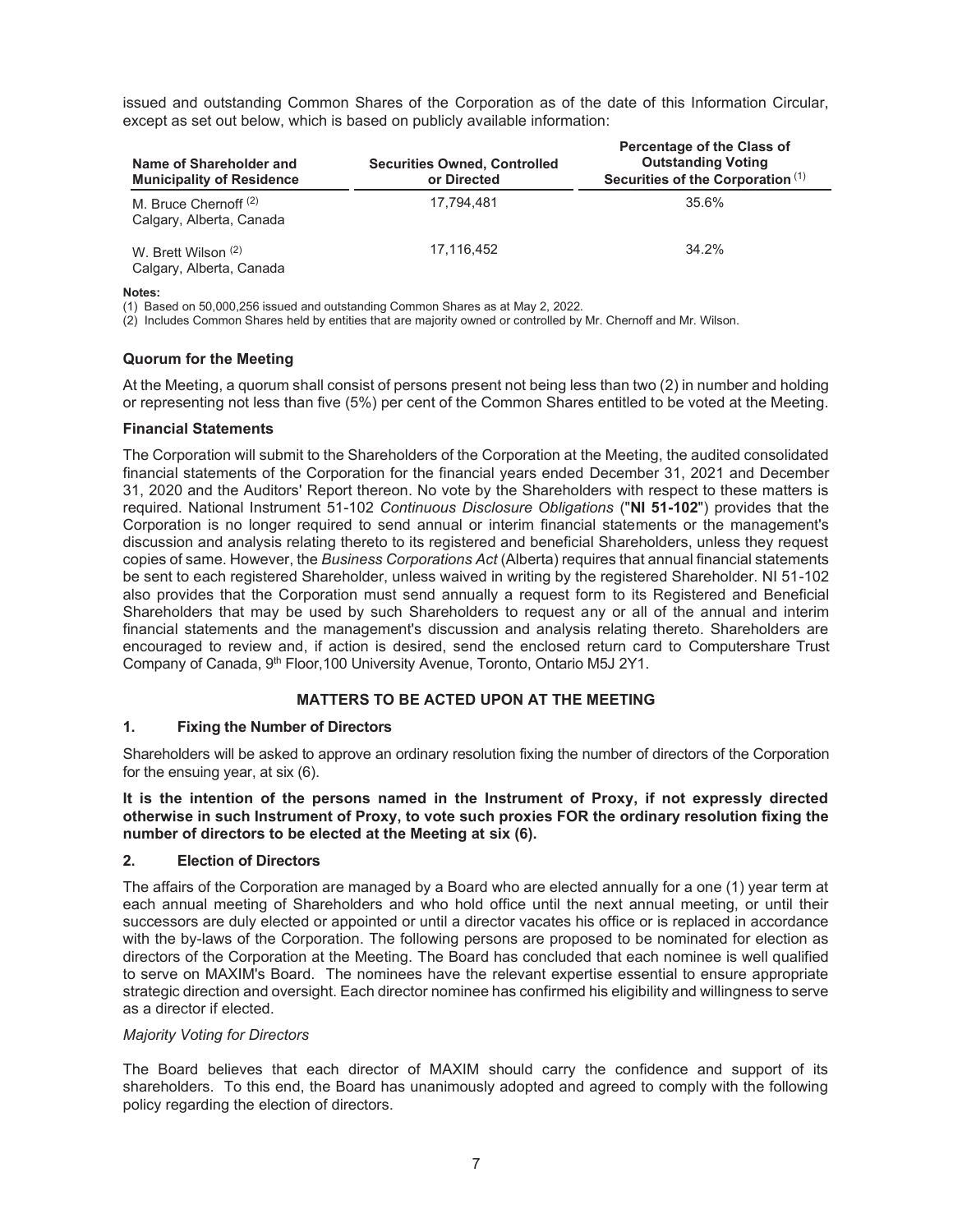The form of proxy for use at any meeting of MAXIM shareholders where directors are to be elected will enable shareholders to either: (a) vote in favour; or (b) withhold their shares from being voted in respect of each nominee separately. At the Meeting, the Chair will call for a vote by ballot and the scrutineer of the shareholders' meeting will record, with respect to each nominee, the total number of shares voted in favour and the total number of shares withheld from voting on each nominee. If, with respect to any nominee, the total number of shares withheld exceeds the total number of shares voted in favour of the nominee, then for purposes of this policy such nominee shall be considered not to have received the support of shareholders even though duly elected as a matter of corporate law.

Any nominee who is considered under the above test not to have the support of the shareholders shall, forthwith submit his or her resignation to the Board to take effect immediately upon acceptance by the Board.

The Board will promptly consider the tendered resignation and, absent exceptional circumstances, shall accept the resignation. In determining whether exceptional circumstances exist that justify the Board reject the resignation, the Board will consider all factors it deems relevant including, without limitation:

- a) the reasons, if known, why shareholders "withheld" or were requested or recommended to "withhold" votes from the director. In particular, the Board will consider if shareholders "withheld" or were requested or recommended to "withhold" votes from the director for reasons other than the qualifications or individual actions of the director;
- b) the current mix of skills and attributes of the directors on the Board;
- c) the impact with respect to covenants in agreements or plans; and
- d) legal requirements, policies or guidelines (regulatory, securities or corporate laws, or stock exchange rules) for director numbers and qualifications.

The Board shall decide whether or not to accept the tendered resignation, and shall not later than ninety (90) days after the shareholders' meeting, issue a news release, a copy of which will also be provided to the Toronto Stock Exchange, which either confirms that they have accepted the resignation or provides an explanation for why they have refused to accept such resignation.

Any director who tenders his or her resignation pursuant to the above described Policy will not participate in the Board consideration regarding the acceptance or rejection of the tendered resignation. If a majority of the members of the Board receive a majority withhold vote at the same election, then the directors who did not receive a majority withhold vote will consider the tendered resignations and decide whether to accept or reject the tendered resignations within ninety (90) days following the date of the applicable shareholders' meeting. If a sufficient number of directors have received a majority withhold vote and have tendered a resignation in accordance with the above described Policy, such that the Board would no longer have a quorum if all resignations were accepted, then such directors who have tendered a resignation in accordance with the above described Policy shall not vote in any meeting of the Board at which his or her resignation is considered. However, in that case, each such director present at a meeting of the Board may be counted for the purpose of determining whether the Board has quorum at the particular meeting. Except as set forth in this paragraph, a director who tenders his or her resignation pursuant to the above described Policy will continue to participate in all meetings of the Board and any applicable committees of the Board on which such director serves until such time, if applicable, as the Board decides to accept the director's tendered resignation.

Subject to any restrictions or requirements contained in applicable corporate law or MAXIM's constating documents, the Board may: (a) leave a resulting vacancy unfilled until the next annual meeting; (b) appoint a replacement director whom the Board considers merits the confidence of the shareholders; or (c) call a special meeting of shareholders to elect a replacement director nominated by management.

The above noted Policy does not apply in respect of any contested shareholders' meeting. For purposes hereof, a contested meeting is any meeting of shareholders at which the number of directors nominated for election is greater than the number of seats available on the Board.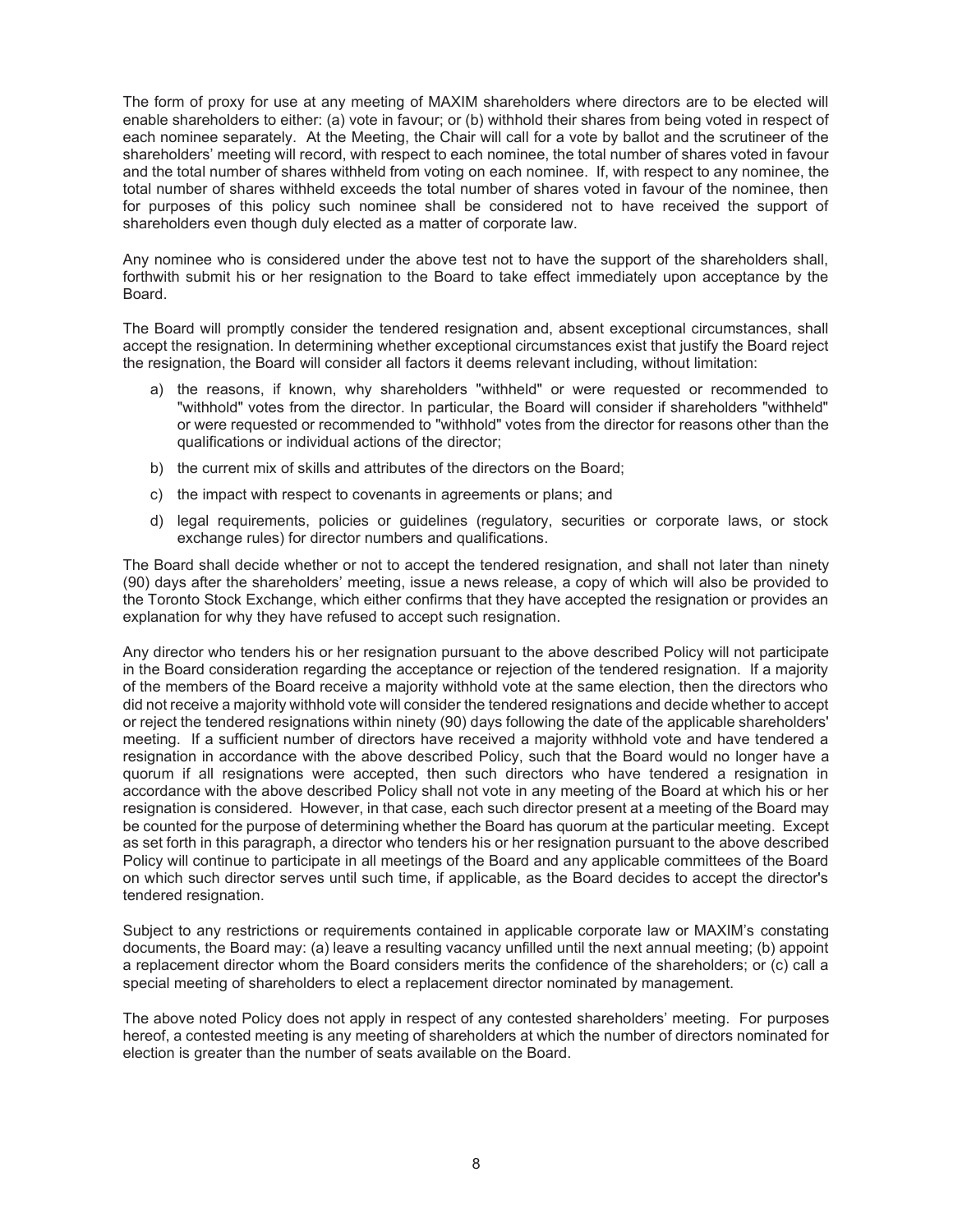The proposed directors at the Meeting are:

| Wiley D. Auch     | Andrea Whyte    |
|-------------------|-----------------|
| M. Bruce Chernoff | W. Brett Wilson |
| Brad Wall         | Michael Mayder  |

Johann Polz, a current director of MAXIM is not standing for re-election at the Meeting and accordingly his term as a director will expire at the Meeting. The following table sets forth, for each proposed director: their name, municipality, province or state and country of residence; their committee memberships; all positions and offices with MAXIM now held by them, the month and year in which they were first elected or appointed as a director; their principal occupation for at least the last five (5) years; and the number and percentage of Common Shares that they have advised are beneficially owned, controlled or directed by them, directly or indirectly, as of May 2, 2022:

| Name and Province and<br><b>Country of Residence</b> | <b>Director</b><br><b>Since</b> | <b>Principal Occupation</b>                                                                                                                                                                                                                                                                             | No. of Common<br><b>Shares Beneficially</b><br><b>Owned, Controlled or</b><br>Directed, Directly or<br>Indirectly<br>$%$ of total) $(1)$ |
|------------------------------------------------------|---------------------------------|---------------------------------------------------------------------------------------------------------------------------------------------------------------------------------------------------------------------------------------------------------------------------------------------------------|------------------------------------------------------------------------------------------------------------------------------------------|
| Wiley D. Auch <sup>(2)</sup> (3)<br>Alberta, Canada  | October.<br>2006                | Chief Financial Officer of Longbow Capital Inc.<br>(a private equity firm) from 2010 until 2019.<br>Chief Compliance Officer of Vesta Wealth<br>Partners Ltd. on a part-time basis, from April<br>2020 until January 2021. Effective January<br>2021, Mr. Auch is retired.                              | 59,834<br>$(0.1\%)$                                                                                                                      |
| M. Bruce Chernoff <sup>(3)</sup><br>Alberta, Canada  | March.<br>2005                  | Chair of the Board of MAXIM since March<br>2005 and CEO since November 2018:<br>President and Director of Caribou Capital<br>Corp (a private investment management<br>company). Prior thereto, held position of<br>Interim CEO of MAXIM since June 2016. Chair<br>of PetroShale Inc. since August 2012. | 17,794,481<br>$(35.6\%)$                                                                                                                 |
| Michael Mayder <sup>(5)</sup><br>Alberta, Canada     | May,<br>2021                    | Independent Business Consultant;<br>prior<br>thereto President and Chief Financial Officer<br>of MAXIM from 2018 until his retirement in<br>2020 and Chief Financial Officer of MAXIM<br>from 2007 to November 2018.                                                                                    | 5.000<br>(less than $0.1\%$ )                                                                                                            |
| <b>Brad Wall</b><br>Saskatchewan, Canada             | May,<br>2019                    | Director, Special Advisor of Osler, Hoskin &<br>Harcourt LLP, partner in CW Cattle Co. and<br>Principal, Flying W Consulting Inc.; prior<br>thereto Premier of Saskatchewan and leader<br>of the Saskatchewan Party.                                                                                    | 164,589<br>$(0.3\%)$                                                                                                                     |
| W. Brett Wilson $(2)(3)$<br>Alberta, Canada          | March,<br>2005                  | Vice Chair of the Board of MAXIM since<br>November 2018. Prior thereto, held the<br>position of Director on the MAXIM Board since<br>March 2005. Founder of Prairie Merchant<br>Corporation<br>private<br>investment<br>(a<br>management corporation) in 1991.                                          | 17,116,452<br>$(34.2\%)$                                                                                                                 |
| Andrea Whyte <sup>(4)</sup><br>Alberta, Canada       | Nominee                         | Partner, Osler, Hoskin & Harcourt LLP                                                                                                                                                                                                                                                                   | Nil                                                                                                                                      |

#### **Notes:**

(1) Percentage of Common Shares beneficially owned is calculated based on issued and outstanding Common Shares as at May 2, 2022. In addition to the foregoing, each of Mr. Chernoff and Mr. Wilson are (indirectly through entities owned or controlled by them) lenders to the Corporation pursuant to a Convertible Loan (as defined herein) in the aggregate principal amount of up to \$75 million. The drawn amounts thereunder (including accrued interest) of up to \$75 million, may be converted at the election of each lender based on their respective sharing percentage of funds advanced and owing thereunder (being 50/50) at a conversion price of \$2.25 per share, resulting in the maximum number of Common Shares that may be acquired by each lender on conversion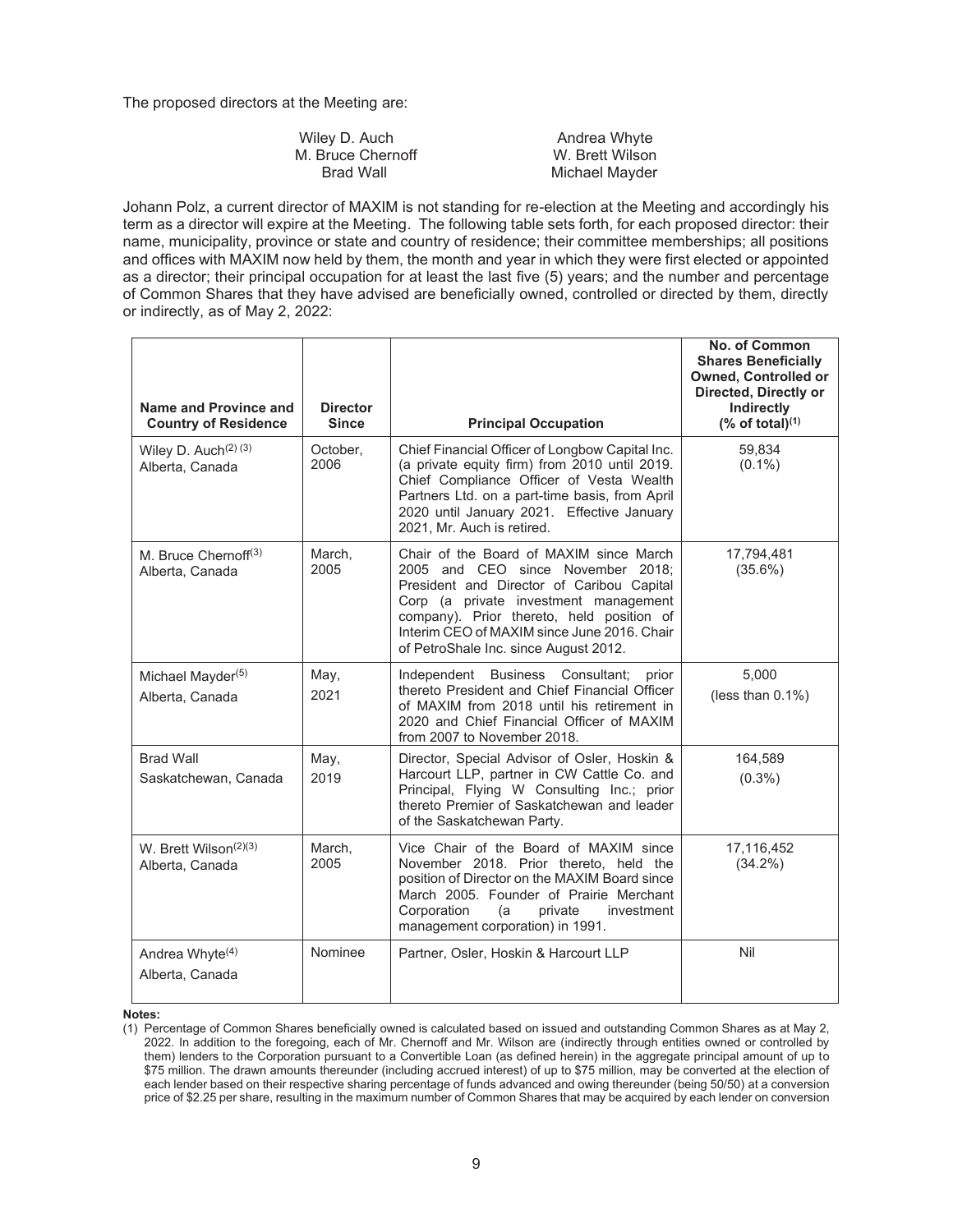of the Convertible Loan (assuming such loan is fully drawn) of 16,666,667 Common Shares. See "*Interest of Informed Persons in Material Transactions*".

- (2) Member of Audit and Risk Management Committee.
- (3) Member of the Compensation and Environment, Health & Safety Committee.
- (4) Subsequent to her election at the Meeting, Andrea Whyte is expected to be appointed to the Board of Directors to fill the vacancy left by Mr. Polz's retirement from the Board.
- (5) Mr. Mayder is expected to be appointed to the Audit and Risk Management Committee to fill the vacancy left by Mr. Polz's retirement from the Board.

**It is the intention of the persons named in the Instrument of Proxy, if not expressly directed otherwise in such Instrument of Proxy, to vote such proxies FOR the election of the nominees described above as directors of the Corporation. It is not contemplated that nominees will be unable to serve as directors, but, if that should occur for any reason prior to the Meeting, the persons named in the enclosed Instrument of Proxy reserve the right to vote for other nominees at their discretion.** 

#### **Additional Disclosure Relating to Proposed Directors**

To MAXIM's knowledge, no proposed director of the Corporation is or has been, within the ten (10) years prior to the date of this Information Circular, a director, Chief Executive Officer or Chief Financial Officer of any issuer (including the Corporation) that,

- (i) was subject to an order that was issued while the proposed director was acting in the capacity as director, Chief Executive Officer or Chief Financial Officer; or
- (ii) was subject to an order that was issued after the proposed director ceased to be a director, Chief Executive Officer or Chief Financial Officer, and which resulted from an event that occurred while that person was acting in the capacity of director, Chief Executive Officer or Chief Financial Officer.

For the purpose of the above, an order means a cease trade order or similar order, or an order that denied a company access to any statutory exemption under securities legislation that was in effect for a period of more than thirty (30) consecutive days.

To MAXIM's knowledge, except as set forth below, no proposed director of the Corporation is, or has been, within the ten (10) years prior to the date of this Information Circular, a director or Executive Officer of any issuer (including the Corporation) that, while that person was acting in that capacity, or within a year of that person ceasing to act in that capacity, became bankrupt, made a proposal under any legislation relating to bankruptcy or insolvency or had a receiver, receiver manager or trustee appointed to hold its assets:

- Mr. Chernoff was formerly a director of Calmena Energy Services Inc. (a public oilfield service company) which was placed in receivership on January 20, 2015. Mr. Chernoff resigned effective January 15, 2015.
- Mr. Wilson was formerly a director of Lightstream Resources Ltd. (a public oil and gas exploration company) which entered into restructuring proceedings under the Companies' Creditors Arrangement Act on September 26, 2016. Mr. Wilson resigned effective December 29, 2016.
- x Mr. Wilson was formerly a director of Forent Energy Ltd. (a public oil and gas exploration company) which was placed in receivership on May 9, 2017. Mr. Wilson resigned effective May 9, 2017.

In addition, to MAXIM's knowledge, no proposed director has, within the ten (10) years prior to the date of this Information Circular, become bankrupt, made a proposal under any legislation relating to bankruptcy or insolvency or become subject to or instituted any proceedings, arrangements or compromise with creditors, or had a receiver, receiver manager or trustee appointed to hold the assets of the proposed director. Further, to MAXIM's knowledge, no proposed director has been subject to: (i) any penalties or sanctions imposed by a court relating to securities legislation or by a securities regulatory authority or has entered into a settlement agreement with a securities regulatory authority, or (ii) any other penalties or sanctions imposed by a court or regulatory body that would likely be considered important to a reasonable security holder in deciding whether to vote for a proposed director.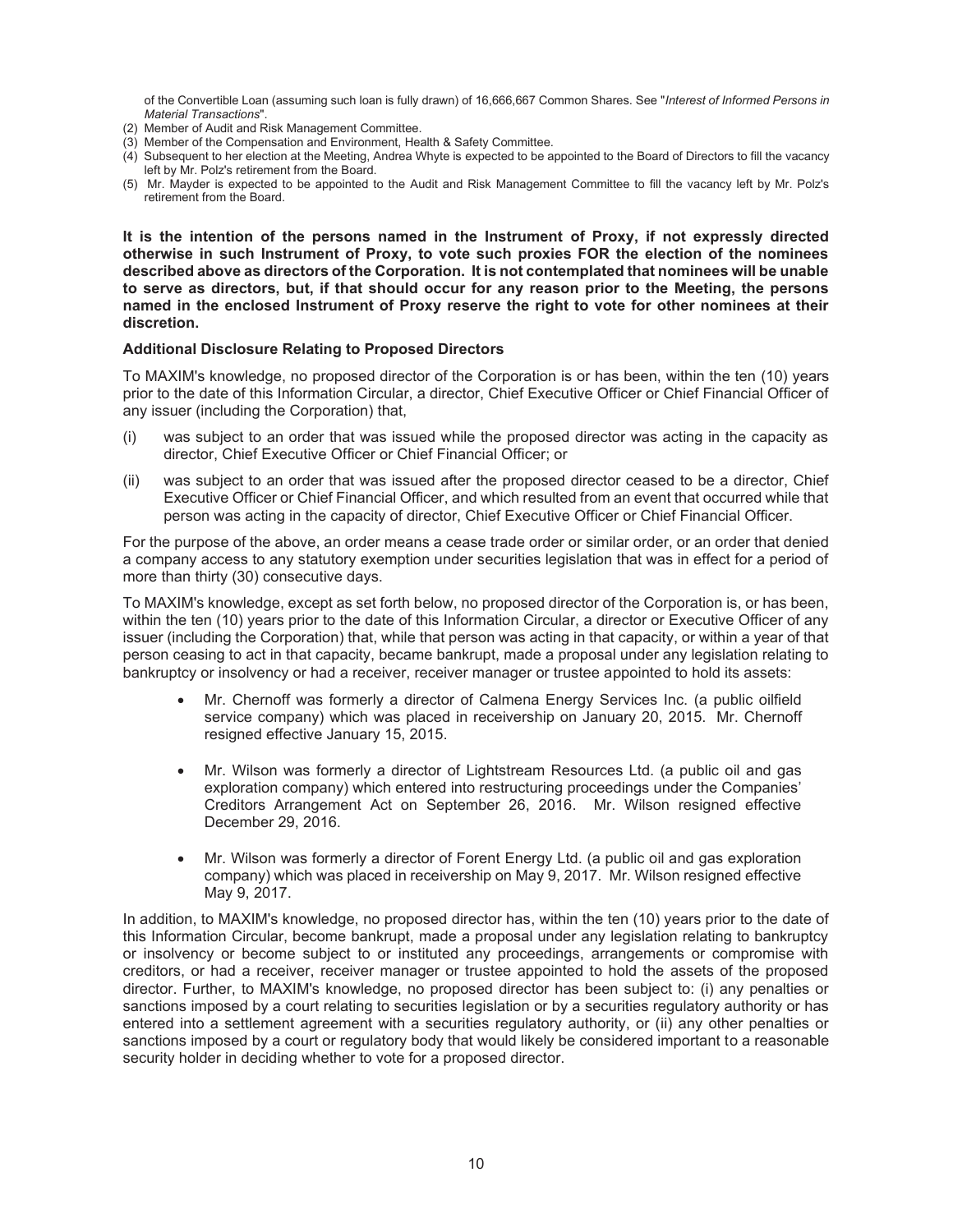## **3. Appointment of the Auditor**

Shareholders will consider an ordinary resolution to appoint the firm of KPMG LLP, Calgary, Alberta, to serve as Auditor of the Corporation until the next annual meeting of the Shareholders and to authorize the directors of the Corporation to fix their remuneration. KPMG LLP has been the Auditor of the Corporation since December, 2000. Should KPMG LLP for any reason be unwilling or unable to accept re-appointment, MAXIM's directors will exercise their discretion to appoint an alternate Auditor.

Certain information regarding the Corporation's Audit and Risk Management Committee, including the fees paid to the Auditor in the last fiscal year, that is required to be disclosed in accordance with National Instrument 52-110 *Audit Committees* is contained in the Corporation's Annual Information Form for the year ended December 31, 2021, an electronic copy of which is available on the internet on the Corporation's SEDAR profile at www.sedar.com.

## **It is the intention of the persons named in the Instrument of Proxy, if not expressly directed otherwise in such Instrument of Proxy, to vote such proxies FOR the appointment of KPMG LLP as Auditor of the Corporation.**

## **4. Approval of Unallocated Options under the Stock Option Plan**

Section 613(a) of the TSX Company Manual provides that every three (3) years after the institution of a security based compensation arrangement, all unallocated rights, options or other entitlements under such arrangement which do not have a fixed maximum number of securities issuable, must be approved by a majority of the issuer's directors and by the issuer's security holders.

As the Stock Option Plan (as defined below) is considered to be a security based compensation arrangement and the Stock Option Plan provides that the maximum number of Common Shares reserved for issuance from time to time pursuant to outstanding Options (as defined below) is not a fixed number and instead shall not exceed a number of Common Shares equal to 10% of the issued and outstanding Common Shares from time to time (less the number of Common Shares issuable pursuant to any other security based compensation arrangements), approval will be sought at the Meeting to approve the grant of unallocated Options under the Stock Option Plan. When Options have been granted pursuant to the Stock Option Plan, Common Shares that are reserved for issuance under outstanding Options are referred to as "allocated" Common Shares. The Corporation has additional Common Shares that may be reserved for issuance pursuant to future grants of Options under the Stock Option Plan, but as they are not subject to current Option grants, they are referred to as "unallocated" Options. All unallocated Options issuable pursuant to the Stock Option Plan were last approved by the Shareholders on May 21, 2019.

As at May 2, 2022, the maximum number of Common Shares that may be issued under the Stock Option Plan was 5,000,025 Common Shares, representing 10% of the number of issued and outstanding Common Shares on that date. Other than the Stock Option Plan, the Corporation does not have any other security based compensation arrangements. As at May 2, 2022, the Corporation had allocated Options to acquire 2,626,949 Common Shares outstanding under the Stock Option Plan (equal to approximately 5.25% of the issued and outstanding Common Shares as at such date), leaving up to 2,373,076 Common Shares (equal to approximately 4.75% of the issued and outstanding Common Shares as at such date) available for future grants under the Stock Option Plan (and any other security based compensation arrangements that may be in effect at such time) based on the number of outstanding Common Shares as at that date. If any Options granted under the Option Plan shall be exercised or shall expire, terminate or be cancelled for any reason without having been exercised in full, such Options shall be unallocated and be available for the purposes of future grants under the Stock Option Plan (and any other security based compensation arrangements that may be in effect at such time) of the Corporation.

If approval is obtained at the Meeting, the Corporation will not be required to seek further approval for unallocated options under the Stock Option Plan until June 14, 2025. As the authority for the further grant of unallocated Options expires on May 21, 2022, subsequent to May 21, 2022 the Corporation is not entitled to make further grants of Options, subject to the approval of the below noted resolution at the Meeting and only after such approval is obtained. If approval for the below noted resolution is not obtained at the Meeting, the Corporation will remain unable to grant further Options under the Stock Option Plan. Previously allocated Options will continue to be unaffected by the approval or disapproval of unallocated Options at the Meeting.

At the Meeting, Shareholders will be asked to consider and, if thought fit, approve an ordinary resolution (the "**Unallocated Option Resolution**") in the following form: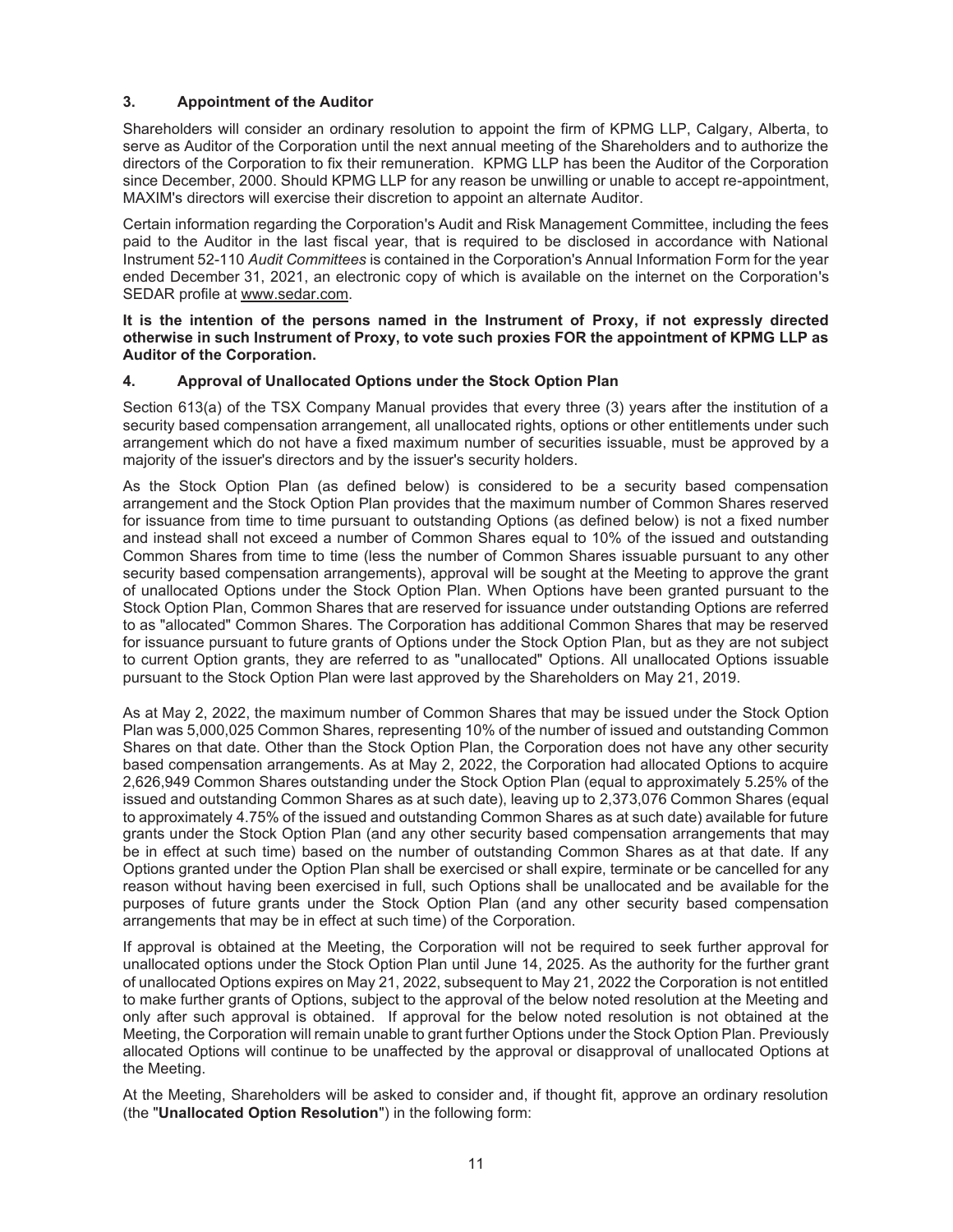"BE IT RESOLVED, as an ordinary resolution of the shareholders of Maxim Power Corp. (the "**Corporation**"), that:

- 1. All unallocated stock options under the Stock Option Plan are approved and authorized until June 14, 2025.
- 2. Any one officer or director of the Corporation be and is hereby authorized to execute and deliver all such agreements and documents, whether under the corporate seal or otherwise, and to take all action, as such officer or director shall deem necessary or appropriate to give effect to the foregoing resolutions.
- 3. Notwithstanding that this resolution has been duly passed by the shareholders of the Corporation, the directors of the Corporation are hereby authorized and empowered to revoke this resolution, without any further approval of the shareholders of the Corporation, at any time if such revocation is considered necessary or desirable by the directors."

In order for the Unallocated Option Resolution to be passed, it must be approved by a simple majority of the votes cast by Shareholders who vote in person or by proxy at the Meeting. It is the intention of the persons named in the Instrument of Proxy, if not expressly directed otherwise in such Instrument of Proxy, to vote such proxies **FOR** the Unallocated Option Resolution.

## **PARTICULARS OF OTHER MATTERS TO BE ACTED UPON**

Management is not aware of any other matters to come before the Meeting other than those set out in the Notice of Meeting. If other matters come before the Meeting, it is the intention of the individuals named in the form of proxy to vote the same in accordance with their best judgment in such matters.

## **STATEMENT OF EXECUTIVE COMPENSATION**

#### **Compensation Discussion and Analysis**

#### *General*

Securities legislation requires the disclosure of the compensation received by each Named Executive Officer ("**NEO**") of the Corporation for the three (3) most recently completed financial years. "**Named Executive Officer**" is defined by the legislation to mean: (i) each of the Chief Executive Officer and Chief Financial Officer of the Corporation, regardless of the amount of compensation of that individual; (ii) each of the three (3) most highly compensated executive officers of the Corporation, including any of its subsidiaries, or individuals acting or in a similar capacity, other than the Chief Executive Officer and Chief Financial Officer, who were serving as executive officers at the end of the most recently completed financial year and whose total compensation and bonus exceeds \$150,000; and (iii) any additional individual for whom disclosure would have been provided under (ii) but for the fact that the individual was not serving as an executive officer of the Corporation or its subsidiaries at the end of the most recently completed financial year end of the Corporation.

An "**executive officer**" is defined by the legislation to mean: (i) the chair of the Corporation; (ii) a vice-chair of the Corporation; (iii) the President of the Corporation; (iv) a vice-president of the Corporation in charge of a principal business unit, division or function, such as sales, finance or production; or (v) an officer of the Corporation or any of its subsidiaries or any other person who performed a policy-making function in respect of the Corporation.

#### **Compensation Governance**

#### *Role and Composition of the Compensation and Environment, Health and Safety Committee*

MAXIM's executive compensation program is administered by the Compensation and Environment, Health and Safety Committee (the "**Compensation Committee**") of the Board. The Compensation Committee's mandate includes reviewing and making recommendations to the Board in respect of compensation matters relating to MAXIM's executive officers, employees and directors, including the "Named Executive Officers" which are identified in the "*Summary Compensation Table*" below.

The Compensation Committee has the responsibility, among other things, for reviewing matters relating to the human resource policies and compensation of the directors, officers and employees of the Corporation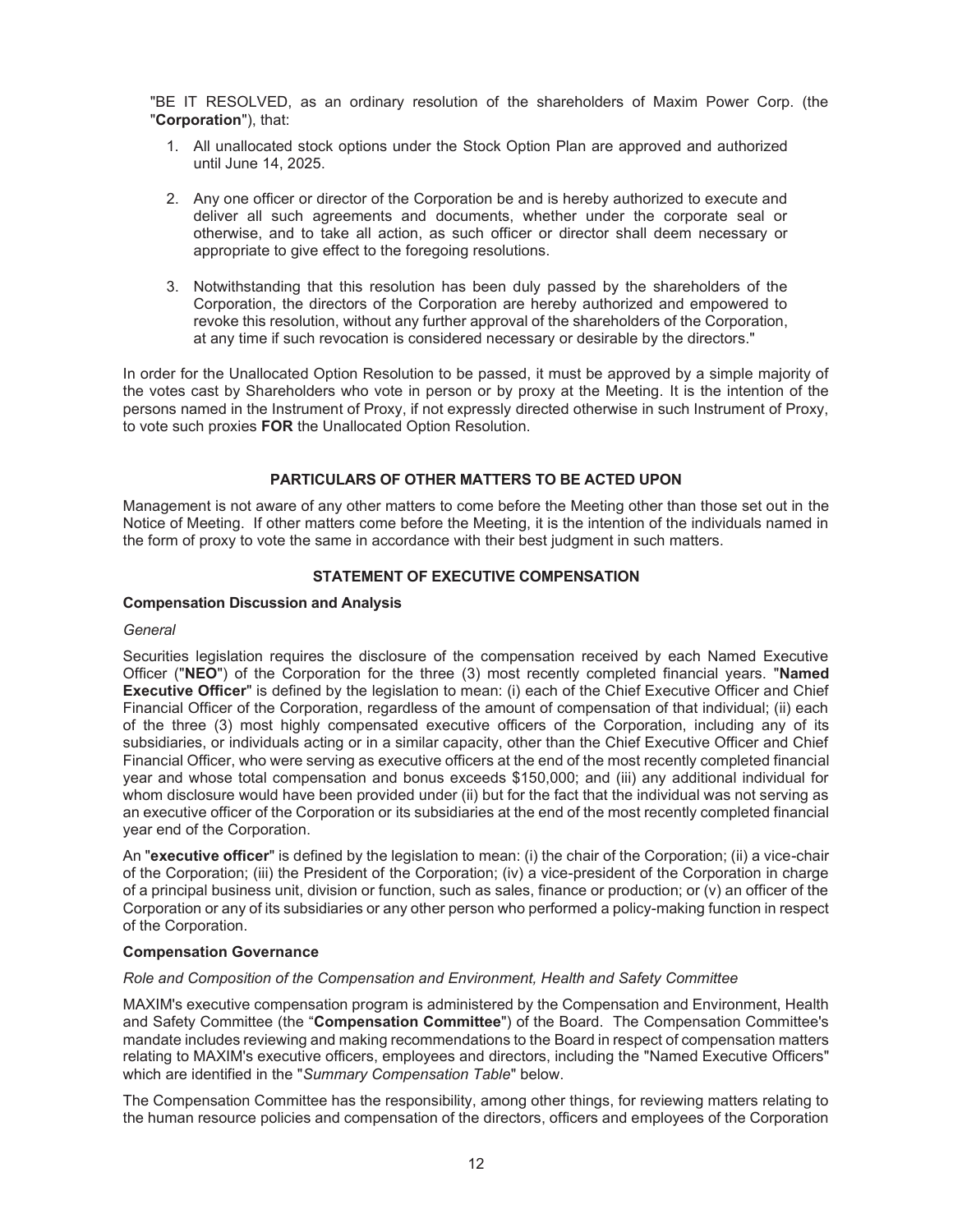and its subsidiaries in the context of the budget and business plan of the Corporation. As part of the mandate and responsibility of the Compensation Committee, the Compensation Committee is responsible for formulating and making recommendations to the Board in respect of compensation issues relating to directors and employees of the Corporation. Without limiting the generality of the foregoing, the Compensation Committee has the following duties:

- 1. establishing a plan of continuity for executives and other key employees;
- 2. ensuring a broad plan of executive compensation is established that is competitive and motivating in order to attract, hold and inspire the executive management and other key employees;
- 3. taking all reasonable steps to ensure that policies and procedures exist in order that the Corporation meets or exceeds its legal requirements concerning environmental, health and safety practices;
- 4. ensuring that any policy, process or evaluation should enhance MAXIM's corporate culture;
- 5. regularly reviewing the organization structure and reporting any significant organizational changes, along with the Compensation Committee's recommendations, to the Board;
- 6. reviewing and, if satisfied, approving annually, or more frequently as required, management's succession plans for executive management, including specific development plans and career planning for potential successors;
- 7. developing compensation philosophy and guidelines for executive management, for recommendation to the Board for its consideration and approval;
- 8. reviewing and fixing the compensation of each member of the executive management, and reporting its broad conclusions to the Board for its consideration and approval; and
- 9. recommending to the Board for consideration, approval, and establishment by the Board any stock option plan, pension plan or employee benefit plans to be granted to executive management and guidelines with respect thereto.

The Compensation Committee, upon the approval of the Board, may engage independent services for the provision of appropriate industry compensation data and trends.

As of December 31, 2021, the members of the Compensation Committee were Wiley Auch (Chair), M. Bruce Chernoff and W. Brett Wilson. Each of these individuals are "independent" for the purposes of National Instrument 58-101 – *Disclosure of Corporate Governance and Practices* ("NI 58-101"), other than Mr. Chernoff may not be considered an independent director for the purposes of NI 58-101. Mr. Chernoff does not receive any compensation from the Corporation (either directly or indirectly) in his capacity as an officer or director of the Corporation, including any grant of any equity-based or share-based compensation (or otherwise). As such, the Board and the Compensation Committee have determined that Mr. Chernoff possesses the reasonable skills and judgement, without any due influence or potential of conflict of interest, to perform the requirements and fulfill the mandate of the Compensation Committee. Each of these directors is a highly experienced executive with extensive knowledge of compensation matters, having dealt with numerous compensation issues in the course of their duties as directors and officers of other corporations. In addition, they continue to be actively involved in matters relating to corporate governance and risk management. Their perspectives and experience has provided them with the necessary abilities to fulfill their responsibilities as set out above.

The Compensation Committee has the responsibility, among other things, for making recommendations to the Board in respect of directors' compensation. In arriving at its recommendations, the Compensation Committee conducts a periodic review of directors' compensation having regard to various governance reports on current trends in directors' compensation and compensation data for directors of reporting issuers of comparative size to the Corporation.

The compensation of the Corporation's directors for the year ended December 31, 2021 is described below under the heading "*Compensation of Directors*".

#### **Executive Compensation Principles**

MAXIM's compensation program is based on a "pay-for-performance" philosophy which supports MAXIM's commitment to delivering value for its shareholders. MAXIM's compensation policies are designed to attract, recruit and retain individuals of high caliber, to incent performance in order to achieve or exceed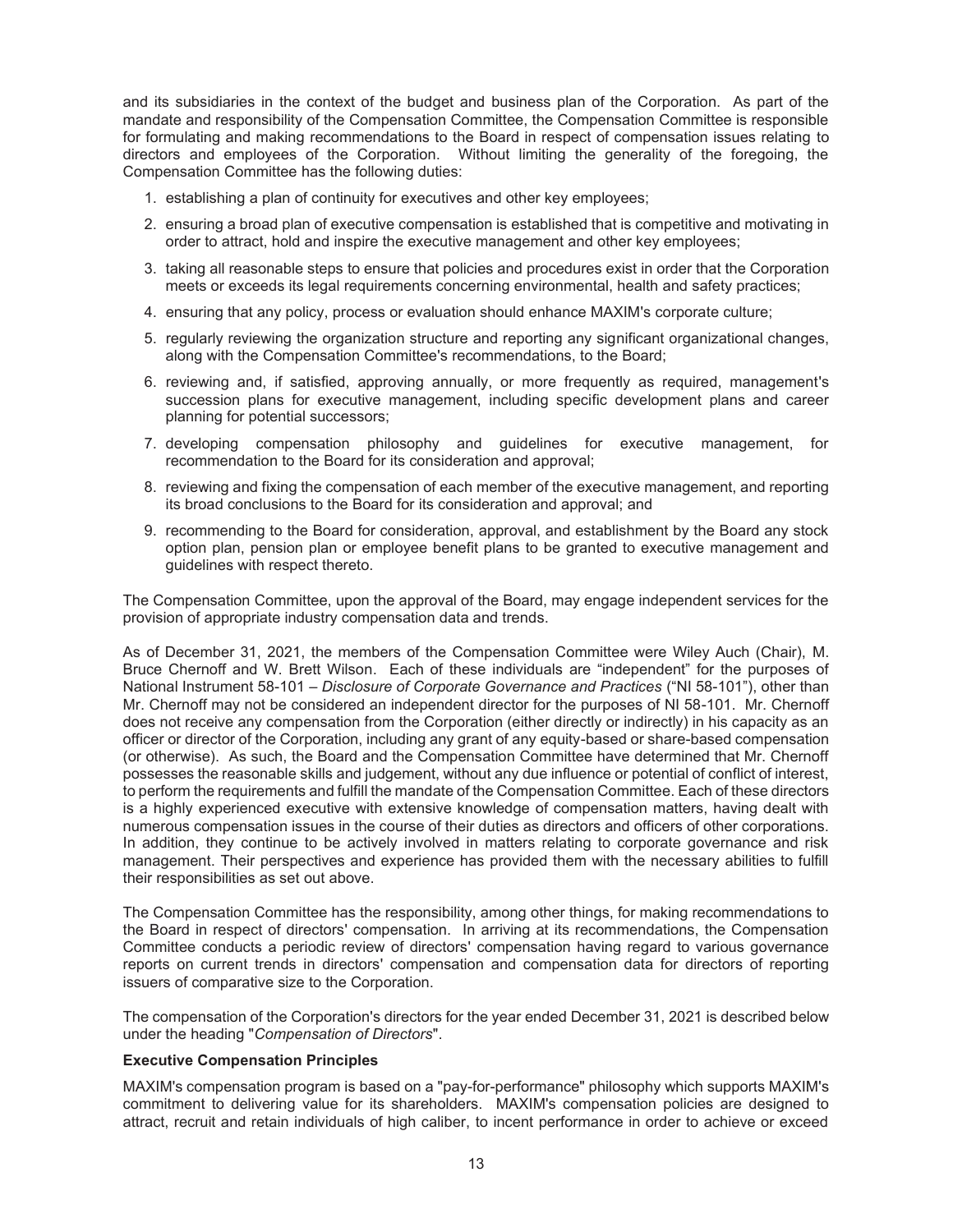MAXIM's strategic objectives and targets and to align the interests of management (executive and non executive) with the long term interests of MAXIM's shareholders for enhanced share value.

MAXIM's executive compensation program is comprised of the following primary components: (a) base salary; (b) short term incentive compensation comprised of discretionary cash bonuses; and (c) long term incentive compensation comprised of stock options. These components support MAXIM's long term strategy for growth and are designed to address the following key objectives of our compensation program:

- align executive compensation with shareholders' interests;
- attract and retain highly qualified management;
- focus performance by linking incentive compensation to the achievement of business objectives and financial results; and
- encourage retention of key executives for leadership succession.

When determining executive compensation, including the assessment of the competitiveness of MAXIM's compensation program, the Compensation Committee reviews the compensation practices of companies in its selected peer group. These companies compete with MAXIM for executive talent and/or operate in a similar business environment or geographies and are of similar size, scope and complexity.

MAXIM's peer group for these purposes is comprised of companies based upon such factors as geography of operations, production of energy (electric and thermal energy), including operations in deregulated or quasi-deregulated electricity markets. These include; Boralex Inc., Innergex Renewable Energy Inc., Atlantic Power, Brookfield Renewable LP and Northland Power.

The Chief Executive Officer is responsible for making recommendations to the Compensation Committee with respect to compensation for the executive officers of MAXIM. In making such recommendations, the Chief Executive Officer reviews the compensation data compiled from corporate performance and individual performance. In assessing corporate performance, MAXIM considers key achievements in the year that may create significant value for the Corporation now or in the future. In assessing individual executive officer performance, consideration is given to factors such as level of responsibility, experience and expertise, as well as more subjective factors such as leadership and performance in such executive officer's specific role with MAXIM.

Upon the receipt of the recommendations from the Chief Executive Officer, the Compensation Committee reviews the evaluation as well as the compensation data compiled to determine whether to accept the recommendation or make any changes. Consultation between the Chief Executive Officer and members of the Compensation Committee is customary during this process, and the Compensation Committee will separately discuss and review any relevant matters, in many cases without convening any formal meeting. Recommendations for executive compensation are then made by the Compensation Committee to the full Board for approval. Each element of MAXIM's executive compensation program is described in more detail below.

## **Compensation Consultant or Advisor**

No compensation consultants or advisors were retained during the year ended December 31, 2021 to assist in determining compensation for any of the issuer's directors or officers.

## **Elements of Executive Compensation Program**

#### *Base Salaries*

The base salary component is intended to provide a fixed level of competitive pay that reflects each executive officers' primary duties and responsibilities. It also provides a foundation upon which performance-based incentive compensation elements are assessed and established. MAXIM's Compensation Committee recognizes that the size of MAXIM may prohibit base salary compensation for executive officers from matching those of larger companies in the independent power industry and, accordingly, that performance based compensation elements are an important element which must be used to remain competitive for human capital.

Salaries of executive officers are reviewed every year with adjustments becoming effective on January 1, or at such other times as the Compensation Committee may determine appropriate.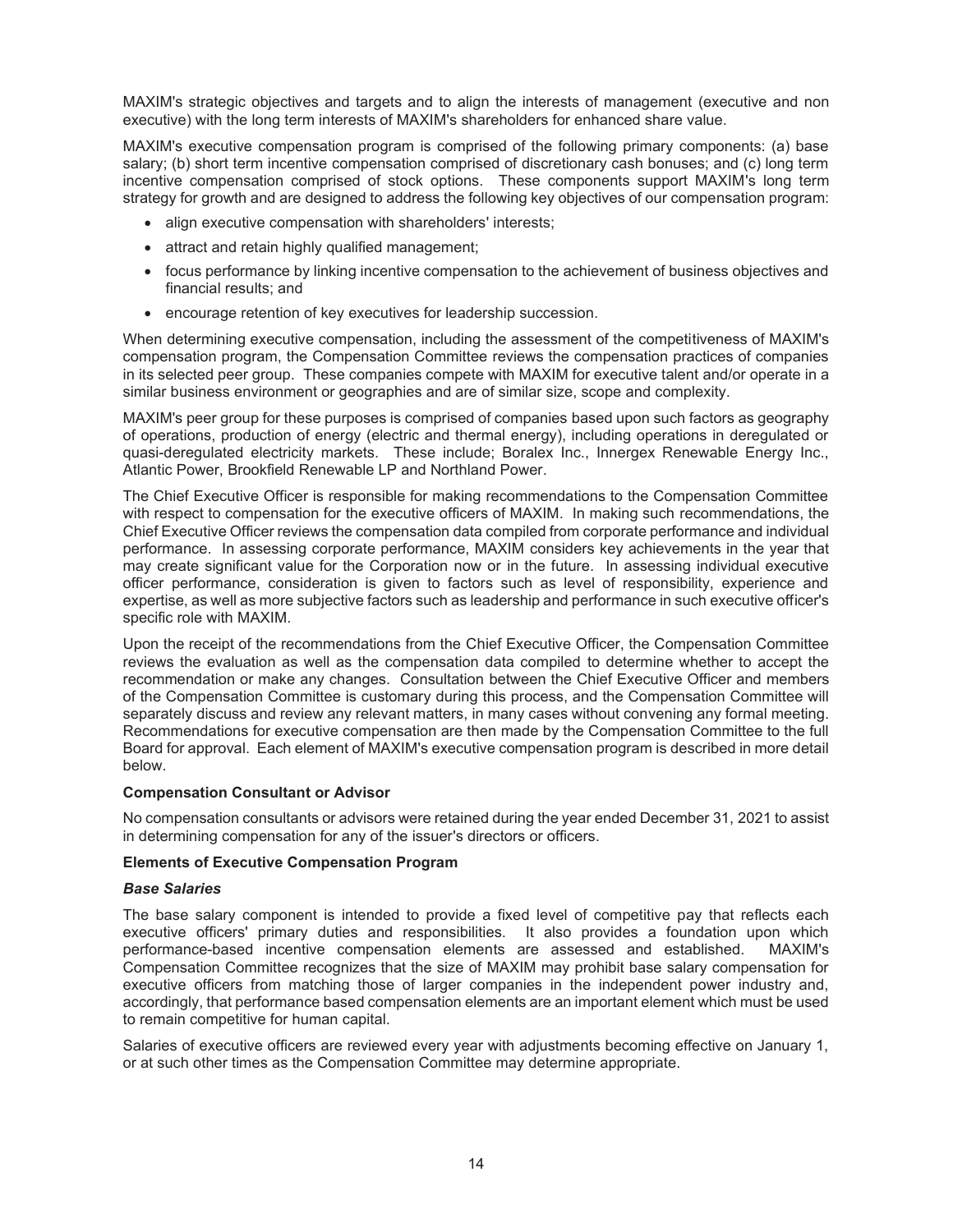#### *Short Term Incentive Compensation – Cash Bonuses*

In addition to base salaries, MAXIM has a discretionary bonus plan pursuant to which the Board, upon recommendation of the Compensation Committee, may award annual cash bonuses to executive officers. The annual cash bonus element of the executive compensation program is designed to reward both corporate and individual performance. The discretionary bonus plan is intended to help ensure that overall executive cash compensation (i.e. salary and bonus) is competitive and recognizes performance relative to the market. In addition to a discretionary bonus plan, certain transactional bonuses may be paid for the purpose of incentivizing management to create shareholder value by the realization of cash from the sale of certain assets or through project development.

## **Long Term Incentive Compensation – Stock Options**

#### *Stock Option Plan*

Stock Options ("**Options**") are granted under MAXIM's Stock Option Plan (the "**Stock Option Plan**" or "**Plan**") to directors, executive officers, employees, and consultants of MAXIM and are intended to align such individual's interests with shareholder interests to create a more direct link between compensation and shareholder return. Participation in the Plan is intended to reward achieving overall corporate performance, as measured through the price of MAXIM's Common Shares. In addition, the Stock Option Plan enables executives to develop and maintain a significant ownership position in MAXIM. Individual stock option grants for directors and officers are approved by the Board and all other stock option grants are approved by the Chair of the Board on the recommendation of senior management.

Options may be awarded by the Chair of the Board upon the commencement of an individual's employment with MAXIM based on the level of responsibility within MAXIM. Additional Option grants may be made periodically to ensure that the number of Options granted to any particular individual is commensurate with the individual's level of ongoing responsibility and performance within MAXIM. In considering additional Option grants, MAXIM evaluates the number of Options an individual has been granted, the exercise price and value of the Options and the term remaining on those Options.

Options granted under the Stock Option Plan typically initially vest over a period of three (3) years with 1/3 of the Options vesting on each of the first, second and third anniversaries of the grant date. Options granted under the Stock Option Plan typically have an expiry date (or term) that expires one (1) year after the date of vesting. It is the Corporation's intention that, subject to the discretion of the Board or the Chair of the Board, upon the expiry of any Options, the holder of such expired Options will be eligible to receive a grant of additional Options equal in number to the number of Options which have expired.

Effective March 17, 2016, the Board approved certain amendments to the Put Right provisions of the Option Plan to provide the Corporation the option to settle the "in the money" amount of any Option surrendered pursuant to the Put Right by way of the issuance of Common Shares.

## **Security Based Compensation Arrangements**

MAXIM's only security based compensation arrangements, for the purposes of the rules of the Toronto Stock Exchange is the Stock Option Plan. Amendments to the Stock Option Plan were last approved by Shareholders at a meeting of Shareholders held on May 22, 2013. The amendments to the Stock Option Plan, which were approved, consisted of amendments to Section 4.5 of the Stock Option Plan to provide that if the normal expiry date of any option falls within a black-out period or within twenty (20) business days following the end of any black-out period, then the expiry date of such options is extended to the date that is twenty (20) business days following the end of such black-out period. In accordance with the provisions of the Option Plan, shareholder approval was not required for the amendments to the Put Right provisions of the Option Plan as described above. The Corporation's Stock Option Plan is considered to be a security based compensation arrangement, and the maximum number of Common Shares issuable pursuant to the Stock Option Plan is not a fixed number and instead, is equal to ten percent (10%) of the outstanding Common Shares. Section 613(a) of the Toronto Stock Exchange Company Manual provides that every three (3) years after the institution of a security based compensation arrangement, all unallocated rights, options or other entitlements under such arrangement, which do not have a fixed maximum number of securities issuable, must be approved by a majority of the issuer's directors and by the issuer's security holders, which was last approved by Shareholders at a meeting of Shareholders held on May 21, 2019 and is subject for consideration by the Shareholders for re-approval at the Meeting. Information with respect to the Stock Option Plan as May 2, 2022 is as follows: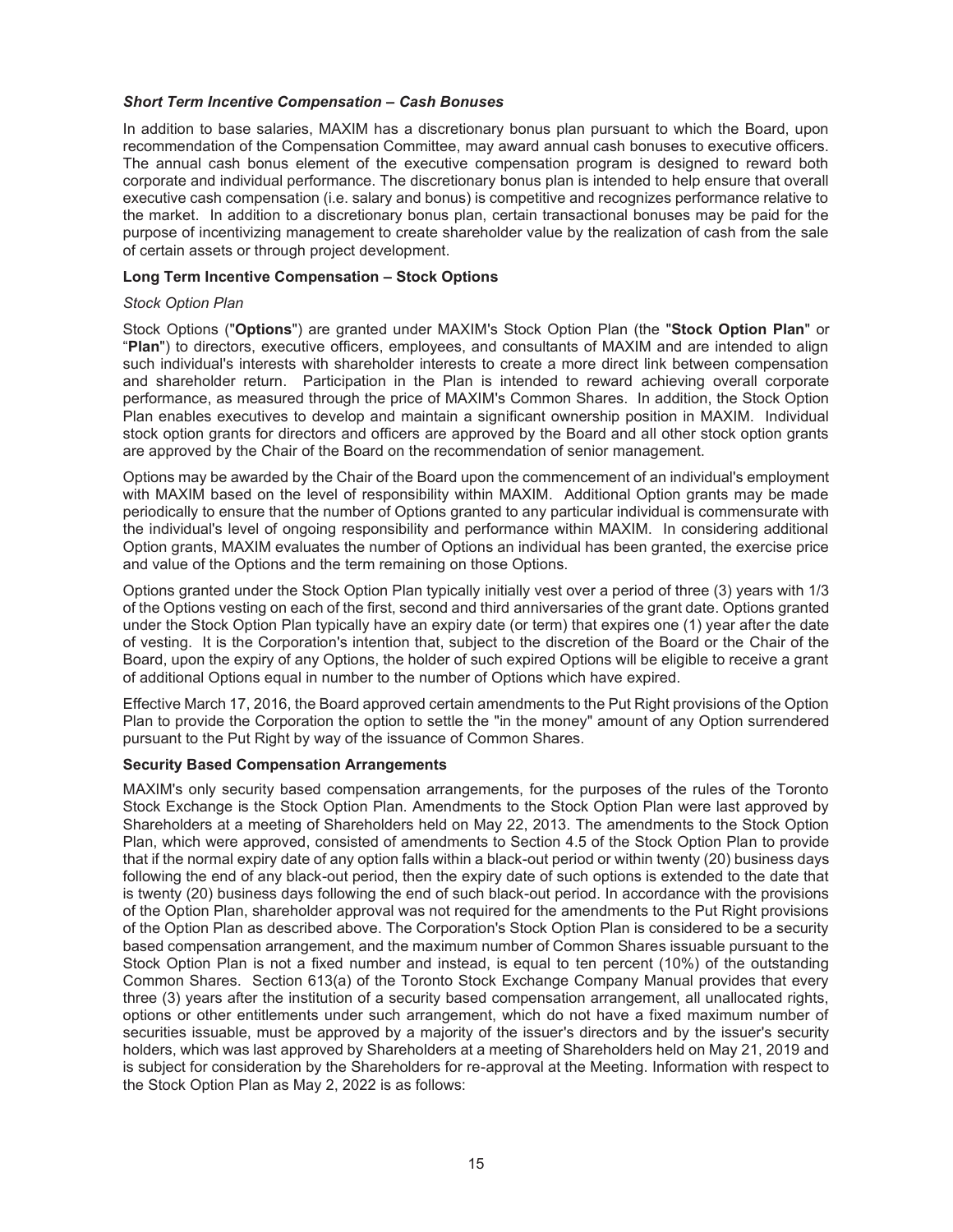| Eligible participants                                                                                                                                            | Directors, officers, key employees and service providers of the Corporation or any<br>subsidiary of the Corporation.                                                                                                                                                                                                                                                                                                                                                                                                |
|------------------------------------------------------------------------------------------------------------------------------------------------------------------|---------------------------------------------------------------------------------------------------------------------------------------------------------------------------------------------------------------------------------------------------------------------------------------------------------------------------------------------------------------------------------------------------------------------------------------------------------------------------------------------------------------------|
| Total number of options<br>issued and outstanding                                                                                                                | 2,626,949                                                                                                                                                                                                                                                                                                                                                                                                                                                                                                           |
| Number of issued options<br>as a percentage of total<br><b>Common Shares</b><br>outstanding                                                                      | 5.25%                                                                                                                                                                                                                                                                                                                                                                                                                                                                                                               |
| Total number of options<br>available for issue                                                                                                                   | 2,373,076                                                                                                                                                                                                                                                                                                                                                                                                                                                                                                           |
| Number of options available<br>for issue as a percentage of<br>total Common Shares<br>outstanding                                                                | 4.75%                                                                                                                                                                                                                                                                                                                                                                                                                                                                                                               |
| Number of Common<br>Shares issued on exercise<br>of Options during the year<br>ended December 31, 2021                                                           | 304,619                                                                                                                                                                                                                                                                                                                                                                                                                                                                                                             |
| Maximum number of<br>Common Shares that can<br>be reserved upon the<br>exercise of options<br>expressed as a percentage<br>of total Common Shares<br>outstanding | The aggregate number of Common Shares that may be issued pursuant to the exercise<br>of options awarded under the Stock Option Plan and all other security based<br>compensation arrangements of the Corporation is ten percent (10%) of the Common<br>Shares outstanding from time to time. Any increase in the Common Shares<br>outstanding will result in an increase in the available number of Common Shares that<br>may be issued pursuant to the exercise of options awarded under the Stock Option<br>Plan. |
| Maximum percentage of<br>Common Shares available<br>to insiders                                                                                                  | The number of Common Shares issued to insiders, within any one (1) year period, under<br>all security based compensation arrangements of the Corporation must not exceed ten<br>percent (10%) of the number of outstanding Common Shares. No more than ten percent<br>(10%) of the outstanding Common Shares from time to time (on a non-diluted basis) may<br>be reserved for insiders under the Plan, together with all other security based<br>compensation arrangements of the Corporation.                     |
| Maximum number of<br>options that can be granted<br>to any one person                                                                                            | The Stock Option Plan provides that the aggregate number of Common Shares reserved<br>for issuance to any one person under the Stock Option Plan, together with all other share<br>compensation arrangements, must not exceed five percent (5%) of the then outstanding<br>Common Shares. In addition, each non-employee director, other than the Chair of the<br>Board, shall not be entitled to receive in a calendar year options to acquire, in aggregate,<br>in excess of 250,000 Common Shares.               |
| Method of determining the<br>exercise price for options                                                                                                          | The exercise price for an option shall not be lower than the "Market Price" per Common<br>Share, which is the volume weighted average trading price of the Common Shares for the<br>five trading days prior to the date of grant. In certain circumstances, the Stock Option Plan<br>provides for a different option price, although prior consent is required of all stock<br>exchanges on which the Common Shares are listed.                                                                                     |
| Ability of the Corporation to<br>transform an option into a<br>appreciation<br>right<br>stock<br>involving an issuance of<br>securities from treasury            | There is no provision in the Plan to transform an option into a stock appreciation right.                                                                                                                                                                                                                                                                                                                                                                                                                           |
| Vesting of options                                                                                                                                               | The vesting arrangements of options granted are at the discretion of the Board.                                                                                                                                                                                                                                                                                                                                                                                                                                     |
| Term of options                                                                                                                                                  | The term of options shall be determined by the Board in its discretion; however, the<br>maximum term is five (5) years from the date of grant.                                                                                                                                                                                                                                                                                                                                                                      |
| Assignability of options                                                                                                                                         | In the case of death of an optionee, the options can be exercised by the legal personal<br>representative(s) of the optionee's estate. In addition, options may be transferred to:<br>(i) a company either wholly-owned or controlled by any person to whom options may<br>otherwise be granted, or (ii) to an RRSP or a RRIF of the optionee, subject in all cases<br>to any requirements of any applicable regulatory authority having jurisdiction.                                                              |
| Causes of cessation of<br>entitlement to exercise<br>options                                                                                                     | Options shall terminate at the earlier of: (i) the close of business ninety (90) days after<br>the optionee ceases to be a director, officer, employee or service provider of the<br>Corporation or a subsidiary of the Corporation, (ii) the close of business ninety (90)<br>days after the optionee has been provided with written notice of dismissal without                                                                                                                                                   |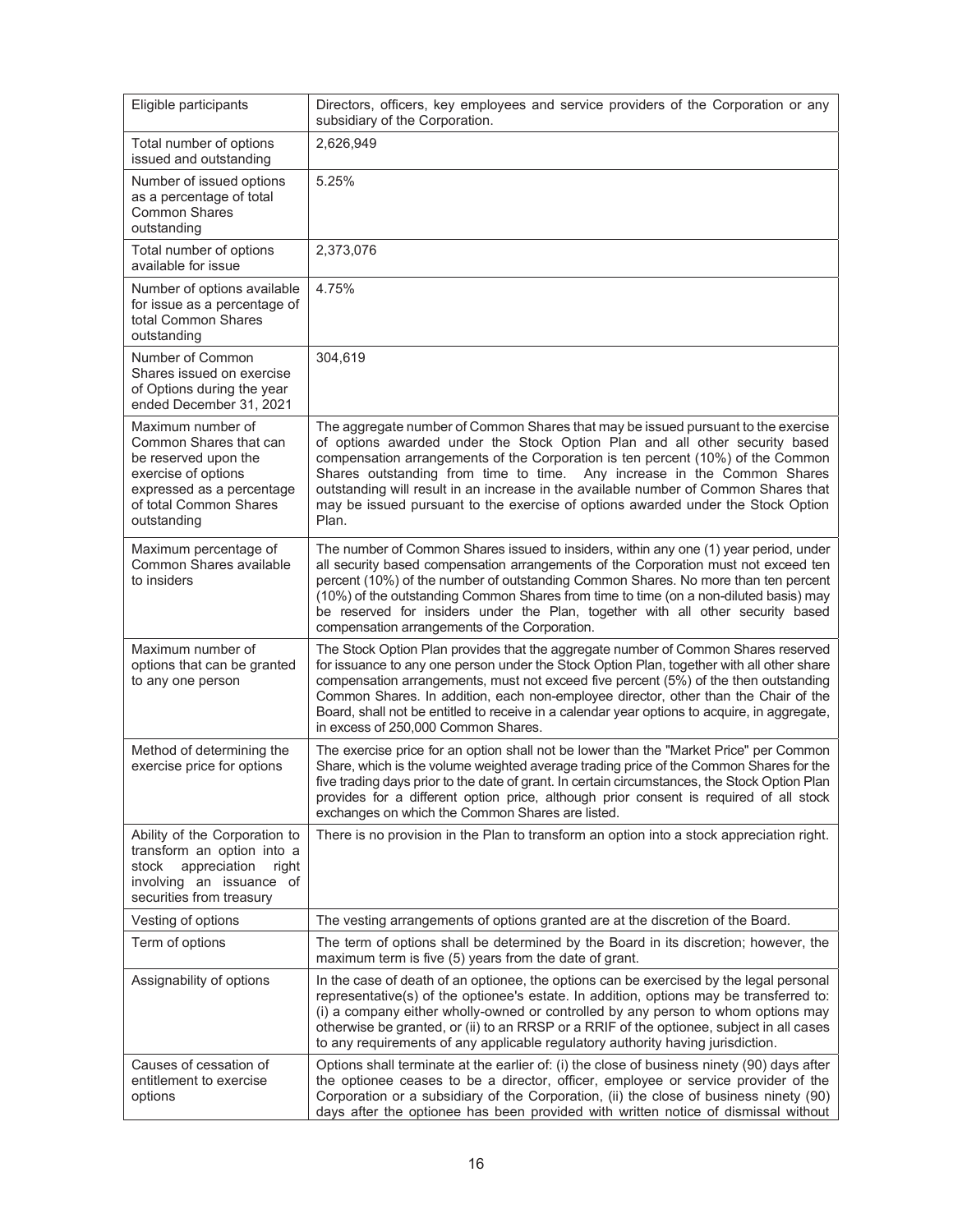|                                                                                                               | cause, and (iii) the expiry date of the option. If an optionee ceases to be an employee,<br>officer, director or service provider by reason of the death, any unvested portion of<br>such Option shall immediately vest. In addition, Options may be exercised by the legal<br>personal representative(s) of the optionee's estate before the 90th day after the date<br>of death of the optionee unless the Board (in their discretion) extend the expiry of the<br>Option provided that in no event will an Option be exercisable five (5) years after the<br>date of grant without the approval of the TSX. In the case of dismissal for cause, any<br>portion of options that the optionee would otherwise be entitled to exercise at the time<br>of such termination shall expire immediately upon the date notice of termination of<br>employment for cause is given by the Corporation, and the optionee shall have no<br>further rights under the Plan.                                                                                        |
|---------------------------------------------------------------------------------------------------------------|--------------------------------------------------------------------------------------------------------------------------------------------------------------------------------------------------------------------------------------------------------------------------------------------------------------------------------------------------------------------------------------------------------------------------------------------------------------------------------------------------------------------------------------------------------------------------------------------------------------------------------------------------------------------------------------------------------------------------------------------------------------------------------------------------------------------------------------------------------------------------------------------------------------------------------------------------------------------------------------------------------------------------------------------------------|
| Procedure for amending the<br>Plan                                                                            | The Board may: (i) reduce the percentage number of Common Shares that may be<br>issued pursuant to the exercise of options awarded under the Plan, (ii) change the term<br>of the options for non-Insiders, (iii) alter the Put Right provisions under the Plan or alter<br>the vesting provision relating to the options; and (iv) discontinue the Plan or any option<br>at any time, in each case, without the approval of holders of Common Shares; provided<br>that any amendment to the Plan that requires approval of any stock exchange on which<br>the Common Shares are listed for trading may not be made without approval of such<br>stock exchange.<br>Without the prior approval of the holders of Common Shares, the Board may not: (i)                                                                                                                                                                                                                                                                                                  |
|                                                                                                               | increase the number of Common Shares that may be issued pursuant to the exercise<br>of options awarded under the Plan in the aggregate or to any person or group of<br>persons; (ii) change the manner of determining the minimum exercise price; (iii) extend<br>the maximum period during which options may be exercised; or (iv) amend a stock<br>option grant for an option held by an insider to lower the exercise price or to extend the<br>expiry date.<br>In addition, no amendment to the Plan or options granted pursuant to the Plan may be                                                                                                                                                                                                                                                                                                                                                                                                                                                                                                |
|                                                                                                               | made without the consent of the optionee, if it adversely alters or impairs any option<br>previously granted to such optionee under the Plan.                                                                                                                                                                                                                                                                                                                                                                                                                                                                                                                                                                                                                                                                                                                                                                                                                                                                                                          |
| Financial assistance to<br>participants under the Plan                                                        | There is no provision under the Plan to provide financial assistance to optionees who wish<br>to exercise options.                                                                                                                                                                                                                                                                                                                                                                                                                                                                                                                                                                                                                                                                                                                                                                                                                                                                                                                                     |
| Entitlement under the Plan<br>to options previously<br>granted but subject to<br>ratification by Shareholders | None.                                                                                                                                                                                                                                                                                                                                                                                                                                                                                                                                                                                                                                                                                                                                                                                                                                                                                                                                                                                                                                                  |
| Other material information                                                                                    | Appropriate adjustments in the number of Common Shares subject to the Plan and, as<br>regards options granted or to be granted, in the number of Common Shares to be issued<br>and in the option price, shall be made by the Board to give effect to adjustments in the<br>number of Common Shares resulting from subdivisions, consolidations or reclassifications<br>of the Common Shares, the payment of stock dividends by the Corporation (other than<br>dividends in the ordinary course) or other relevant changes in the authorized or issued<br>capital of the Corporation. The Plan also provides for the "cashless" exercise of options<br>in certain circumstances through the Put Right (to be settled, at the Corporation's election,<br>in cash or Common Shares). In addition, the Plan provides that if the normal expiry date<br>of any Options falls within any black-out period, the expiry date of such options would be<br>extended to the date that is twenty (20) business days following the end of such black-out<br>period. |

The following table summarizes the number of incentive awards granted to all of our directors, officers and employees during the periods noted below and the potential dilutive effect of such incentive awards:

| <b>Burn Rate</b>                                                                                                                                                 | 202'  | 2020  | 2019  |
|------------------------------------------------------------------------------------------------------------------------------------------------------------------|-------|-------|-------|
| (expressed as a percentage, the number of Options granted for each fiscal year<br>divided by the weighted average shares outstanding for each fiscal year) $(1)$ | 2.03% | 2.50% | 2.19% |
| Note:                                                                                                                                                            |       |       |       |

(1) Pursuant to the requirements of the Toronto Stock Exchange, the weighted average number of Common Shares outstanding during the period is the number of Common Shares outstanding at the beginning of the period, adjusted by the number of Common Shares bought back or issued during the period multiplied by a time weighting factor. The time-weighting factor is the number of days that the Common Shares are outstanding as a proportion of the total number of days in the period.

(2) During the year ended December 31, 2021 an aggregate of 1,018,147 Options were granted, during the year ended December 31, 2020 an aggregate of 1,244,168 Options were granted and during the year ended December 31, 2019 an aggregate of 1,145,467 Options were granted.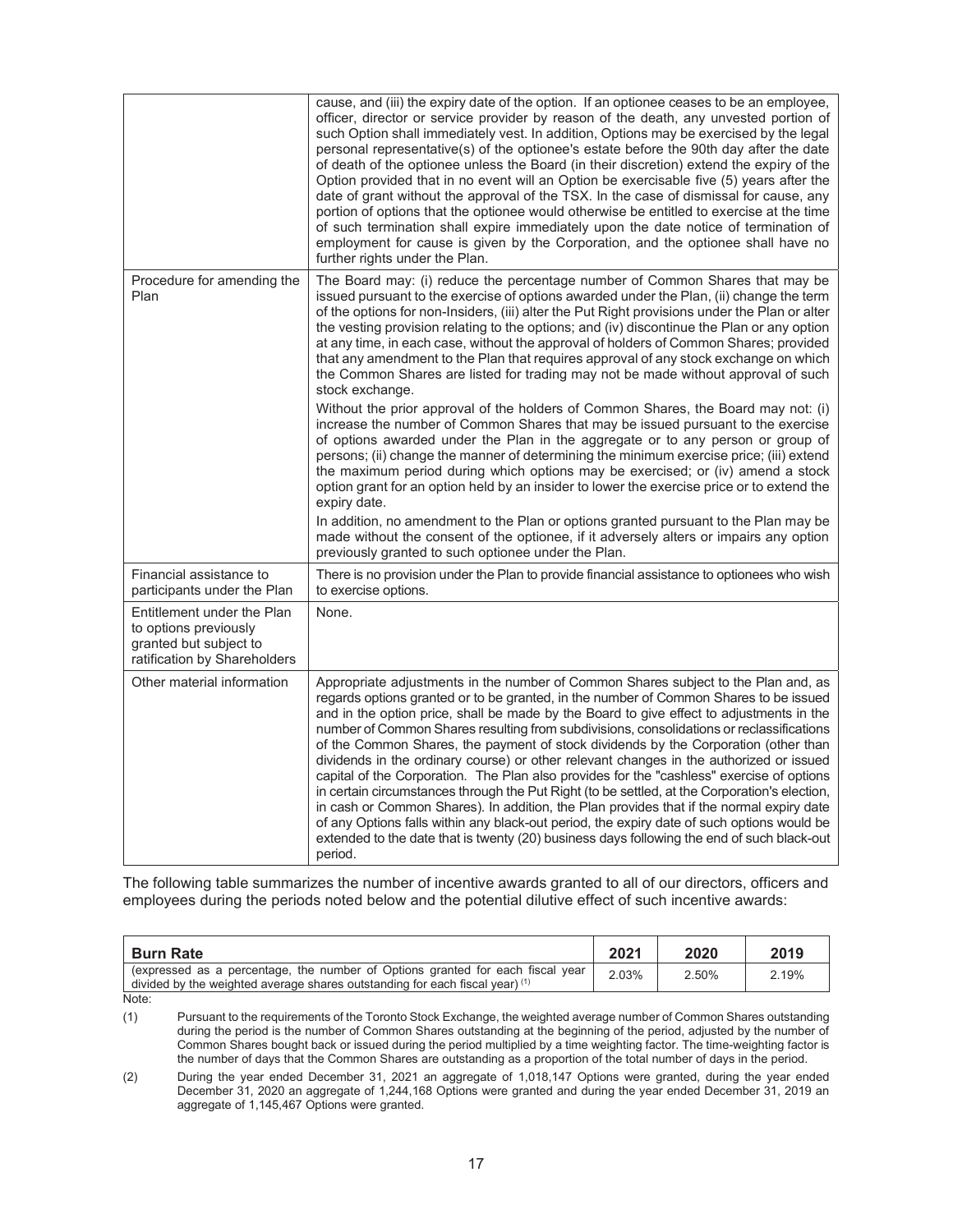#### **Risk Oversight**

As described herein, the Corporation's executive compensation program is administered by the Compensation Committee. In carrying out its mandate the implications of the risks associated with the Corporation's compensation policies and practices were discussed both by the Compensation Committee and the Board. The Compensation Committee does not believe the Corporation's compensation programs encourage its executive officers to take inappropriate or excessive risks. This assessment is based on a number of considerations including, without limitation, the following: (i) the Corporation's compensation policies and practices are uniform throughout the organization and there are no significant differences in compensation structure among the senior executives; (ii) the overall compensation program is market based and aligned with the Corporation's business plan and long-term strategies (the compensation package for executive officers consists of fixed (base salary) and variable elements (cash bonus and Options) which are designed to balance short term goals and the long-term interests of the Corporation and are aimed at creating sustainable value for shareholders); (iii) the compensation expense to executive officers is not a significant percentage of the Corporation's revenue; (iv) Options granted under the Corporation's Stock Option Plan generally vest over a three (3) year period which further mitigates any short-term risk taking potential; and (v) results of annual performance assessments of senior executives' goals, objectives and performance are reviewed and considered in awarding compensation and such discretionary judgment is applied in awarding both discretionary bonuses and future compensation.

The Compensation Committee did note a risk with Options granted under the Corporation's Stock Option Plan. The risk noted is the value of the Common Shares may be impacted by various matters including those relating to the Corporation's results but also by matters external to the Corporation affecting stock prices generally and/or those relating to issuers in business similar to the Corporation. To the extent that those results or factors negatively impact on the trading price of the Common Shares, incentives to holders Options may be removed to the extent that Options are "out of the money". Further, to the extent that Options are "out of the money", notwithstanding that a holder may hold unvested Options, they may have no or little retention affect depending on future expectations as to the trading price of the Common Shares. The Board mitigates this risk by periodically reviewing option positions to ensure grants continue to motivate executives as intended.

## **Certain Other Matters**

To the knowledge of the Compensation Committee and the Board as at the date hereof, no significant changes are proposed to be made to MAXIM's compensation policies and practices during the year ended December 31, 2022. As at the date hereof, no significant changes to the Corporation's compensation policies and practices are pending or proposed.

Currently NEOs and directors are not restricted from purchasing financial instruments that are designed to hedge or offset a decrease in market value of equity securities granted as compensation or held, directly or indirectly, by the NEO or director.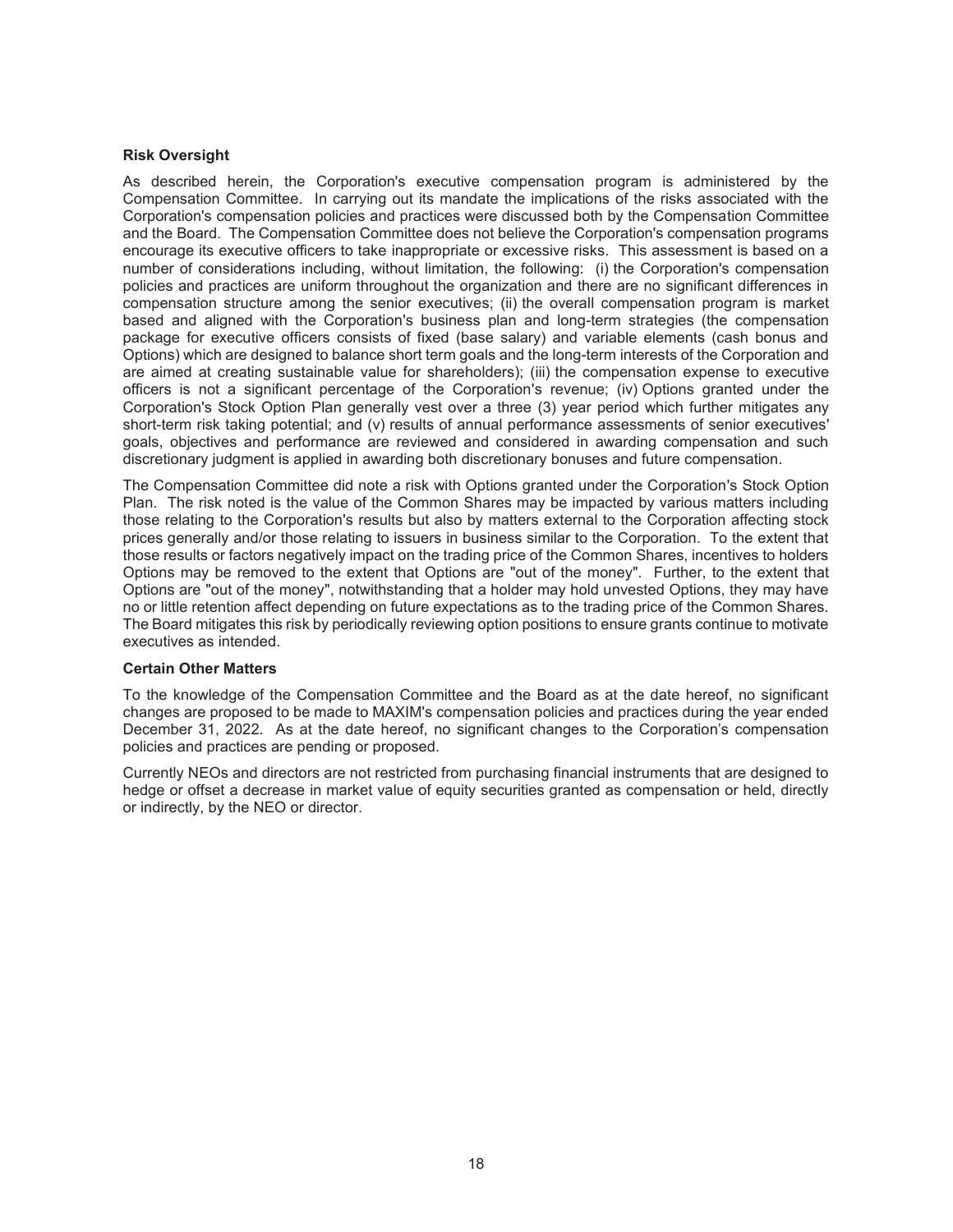## **COMPENSATION OF NAMED EXECUTIVE OFFICERS**

#### **Summary Compensation Table**

The following table sets forth all annual and long-term compensation information concerning the total compensation paid to the NEOs for each of the Corporation's three most recently completed financial years:

|                                                      |      |                   | Non-equity incentive plan<br>compensation        |                                             |                                 |                                                     |                                  |
|------------------------------------------------------|------|-------------------|--------------------------------------------------|---------------------------------------------|---------------------------------|-----------------------------------------------------|----------------------------------|
| Name and Principal Position                          | Year | Salary<br>$($ \$) | Option based<br>Awards <sup>(1)</sup><br>$($ \$) | Annual<br><b>Incentive Plans</b><br>$($ \$) | Long-term<br>Incentive<br>Plans | All Other<br>Compensation <sup>(2)</sup><br>$($ \$) | Total<br>Compensation<br>$($ \$) |
| M. Bruce Chernoff                                    | 2021 | Nil               | Nil                                              | Nil                                         | ---                             | Nil                                                 | Nil                              |
| CEO <sup>(5)</sup>                                   | 2020 | Nil               | Nil                                              | Nil                                         | ---                             | Nil                                                 | Nil                              |
|                                                      | 2019 | Nil               | Nil                                              | Nil                                         | $-$                             | Nil                                                 | Nil                              |
| Robert Emmott                                        | 2021 | 325,000           | 123,000                                          | 215,000                                     | ---                             | 21,277                                              | 684,277                          |
| President & COO <sup>(3)</sup>                       | 2020 | 315,000           | 187,317                                          | 190,000                                     | $\overline{\phantom{a}}$        | 20,187                                              | 712,504                          |
|                                                      | 2019 | 315,000           | $\Omega$                                         | 120.000                                     | $\overline{\phantom{a}}$        | 20,187                                              | 455,187                          |
| <b>Rob Watson</b>                                    | 2021 | 195,000           | 29,366                                           | 110,000                                     | $\overline{a}$                  | 11.027                                              | 345,393                          |
| Vice President, Operations                           | 2020 | 193.800           | 60.501                                           | 83,000                                      | ---                             | 8,879                                               | 346,180                          |
|                                                      | 2019 | 193,800           | 43.852                                           | 62,000                                      | $\overline{\phantom{a}}$        | 8,879                                               | 308,531                          |
| Kyle Mitton                                          | 2021 | 210,000           | 123.670                                          | 160,000                                     | ---                             | 8,622                                               | 502,292                          |
| CFO&                                                 | 2020 | 190,000           | 98,773                                           | 116,000                                     | ---                             | 7,600                                               | 412,373                          |
| Vice President, Corporate Development <sup>(4)</sup> | 2019 | 180,000           | 10,107                                           | 65,000                                      | $-$                             | 7,200                                               | 262,307                          |
| Kevin Dyck                                           | 2021 | 165,000           | 41,530                                           | 72,000                                      | ---                             | 6,963                                               | 285,493                          |
| Vice President, Finance & Controller                 | 2020 | 152,050           | 20,660                                           | 56,000                                      |                                 | 6,082                                               | 234,792                          |
|                                                      | 2019 | 152,050           | 0                                                | 42,500                                      | $\overline{a}$                  | 6,082                                               | 200,632                          |

#### **Notes:**

(1) The amounts reported represent the full grant date fair value of the awards, calculated using the Black-Scholes model. The assumptions are as follows:

| Assumptions:               | 2021              | 2020              | 2019        |
|----------------------------|-------------------|-------------------|-------------|
| Risk-free interest rate    | $0.19\% - 1.03\%$ | $0.28\% - 0.57\%$ | 1.38%-1.63% |
| Dividend rate              | $0\%$             | $0\%$             | $0\%$       |
| <b>Expected volatility</b> | 27.1%-46.6%       | 42.9%-47.6%       | 32.0%-34.0% |
| Expected Life (years)      | $2 - 4$           | $2 - 4$           | $2 - 4$     |

- (2) Includes company contributions to Registered Retirement Savings Plans, disability insurance and executive health plans. These amounts do not include any perquisites as the value of perquisites received by each of the NEOs, including property or other personal benefits provided to the NEOs that are not generally available to all employees, were not in the aggregate greater than \$50,000 or 10% of the NEO's total salary for the financial year.
- (3) Mr. Emmott was appointed Executive Vice President and Chief Operating Officer on December 1, 2018 and subsequently as President and Chief Operating Officer effective September 9, 2020.
- (4) Mr. Mitton was appointed Vice President, Corporate Development on July 1, 2018 and subsequently he was appointed CFO and Vice President, Corporate Development on January 5, 2021.
- (5) Effective November 23, 2018, Mr. M. Bruce Chernoff was appointed Chief Executive Officer of the Corporation (formerly Interim Chief Executive Officer).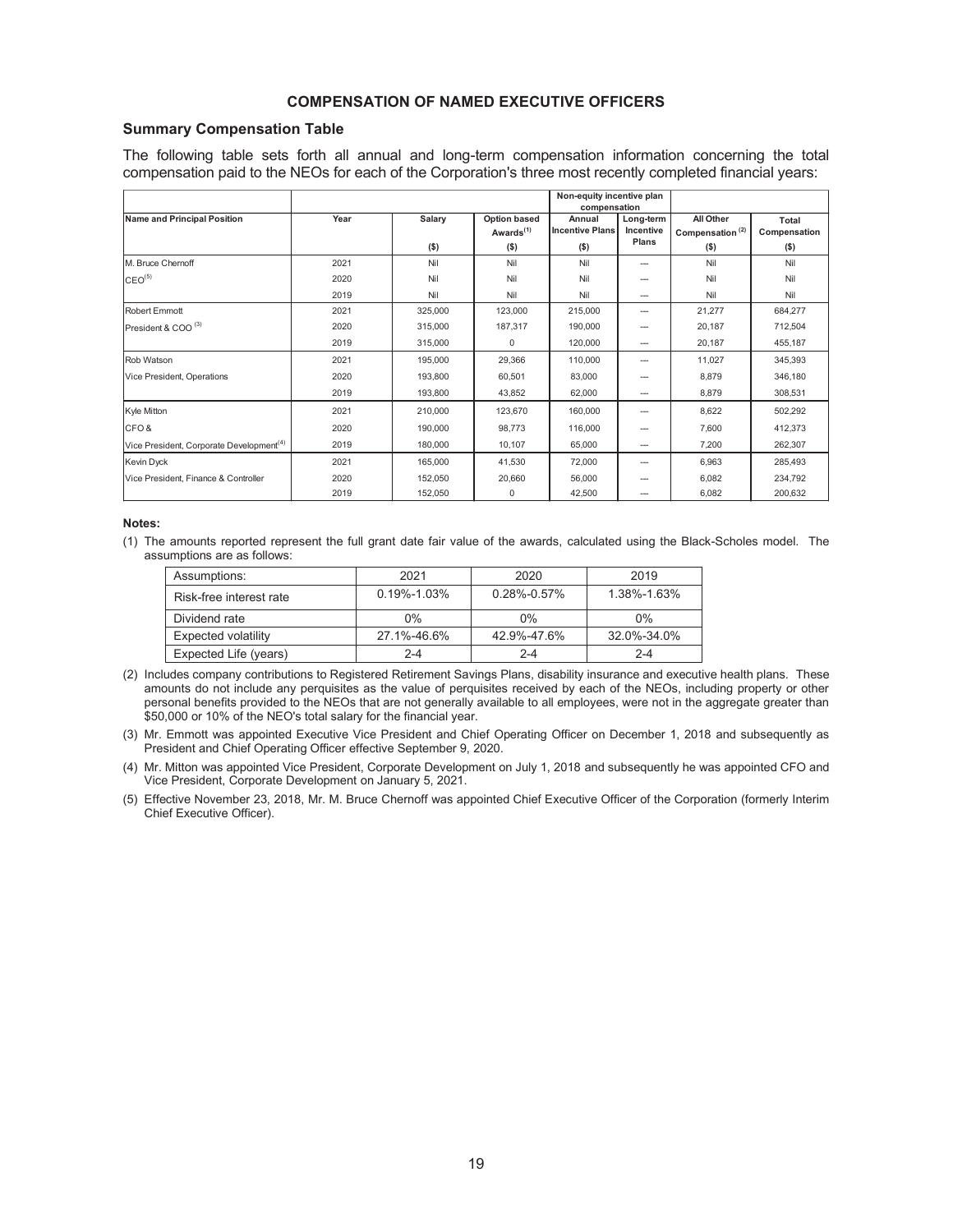# **Incentive Plan Awards**

# *Outstanding Share-Based and Option-Based Awards*

The following table sets forth all option-based awards outstanding at December 31, 2021 made to NEOs. The NEOs do not receive share-based awards.

| <b>Option-based Awards</b>       |                                                                         |                              |                                               |                                                                         |  |
|----------------------------------|-------------------------------------------------------------------------|------------------------------|-----------------------------------------------|-------------------------------------------------------------------------|--|
| Name                             | <b>Number of Securities</b><br>Underlying<br><b>Unexercised Options</b> | <b>Option Exercise Price</b> | <b>Option Expiration</b><br>Date (DD/MM/YYYY) | <b>Value of Unexercised</b><br>in-the-money Options <sup>(2)</sup> (\$) |  |
|                                  | (#)                                                                     | $(\$)$                       |                                               |                                                                         |  |
| M. Bruce Chernoff <sup>(1)</sup> | ---                                                                     | ---                          |                                               |                                                                         |  |
|                                  | 28,102                                                                  | 1.67                         | 13-04-2023                                    | 64,635                                                                  |  |
|                                  | 28,101                                                                  | 2.38                         | 13-04-2024                                    | 44,681                                                                  |  |
|                                  | 28,102                                                                  | 1.98                         | 13-04-2022                                    | 55,923                                                                  |  |
|                                  | 24,524                                                                  | 1.99                         | 04-09-2023                                    | 48,558                                                                  |  |
| Rob Watson                       | 24,523                                                                  | 2.92                         | 04-09-2024                                    | 25,749                                                                  |  |
|                                  | 24,524                                                                  | 1.6                          | 04-09-2022                                    | 58,122                                                                  |  |
|                                  | 25,000                                                                  | 1.43                         | 30-03-2022                                    | 63,500                                                                  |  |
|                                  | 25,000                                                                  | 1.43                         | 30-03-2023                                    | 63,500                                                                  |  |
|                                  | 25,000                                                                  | 1.43                         | 30-03-2024                                    | 63,500                                                                  |  |
|                                  | 166,667                                                                 | 2.12                         | 01-12-2023                                    | 308,334                                                                 |  |
|                                  | 166,667                                                                 | 3.72                         | 01-12-2024                                    | 41,667                                                                  |  |
| Robert Emmott                    | 166,666                                                                 | 2.11                         | 01-12-2022                                    | 309,999                                                                 |  |
|                                  | 58,334                                                                  | 1.43                         | 30-03-2022                                    | 148,168                                                                 |  |
|                                  | 58,333                                                                  | 1.43                         | 30-03-2023                                    | 148,166                                                                 |  |
|                                  | 58,333                                                                  | 1.43                         | 30-03-2024                                    | 148,166                                                                 |  |
|                                  | 41,667                                                                  | 2.19                         | 01-07-2023                                    | 74,167                                                                  |  |
|                                  | 41,667                                                                  | 2.98                         | 01-07-2024                                    | 41,250                                                                  |  |
|                                  | 41,666                                                                  | 2.5                          | 01-07-2022                                    | 61,249                                                                  |  |
|                                  | 13,333                                                                  | 1.99                         | 04-09-2023                                    | 26,399                                                                  |  |
|                                  | 13,333                                                                  | 2.92                         | 04-09-2024                                    | 14,000                                                                  |  |
| Kyle Mitton                      | 13,334                                                                  | 1.6                          | 04-09-2022                                    | 31,602                                                                  |  |
|                                  | 50,000                                                                  | 1.43                         | 30-03-2022                                    | 127,000                                                                 |  |
|                                  | 50,000                                                                  | 1.43                         | 30-03-2023                                    | 127,000                                                                 |  |
|                                  | 50,000                                                                  | 1.43                         | 30-03-2024                                    | 127,000                                                                 |  |
|                                  | 45,000                                                                  | 2.16                         | 05-01-2023                                    | 81,450                                                                  |  |
|                                  | 45,000                                                                  | 2.16                         | 05-01-2024                                    | 81,450                                                                  |  |
|                                  | 45,000                                                                  | 2.16                         | 05-01-2025                                    | 81,450                                                                  |  |
|                                  | 13,333                                                                  | 1.99                         | 04-09-2022                                    | 26,399                                                                  |  |
|                                  | 13,334                                                                  | 1.99                         | 04-09-2023                                    | 26,401                                                                  |  |
|                                  | 13,333                                                                  | 2.92                         | 04-09-2024                                    | 14,000                                                                  |  |
|                                  | 3,334                                                                   | 1.43                         | 30-03-2022                                    | 8,468                                                                   |  |
|                                  | 3,333                                                                   | 1.43                         | 30-03-2023                                    | 8,466                                                                   |  |
| Kevin Dyck                       | 3,333                                                                   | 1.43                         | 30-03-2024                                    | $\mathbf 0$                                                             |  |
|                                  | 16,667                                                                  | 2.16                         | 05-01-2023                                    | 30,167                                                                  |  |
|                                  | 16,667                                                                  | 2.16                         | 05-01-2024                                    | 30,167                                                                  |  |
|                                  | 16,666                                                                  | 2.16                         | 05-01-2025                                    | 30,165                                                                  |  |
|                                  | 3,334                                                                   | 3.96                         | 24-01-2024                                    | 33                                                                      |  |
|                                  | 3,333                                                                   | 3.96                         | 24-01-2025                                    | 33                                                                      |  |
|                                  | 3,333                                                                   | 3.96                         | 24-01-2026                                    | 33                                                                      |  |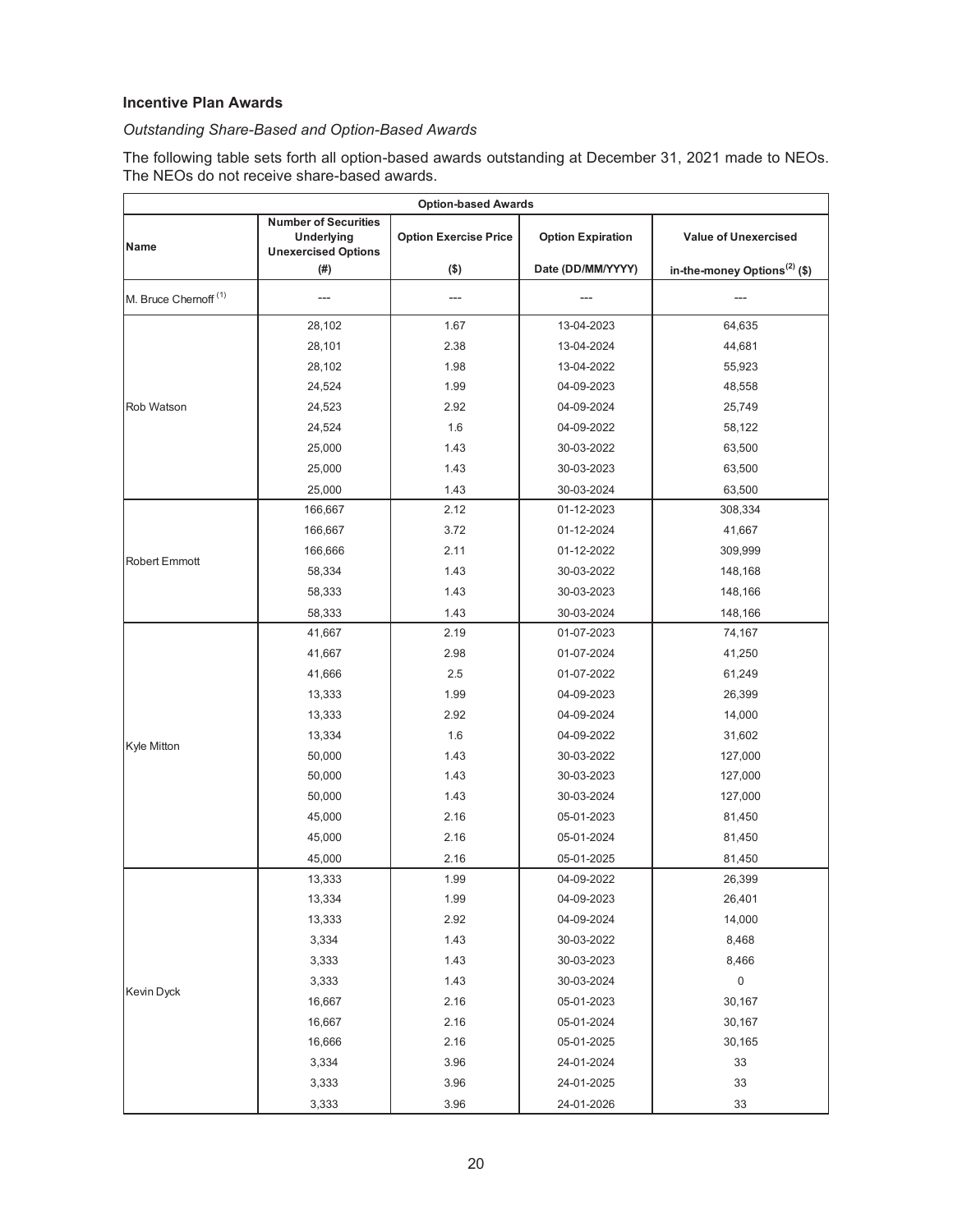#### **Notes:**

- (1) Mr. Chernoff has elected not to receive Option-based awards.
- (2) Calculated based on the difference between the market price of the Common Shares at December 31, 2021 of \$3.97 and the exercise price of the Options on the grant date.

## *Incentive Plan Awards - Value Vested or Earned During the Year*

The following table sets forth information relating to the value vested or earned during the Corporation's financial year ended December 31, 2021 in respect of option-based awards for NEOs if the Options under the option-based award had been exercised on the vesting date. The NEOs do not receive share-based awards.

| $Name^{(1)}$         | <b>Option-based Awards -</b><br>Value Vested during the<br>$Year^{(2)}$<br>(\$) | <b>Share-based Awards -</b><br>Value Vested during the<br>Year $($ \$) | <b>Non-equity Incentive Plan</b><br><b>Compensation - Value</b><br><b>Earned during the Year</b><br>(\$) |
|----------------------|---------------------------------------------------------------------------------|------------------------------------------------------------------------|----------------------------------------------------------------------------------------------------------|
| <b>Robert Emmott</b> | 325.916                                                                         | ---                                                                    | 215,000                                                                                                  |
| Kyle Mitton          | 81.167                                                                          | ---                                                                    | 160,000                                                                                                  |
| Rob Watson           | 66,350                                                                          | ---                                                                    | 110.000                                                                                                  |
| Kevin Dyck           | 15.900                                                                          |                                                                        | 72.000                                                                                                   |

**Notes**:

(1) Mr. Chernoff has elected not to receive Option-based awards.

(2) Represents the aggregate dollar value that would have been realized if the vested-in-the-money Options under the option-based award had been exercised on the vesting date in 2021 based on the difference between the closing market price of the TSX of the Common Shares on the vesting date and the exercise price of the Options held.

## **Termination Provisions and Change of Control Benefits**

The Named Executive Officers who were parties to an agreement with the Corporation in the last fiscal year that provide for payments to the Named Executive Officer in connection with certain events were Kyle Mitton, Chief Financial Officer and Vice President, Corporate Development and Bob Emmott, the President and Chief Operating Officer.

MAXIM may immediately terminate the employment of Mr. Emmott and/or Mr. Mitton for any reason other than just cause and within five (5) days of the termination date make the following payments and provide the following rights with respect to their share options (in exchange for them signing a full and final release in favor of MAXIM):

- (a) their pro rata Annual Base Salary earned but unpaid up to their last day of employment,
- (b) a prorata bonus payment for that portion of the calendar year in which the termination occurred up to their last day of employment calculated on the basis of their then Annual Salary and a target of fifty percent (50%); and
- (c) a retiring allowance equal to 12 months of their Annual Salary plus two (2) months of their Annual Salary for each year of service up to a maximum of 24 month.

In the event of such a termination without cause, their share options will be treated in accordance with the terms of the Share Option Plan.

In the event of a change of control (a change of control is considered to occur on the effective date of any person or persons, acting jointly or in concert, acquiring control or direction of more than fifty percent (50%) of the issued and outstanding Common Shares of MAXIM, provided that specified insiders of MAXIM are not of MAXIM (or the acquiring or resulting entity) after the effective date of such transaction regardless of whether MAXIM or the acquiring or resulting entity is a publicly traded entity. Specified insiders are M. Bruce Chernoff and W. Brett Wilson) and a termination by MAXIM of Mr. Emmott and/or Mr. Mitton's employment without just cause on the effective date of such change of control or in the six (6) months thereafter;

- (a) their pro rata Annual Base Salary earned buy unpaid up to their last day of employment, unused and accrued vacation, and reimbursable expenses, less required withholdings;
- (b) They will be entitled to a retiring allowance equal to 12 months of his Annual Salary plus two (2) months of his Annual Salary for each year of service up to a maximum of 24 months;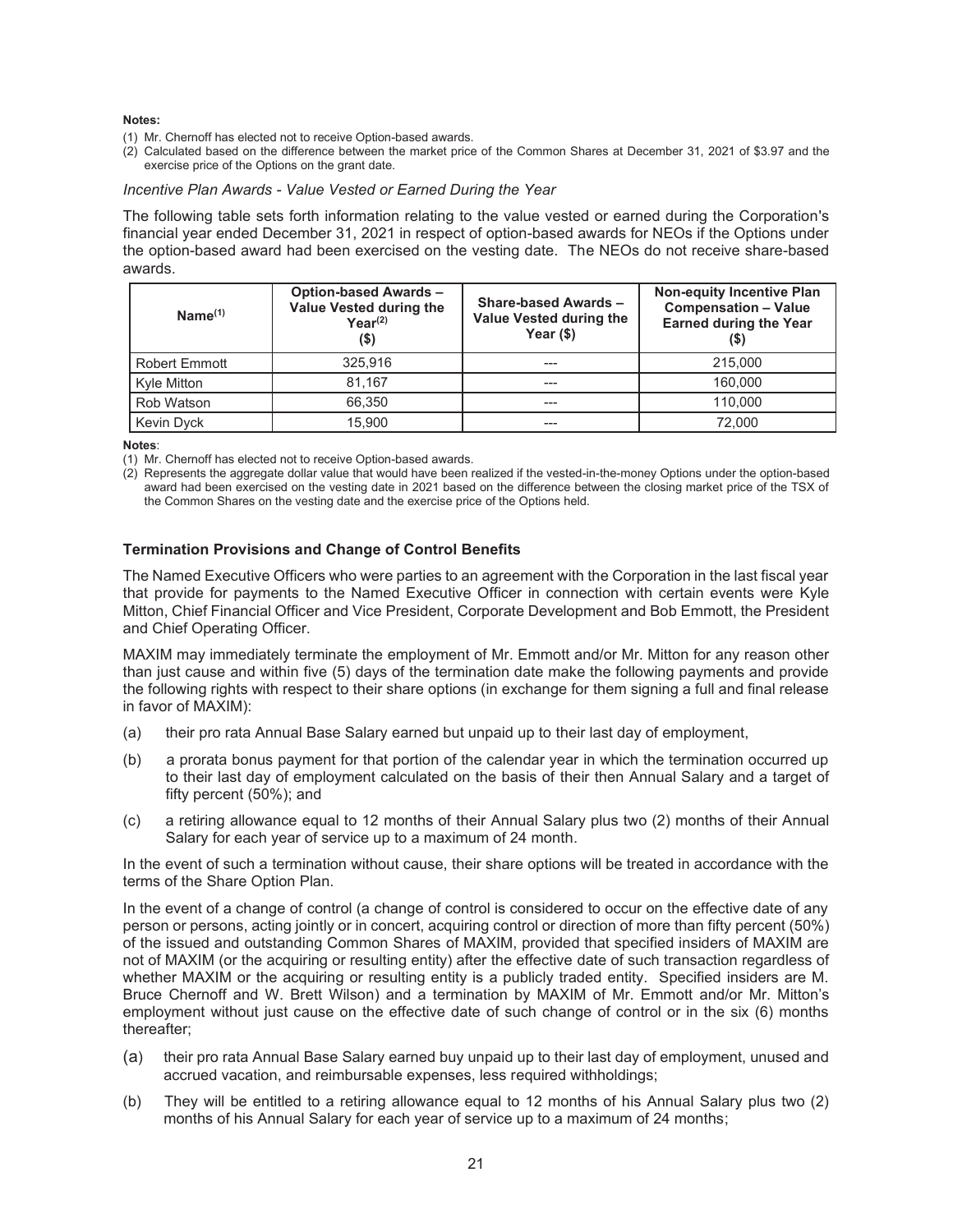- (c) They will be paid a prorata bonus payment for that portion of the calendar year in which the termination occurred up to their last day of employment calculated on the basis of their then annual base salary and a target of fifty (50%) percent; and
- (d) Any unvested options that they hold to purchase Common Shares shall vest on the termination date and they will have the period of time outlined in MAXIM's Share Option Plan to exercise those vested options.

The following table illustrates the payments that would have been made to Mr. Emmott and Mr. Mitton as a result of a change of control or termination without just cause assuming such events occurred on December 31, 2021:

| Name          | <b>Triggering Event</b>                             | Payment Pursuant to<br>Employment<br>Agreements<br>(\$) | Benefit Pursuant<br>to the Accelerated<br>Vesting of<br>Options $(1,2)$ | Total<br>$($ \$)     |
|---------------|-----------------------------------------------------|---------------------------------------------------------|-------------------------------------------------------------------------|----------------------|
| Robert Emmott | Change of Control<br>Termination without just cause | 654,515<br>654.515                                      | 646,332                                                                 | 1,300,847<br>654.515 |
| Kyle Mitton   | Change of Control<br>Termination without just cause | 525,000<br>525.000                                      | 572.717                                                                 | 1,097,717<br>525.000 |

**Notes:** 

(1) Based on the market price of the Common Shares at December 31, 2021 of \$3.97.

 $(2)$  No amounts will be payable to Mr. Chernoff in the event of termination or change of control.

## **COMPENSATION OF DIRECTORS**

In respect of the financial year ended December 31, 2021 Mr. Auch, Mr. Wall, Mr. Mayder and Mr. Polz received an annual retainer and attendance fees which were determined in accordance with the following guidelines:

- An annual board retainer of \$40,000 for non-management members of the Board and \$40,000 for a non-executive Board Chair;
- Meeting fees of \$1,000 for each meeting of the Board, committee or special committee attended;
- Meeting fees of \$1,000 for participation in periodic Board updates as provided by management subject to a decision being reached on such update which is formalized by a round robin resolution or by ratification at a subsequent Board meeting;
- An annual retainer of \$10,000 for the Chair of the Audit and Risk Management Committee; and
- An annual retainer of \$5,000 for each non-management director serving as Chair of the other committees of the Board.

Mr. Chernoff and Mr. Wilson have elected not to receive retainer and meetings fees for the year ended December 31, 2021.

In addition to the foregoing, expenses incurred relating to attendance at board or committee meetings are reimbursed. Directors are also eligible to receive grants of Options. Messrs. Chernoff and Wilson have elected not to receive Option grants.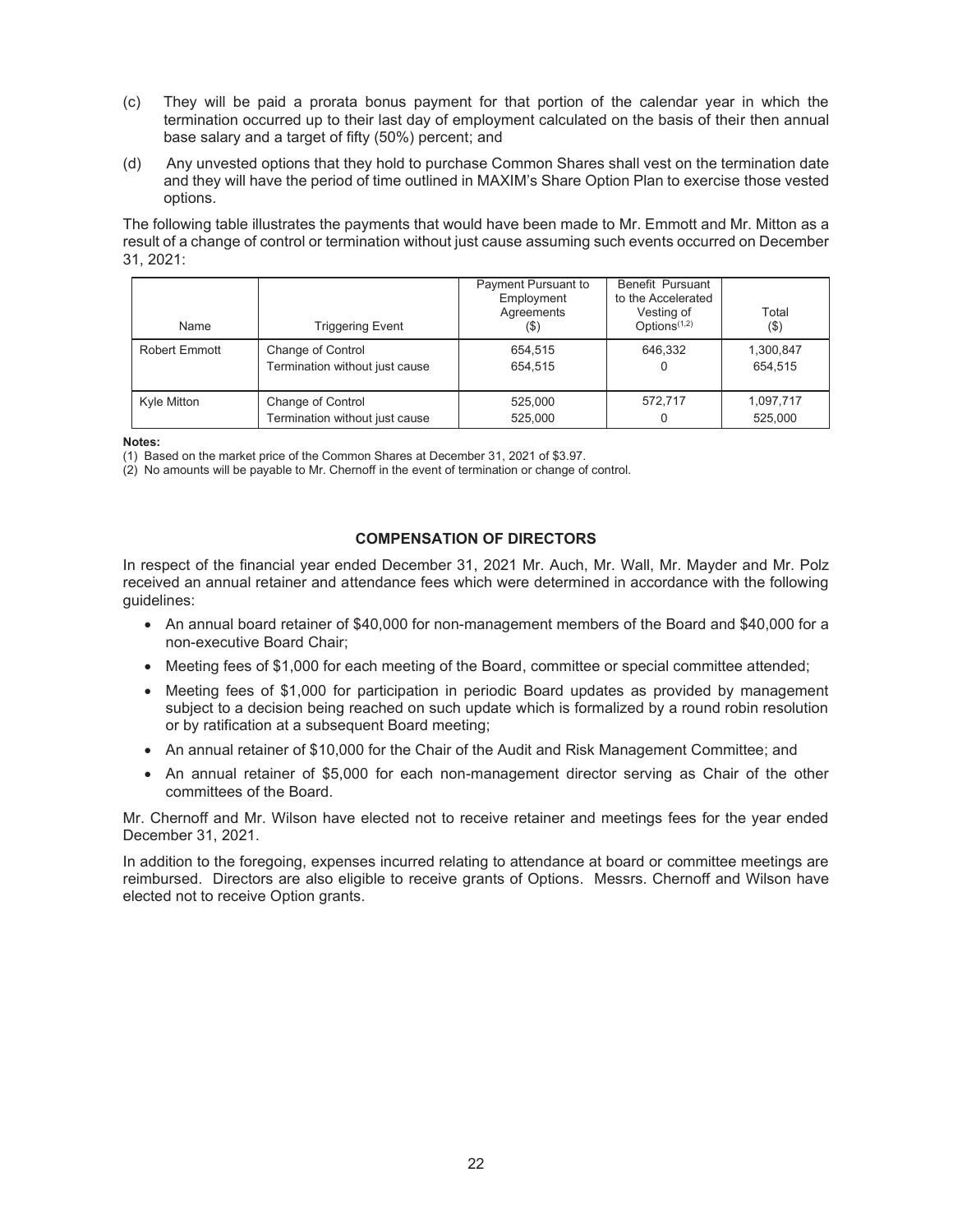#### **Directors' Summary Compensation Table**

The following table details compensation paid to all non-management directors for the year ended December 31, 2021. Mr. Chernoff is the Chief Executive Officer of MAXIM and does not receive compensation for serving as a director of the Corporation.

| Name                          | Fees<br>Earned<br>$($ \$) <sup>(1)(2)</sup> | Share-<br>based<br><b>Awards</b> | Option-based<br>Awards<br>$($ \$) <sup>(5)(6)</sup> | Non-equity<br><b>Incentive Plan</b><br>Compensation | <b>Pension</b><br>Value | All other<br><b>Compensation</b> | <b>Total</b><br>Compensation<br>$($ \$) |
|-------------------------------|---------------------------------------------|----------------------------------|-----------------------------------------------------|-----------------------------------------------------|-------------------------|----------------------------------|-----------------------------------------|
| M. Bruce Chernoff             | $---$                                       | $---$                            | $---$                                               | ---                                                 | $---$                   | ---                              | Nil                                     |
| W. Brett Wilson               | ---                                         | $---$                            | $---$                                               | ---                                                 | $---$                   | ---                              | Nil                                     |
| Wiley D. Auch                 | 65,000                                      | $---$                            | 26,956                                              | ---                                                 | ---                     | ---                              | 91,956                                  |
| Brad Wall <sup>(3)</sup>      | 44,000                                      |                                  | 25,800                                              |                                                     |                         |                                  | 69,800                                  |
| Johann Polz                   | 50,000                                      | $---$                            | 26,956                                              | ---                                                 | $---$                   | ---                              | 76,956                                  |
| Michael Mayder <sup>(4)</sup> | 25,846                                      |                                  | 76.800                                              |                                                     |                         |                                  | 102.646                                 |

**Notes**:

(3) Mr. Chernoff has elected not to receive annual retainers and meeting fees for serving as a director of the Corporation.

(4) Mr. Wilson has elected not to receive annual retainers or meeting fees for 2021.

(5) Mr. Wall was appointed to the Board of Directors on May 13, 2019.

(6) Mr. Mayder was appointed to the Board of Directors on May 27, 2021.

(5) Members of the Board are eligible to receive Option grants. Messrs. Chernoff and Wilson have elected not to receive Option grants.

(6) The amounts reported represent the full grant date fair value of the awards, calculated using the Black-Scholes model. The assumptions are as follows:

| Assumptions:               | 2021                |
|----------------------------|---------------------|
| Risk-free interest rate    | $0.31% -$<br>0.649% |
| Dividend rate              | $0\%$               |
| <b>Expected volatility</b> | 28 2%-<br>32.3%     |
| Expected Life (years)      | $2 - 4$             |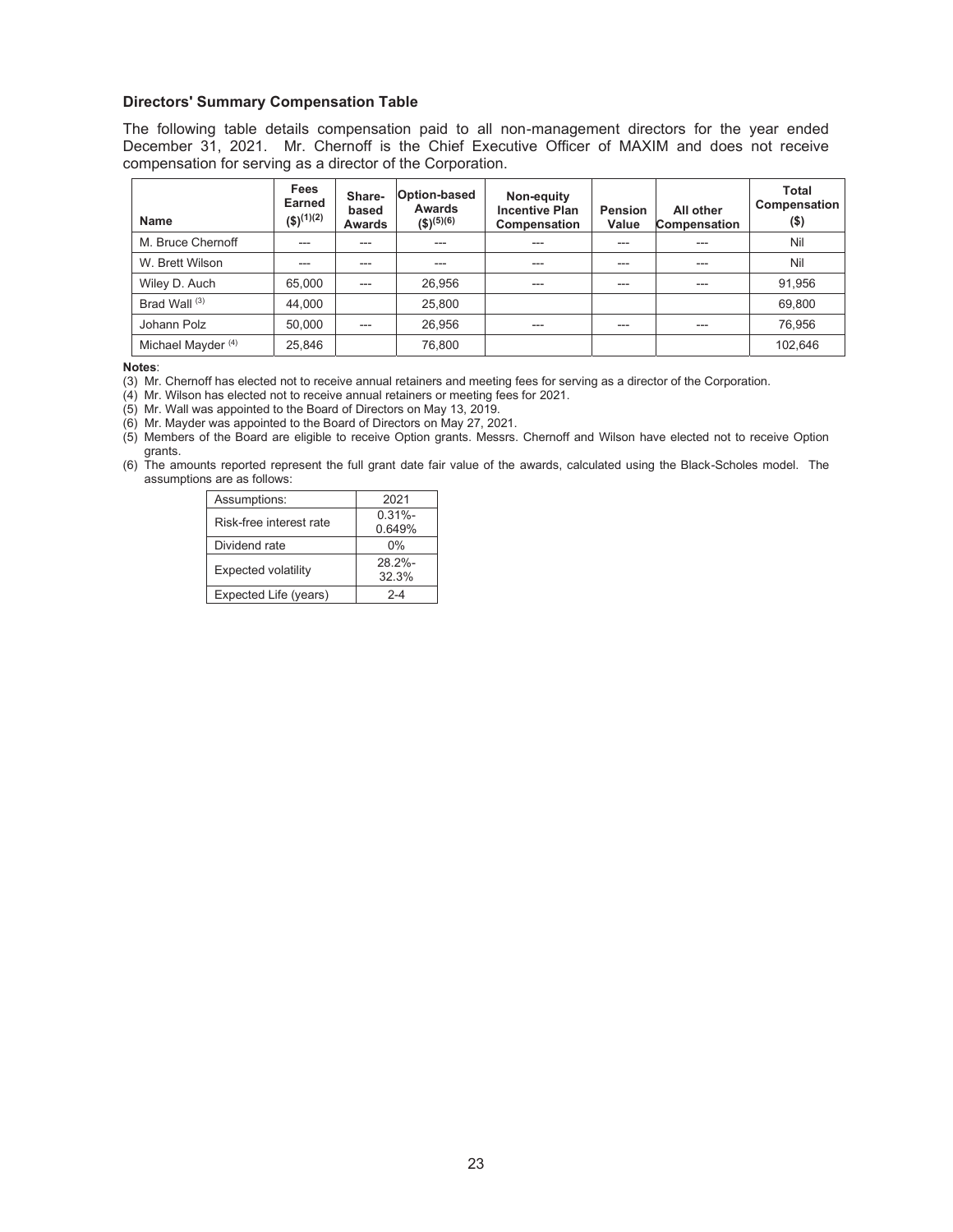## **Incentive Plan Awards**

## *Directors' Outstanding Option-Based and Share-Based Awards*

The following table sets forth all option-based awards outstanding at December 31, 2021 made to the nonmanagement directors. Information on Options granted to Mr. Chernoff who serves as a director and officer of the Corporation can be found under the heading "*Outstanding Share-Based Awards and Option-Based Awards"* for the NEOs. Directors do not receive share-based awards.

| Name              | Number of securities underlying              | Option exercise | Option expiration date | Value of unexercised in-the        |
|-------------------|----------------------------------------------|-----------------|------------------------|------------------------------------|
|                   | unexercised options $\left(\# \right)^{(1)}$ | price (\$)      | (DD/MM/YYYY)           | money options $(\text{$\$})^{(2)}$ |
| M. Bruce Chernoff |                                              | ---             |                        |                                    |
| W. Brett Wilson   |                                              |                 |                        |                                    |
|                   | 3,333                                        | 1.67            | 13-04-2023             | 7,666                              |
|                   | 3,333                                        | 2.38            | 13-04-2024             | 5,299                              |
|                   | 3,334                                        | 1.98            | 13-04-2022             | 6,635                              |
|                   | 30,000                                       | 2.48            | 21-05-2024             | 44,700                             |
| Wiley D. Auch     | 30,000                                       | 1.88            | 21-05-2022             | 62,700                             |
|                   | 30,000                                       | 1.88            | 21-05-2023             | 62,700                             |
|                   | 16,666                                       | 1.99            | 04-09-2023             | 32,999                             |
|                   | 16,667                                       | 2.92            | 04-09-2024             | 17,500                             |
|                   | 16,667                                       | 1.60            | 04-09-2022             | 39,501                             |
| <b>Brad Wall</b>  | 50,000                                       | 1.88            | 21-05-2021             | 104,500                            |
|                   | 50,000                                       | 1.88            | 21-05-2022             | 104,500                            |
|                   | 50,000                                       | 1.88            | 21-05-2023             | 104,500                            |
|                   | 3,333                                        | 1.67            | 13-04-2023             | 7,666                              |
|                   | 3,333                                        | 2.38            | 13-04-2024             | 5,299                              |
| Johann Polz       | 3,334                                        | 1.98            | 13-04-2022             | 6,635                              |
|                   | 30,000                                       | 2.48            | 21-05-2024             | 44,700                             |
|                   | 30,000                                       | 1.88            | 21-05-2022             | 62,700                             |
|                   | 30,000                                       | 1.88            | 21-05-2023             | 62,700                             |
|                   | 16,666                                       | 2.35            | 04-09-2023             | 26,999                             |
|                   | 16,667                                       | 2.92            | 04-09-2024             | 17,500                             |
|                   | 16,667                                       | 1.60            | 04-09-2022             | 39,501                             |
|                   | 50,000                                       | 2.48            | 10-06-2023             | 74,500                             |
| Michael Mayder    | 50,000                                       | 2.48            | 10-06-2024             | 74,500                             |
|                   | 50,000                                       | 2.48            | 10-06-2025             | 74,500                             |

#### **Notes:**

(1) Members of the Board are eligible to receive Option grants, however Messrs. Chernoff and Wilson have elected not to receive Option grants.

(2) Calculated based on the difference between the market price of the Common Shares at December 31, 2021 of \$3.97 and the exercise price of the options.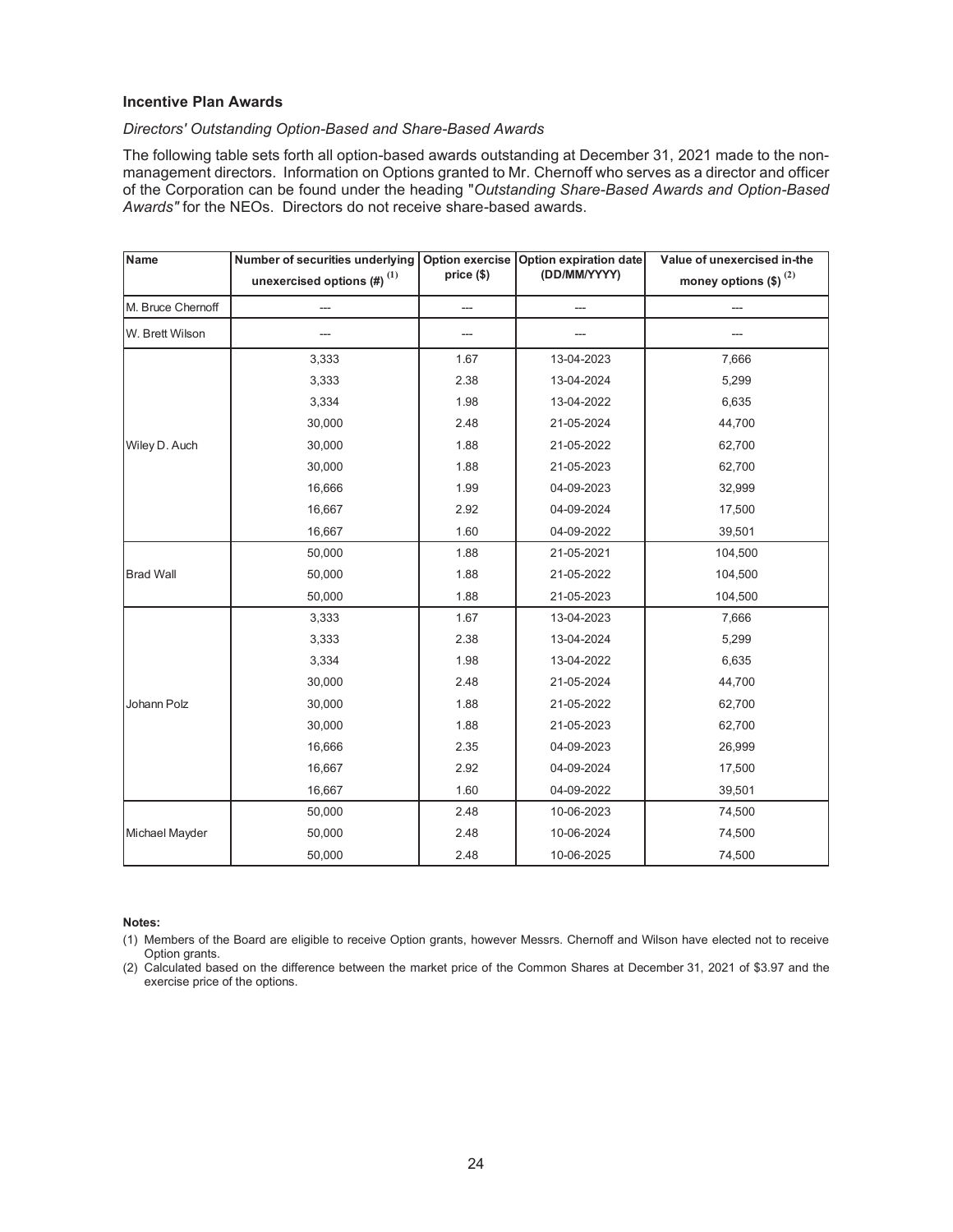*Directors' Incentive Plan Awards – Value Vested or Earned During the Year* 

The following table sets forth information relating to the value vested or earned during the Corporation's financial year ended December 31, 2021 in respect of option-based awards for non-management directors if the Options under the option-based award had been exercised on the vesting date. The directors do not receive share-based awards.

| <b>Name</b>       | Option-based awards -<br>Value vested during the<br>$year^{(1)(2)}$<br>(\$) | Share-based awards -<br>Value vested during the<br>year<br>$($ \$) | Non-equity incentive plan<br>compensation - Value<br>earned during the year<br>(\$) |
|-------------------|-----------------------------------------------------------------------------|--------------------------------------------------------------------|-------------------------------------------------------------------------------------|
| M. Bruce Chernoff |                                                                             |                                                                    | ---                                                                                 |
| W. Brett Wilson   | ---                                                                         | ---                                                                | ---                                                                                 |
| Wiley D. Auch     | 39.167                                                                      |                                                                    |                                                                                     |
| <b>Brad Wall</b>  | 26,000                                                                      |                                                                    |                                                                                     |
| Johann Polz       | 39,167                                                                      |                                                                    | ---                                                                                 |
| Michael Mayder    | 0                                                                           | ---                                                                | ---                                                                                 |

**Notes:** 

(1) Members of the Board are eligible to receive Option grants. Messrs. Chernoff and Wilson have elected not to receive Option grants.

(2) Calculated based on the difference between the market price of the Common Shares on the vesting date and the exercise price of the options on the vesting date.

# **SECURITIES AUTHORIZED FOR ISSUANCE UNDER EQUITY COMPENSATION PLANS**

## **Equity Compensation Plan Information as of December 31, 2021**

| <b>Plan Category</b>                                          | Number of securities to be<br>issued upon exercise of<br>outstanding options,<br>warrants and rights | <b>Weighted average</b><br>exercise price of<br>outstanding options,<br>warrants and rights | Number of securities<br>remaining available for future<br>issuance under equity<br>compensation plans<br>(excluding securities<br>reflected in column (a)) |
|---------------------------------------------------------------|------------------------------------------------------------------------------------------------------|---------------------------------------------------------------------------------------------|------------------------------------------------------------------------------------------------------------------------------------------------------------|
| Equity compensation plans<br>approved by security holders     | 2.614.448                                                                                            | \$2.18                                                                                      | 2,395,073                                                                                                                                                  |
| Equity compensation plans not<br>approved by security holders |                                                                                                      |                                                                                             |                                                                                                                                                            |
| <b>Total</b>                                                  | 2,614,448                                                                                            | \$2.18                                                                                      | 2.395.073                                                                                                                                                  |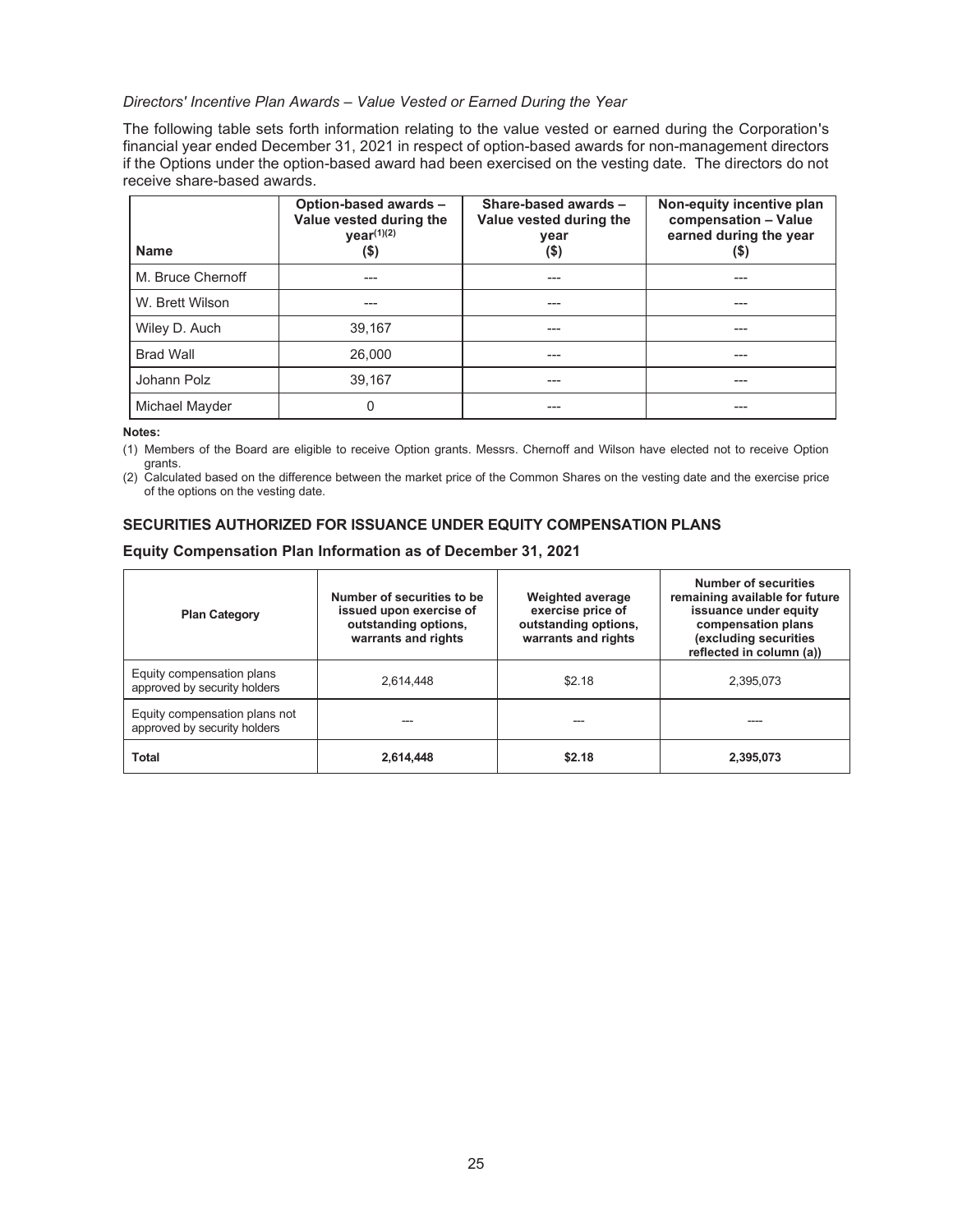## **Performance Graph**

The following graph illustrates MAXIM's five (5) year cumulative shareholder return, as measured by the closing price of the Common Shares at the end of each financial year, assuming an initial investment of \$100 on December 31, 2016, compared to the S&P/TSX Small Cap Index, assuming the reinvestment of dividends where applicable.



MAXIM's compensation model uses a combination of strategic objectives and performance targets as guidelines for a subjective assessment framework and although shareholder return and return on capital employed are reviewed, they are not the only factors considered for executive compensation. As a result, a meaningful comparison between executive compensation and the shareholder return over a short period of time is not necessarily expected.

## **INDEBTEDNESS OF DIRECTORS AND EXECUTIVE OFFICERS**

None of the directors, executive officers, employees, or former directors, officers or employees of the Corporation nor any of its associates or affiliates is now or has been indebted to the Corporation or any of its subsidiaries since the commencement of the last completed fiscal year, nor is, or at any time since the beginning of the most recently completed financial year has, any indebtedness of any such person been subject of a guarantee, support agreement, letter of credit or other similar arrangement or understanding provided by the Corporation or any of its subsidiaries.

## **MANAGEMENT CONTRACTS**

The management functions of the Corporation and its subsidiaries are primarily performed by the directors or officers of the Corporation and its subsidiaries. Any management work, which is contracted out, is not significant.

## **SUMMARY OF CORPORATE GOVERNANCE PRACTICES**

National Policy 58-201-*Corporate Governance Guidelines* ("**NP 58-201**") establish corporate governance guidelines which apply to all reporting issuers. Corporate governance is the process and structure used to direct and manage the business and affairs of the Corporation to achieve the Shareholders' objectives. The Shareholders elect the directors who in turn are responsible for overseeing all aspects of the operations of the Corporation, appointing management and ensuring that the business is managed properly taking into account the interests of the Shareholders and other stakeholders such as employees, customers, suppliers, and the community at large. The Corporation is required to disclose certain specified corporate governance information with reference to NP 58-201 and National Instrument 58-101 *Disclosure of Corporate*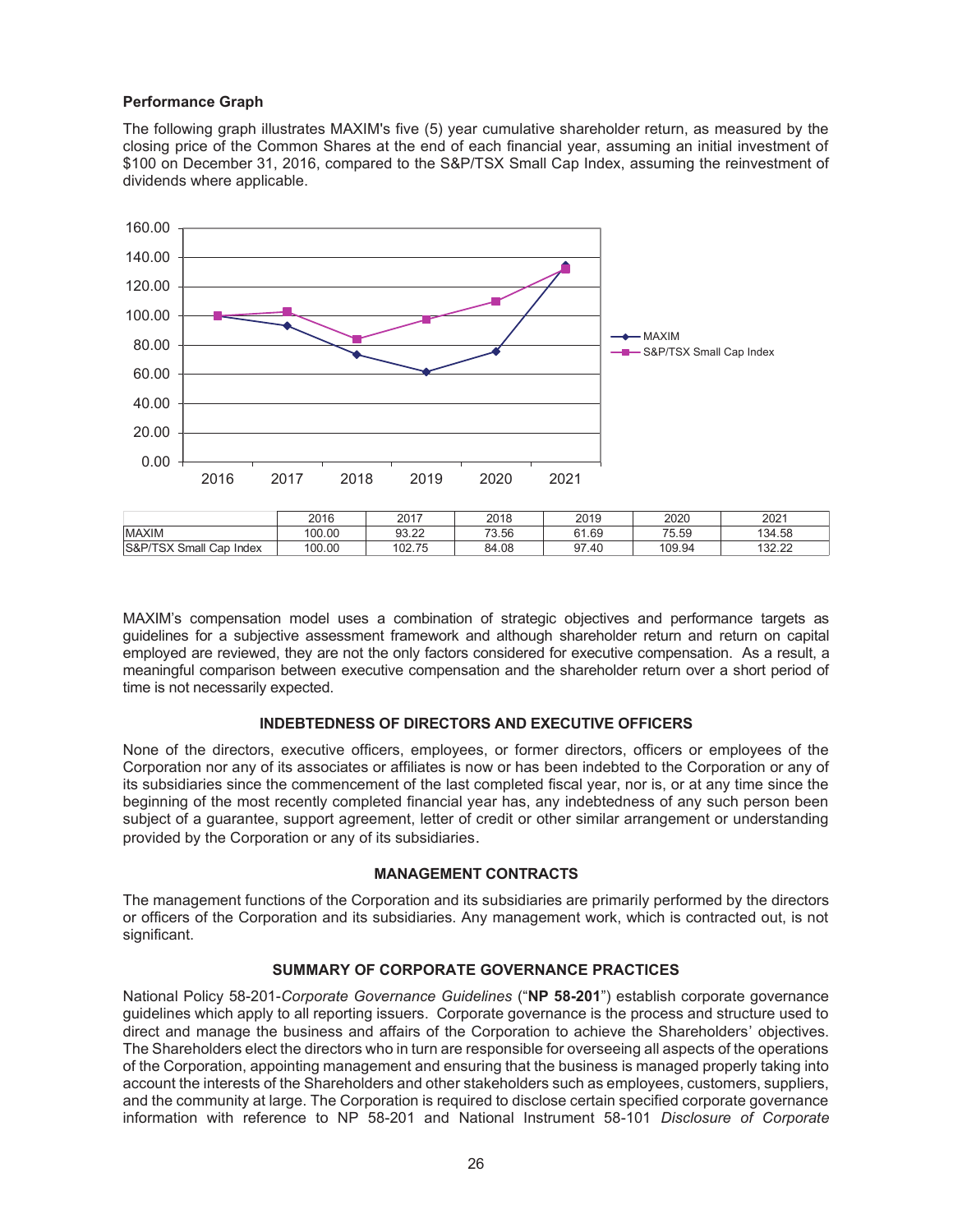*Governance Practices* ("**NI 58-101**"), addressing such items as the constitution and independence of corporate boards, the functions to be performed by boards and their committees, the effectiveness of education of boards, board and management diversity and director term limits.

The Board is responsible for the management of the Corporation's business and affairs. It has the obligation to protect and enhance the assets of the Corporation in the interest of all stakeholders. The Board's mandate is to provide stewardship, to supervise the actions of management, to approve and monitor the Corporation's strategic direction and to oversee its organizational structure and the succession planning of senior management. In addition, it has the responsibility to ensure that appropriate systems are implemented to manage the Corporation's principal business risks, and to maintain the integrity of the Corporation's internal controls and management information systems. The Board also has the duty to monitor compliance with all applicable laws and regulations, and with all significant policies and procedures of the Corporation.

## **Board of Directors**

The Board currently consists of six (6) members: Wiley D. Auch, M. Bruce Chernoff, Michael Mayder, Johann Polz, Brad Wall and W. Brett Wilson. Mr. Polz is not standing for re-election at the Meeting and accordingly he will retire as a director on June 14, 2022. Andrea Whyte is standing for election at the Meeting to replace Mr. Polz on the Board.

## *Disclose the identity of directors who are independent.*

National Instrument 52-110 *Audit Committees* ("**NI 52-110**") provides that a member is "independent" if the member has no direct or indirect material relationship with the issuer, a "material relationship" being one which could, in the view of the issuer's board of directors, reasonably interfere with the exercise of a member's independent judgment. NI 52-110 also specifically prescribes certain relationships which are considered to be material.

Based on the foregoing, the Board of MAXIM has determined four (4) of the six (6) existing directors of the Corporation are independent. The present directors who are independent are:

Wiley D. Auch Johann Polz W. Brett Wilson Brad Wall

Johann Polz, a current director of MAXIM whose term will expire at the Meeting is independent and Andrea Whyte, a nominee director who is standing for election at the Meeting will (upon election to the Board) be an independent director. Accordingly, four (4) of the six (6) proposed directors are considered independent.

## *Disclose the identity of directors who are not independent, and describe the basis for that determination.*

After reviewing the above definition of "independent", the Board of MAXIM has determined two (2) of the six (6) existing and proposed directors for election to the Board of the Corporation are not independent. Mr. M. Bruce Chernoff is the Chief Executive Officer of MAXIM. In addition, Michael Mayder, is not considered to be an "independent" director, as Mr. Mayder was, in the past three years, the former President and Chief Financial Officer of the Corporation (and prior that, the Senior Vice President Finance and Chief Financial Officer of the Corporation).

#### *Disclose whether or not a majority of directors are independent. If a majority of directors are not independent, describe what the Board of Directors does to facilitate its exercise of independent judgment in carrying out its responsibilities.*

Four of the six directors proposed for election to the Board of the Corporation are independent.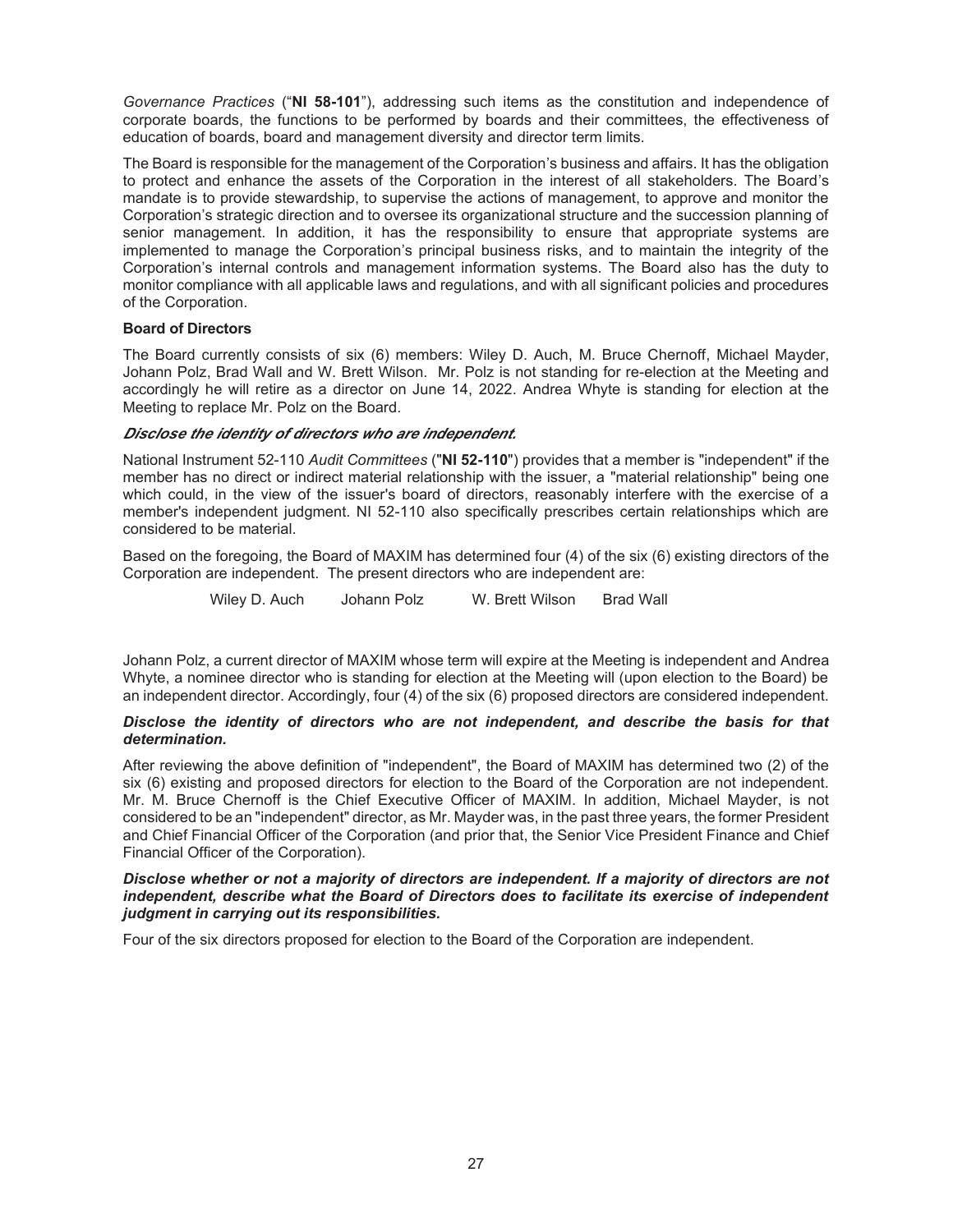## *If a director is presently a director of any other issuer that is a reporting issuer (or the equivalent) in a jurisdiction or a foreign jurisdiction, identify both the director and the other issuer.*

The directors of the Corporation who are also directors of other reporting issuers (or the equivalent) are as follows:

| <b>Director</b>   | <b>Name of Reporting Issuer</b>                                                                        |
|-------------------|--------------------------------------------------------------------------------------------------------|
| M. Bruce Chernoff | Canoe Financial Corp. (General Partner of Canoe Financial LP, the<br>Manager of Canoe EIT Income Fund) |
|                   | <b>Canoe Mutual Funds</b>                                                                              |
|                   | PetroShale Inc.                                                                                        |
| W. Brett Wilson   | Buzz Capital Inc.                                                                                      |
|                   | Buzz Capital 2 Inc.                                                                                    |
|                   | NexGen Energy Ltd.                                                                                     |
| <b>Brad Wall</b>  | Whitecap Resources Inc.                                                                                |
|                   | Dye and Durham                                                                                         |

*Disclose whether or not the independent directors hold regularly scheduled meetings at which nonindependent directors and members of management are not in attendance. If the independent directors hold such meetings, disclose the number of meetings held since the beginning of the issuer's most recently completed financial year. If the independent directors do not hold such meetings, describe what the board does to facilitate open and candid discussion among the independent directors.* 

In conjunction with regularly scheduled meetings of the Board, the independent directors hold *In camera* sessions at which non-independent directors and members of management are not in attendance. Four (4) such meetings were held during 2021. Such *in camera* sessions are held to facilitate open and candid discussions among MAXIM's independent directors. The Audit and Risk Management Committee also meets regularly without non-independent directors or members of management in attendance. Mr. Chernoff and Mr. Mayder may from time to time attend and participate in certain portions of the above noted meetings, however in the event of any conflict of interest or other similar matters with respect to Mr. Chernoff or Mr. Mayder, they will excuse themselves from such meetings (or portions thereof).

## *Disclose whether or not the chair of the Board is an independent director. If the Board has a chair or lead director who is an independent director, disclose the identity of the independent chair or*  lead director, and describe his or her role and responsibilities. If the Board has neither a chair that *is independent nor a lead director that is independent, describe what the Board does to provide leadership for its independent directors.*

Mr. M. Bruce Chernoff, the Chair of the Board, in not an independent director as he was appointed Interim Chief Executive Officer on June 2, 2016 and subsequently Chief Executive Officer on November 23, 2018. Mr. W. Brett Wilson was appointed Lead Director of the Board on June 2, 2016 and subsequently appointed Vice-Chair on November 23, 2018. The purpose of the Vice-Chair is to provide independent leadership for the Board, in particular, its independent directors, and to assist the Board in discharging its duties, responsibilities and obligations independently of management. The Vice-Chair, in conjunction with the Chair of the Board, manages the affairs of the Board, including being satisfied that the Board is organized properly and functions effectively to meet its obligations and responsibilities. In addition, the Vice-Chair along with the Chief Executive Officer of the Corporation ensures effective relations with Board members, shareholders, other stakeholders and the public.

The Board has developed a Mandate for the Vice-Chair as well as for the Chair of the Board, which includes the following general duties and responsibilities:

• Vice-Chair acts as the principal sounding board and counselor for the Chief Executive Officer, including helping to define problems, set strategy, maintain accountability, build relationships and ensure that the Chief Executive Officer is aware of concerns of the Board, Shareholders and other stakeholders;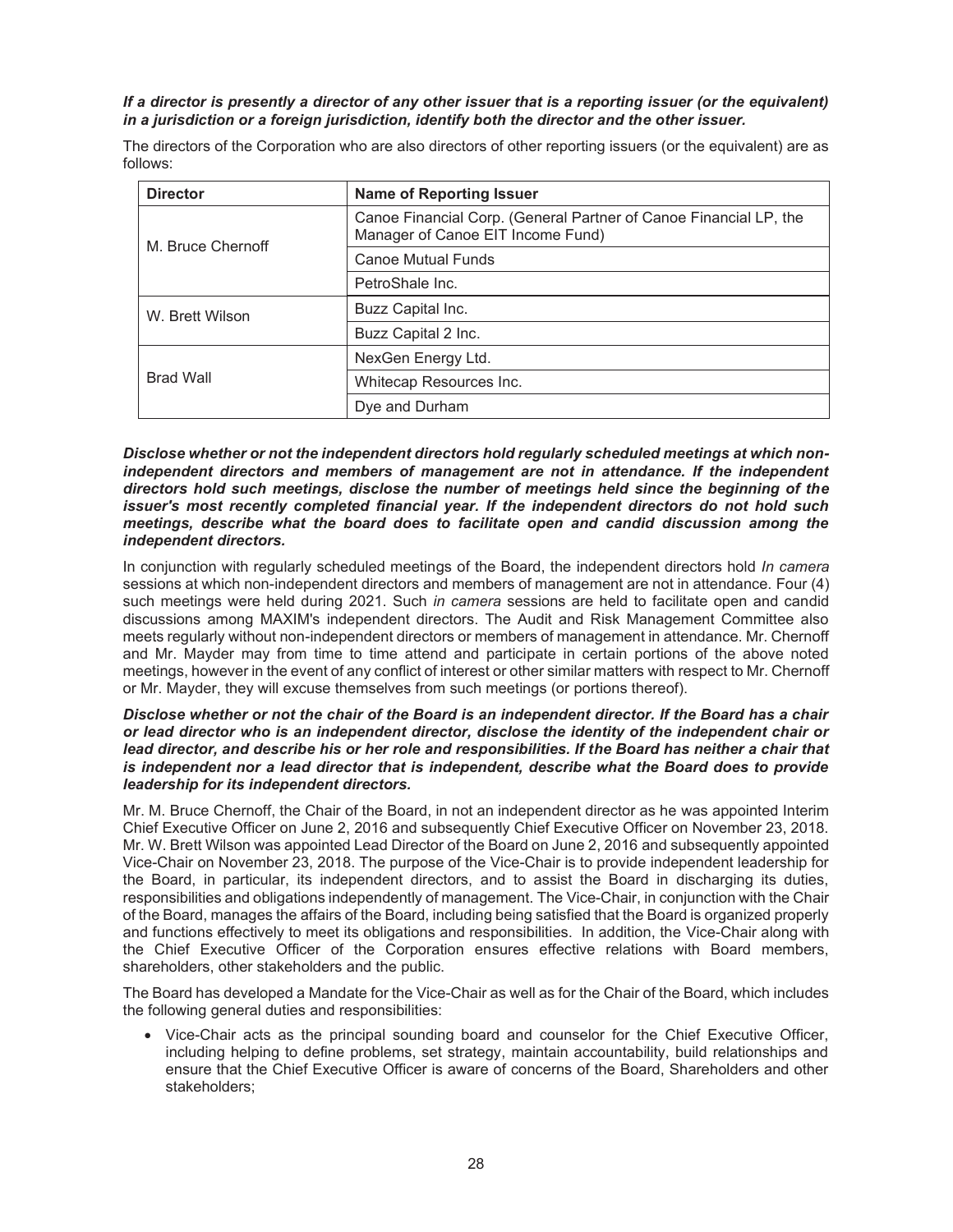- Vice-Chair leads the Board in monitoring and evaluating the performance of the Chief Executive Officer, in ensuring the accountability of the Chief Executive Officer and in ensuring implementation of the succession and development plans by the Chief Executive Officer;
- Vice-Chair coordinates with the Chief Executive Officer to ensure that management's strategy, plans and performance are appropriately represented to the Board, shareholders and other stakeholders;
- In conjunction with the Chair of the Board, the Vice-Chair ensures that the Board has full governance of the Corporation's business and affairs; providing leadership to the Board and communicating with the Board to keep it up to date on all major developments; and
- In conjunction with the Chair of the Board, the Vice-Chair annually reviewing and assessing director attendance, performance and compensation, and the size and composition of the Board, in conjunction with any relevant committees of the Board.

## *Disclose the attendance record of each director for all Board meetings held since the beginning of the issuer's most recently completed financial year.*

The attendance record for all Board meetings and meetings of committees of the Board for each director of MAXIM during the most recently completed financial year is as follows:

| <b>Director</b>               | 2021 Board/Committee Membership                                       | <b>Number of Meetings Attended</b> | Percentage |
|-------------------------------|-----------------------------------------------------------------------|------------------------------------|------------|
|                               | Board                                                                 | $4$ of $4$                         | 100%       |
|                               | Audit and Risk                                                        | $4$ of $4$                         | 100%       |
| <b>Wiley Auch</b>             | Compensation and Environment Health<br>& Safety <sup>(1)</sup>        | N/A                                | N/A        |
| M. Bruce Chernoff             | Board                                                                 | 3 of 4                             | 75%        |
|                               | <b>Compensation and Environment Health</b><br>& Safety <sup>(1)</sup> | N/A                                | N/A        |
| Johann Polz                   | Board                                                                 | $4$ of $4$                         | 100%       |
|                               | Audit and Risk                                                        | $4$ of $4$                         | 100%       |
| <b>Brad Wall</b>              | Board                                                                 | $4$ of $4$                         | 100%       |
| W. Brett Wilson               | Board                                                                 | 4 of 4                             | 100%       |
|                               | <b>Audit and Risk</b>                                                 | 4 of 4                             | 100%       |
|                               | Compensation and Environment Health<br>& Safety <sup>(1)</sup>        | N/A                                | N/A        |
| Michael Mayder <sup>(2)</sup> | Board                                                                 | $2$ of $4$                         | 100%       |

**Note:** 

(1) The Compensation and Environment Health & Safety Committee did not formally meet in 2021.

(2) Joined the Board on May 27, 2021 and attended 100% of 2021 meeting after joining the Board.

#### **Board Mandate**

*Disclose the text of the Board's written mandate. If the Board does not have a written mandate, describe how the Board delineates its roles and responsibilities.* 

The Mandate of the Board is attached as Schedule 'A' hereto.

## **Position Descriptions**

*Disclose whether or not the Board has developed written position descriptions for the chair and the chair of each Board committee. If the Board has not developed written position descriptions for the*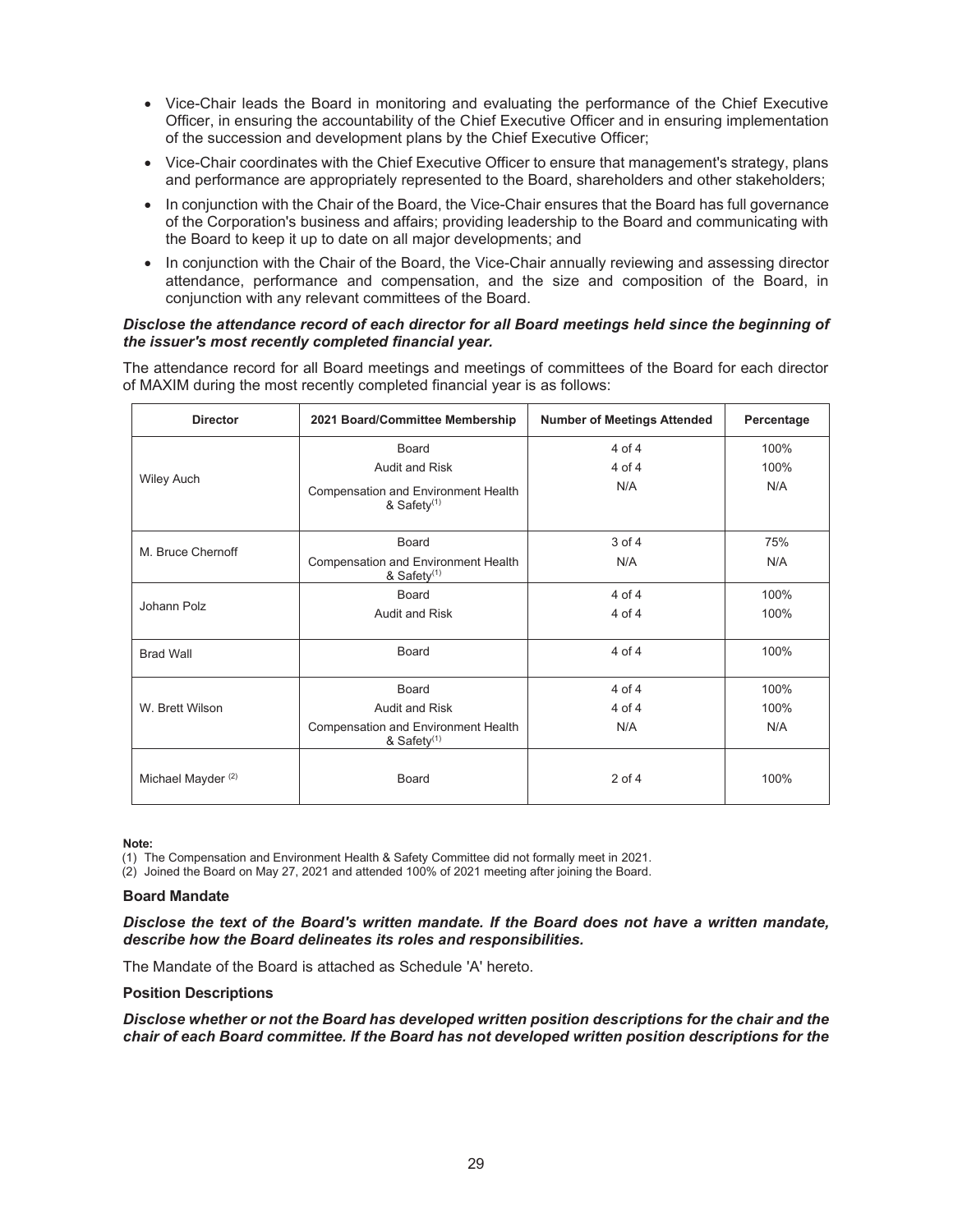## *chair and/or the chair of each Board committee, briefly describe how the Board delineates the roles and responsibilities of each such position.*

The Board has developed written position descriptions or terms of reference for the Chair of the Board, as well as for the Vice-Chair, the Board itself and for its Committees.

The terms of reference for a director include the following general rules and responsibilities:

- participating on Committees and becoming knowledgeable with the purpose and goals of the Committee; and
- understanding the process of Committee work, and the roles of management and staff in support of the Committee.

The terms of reference for Committees delineate generally the roles of each Committee Chair and provide, among other things, that:

- the Chair of each Committee may request a meeting where only independent Directors will attend;
- Committee Chairs will be selected by the full Board;
- Committee Chairs will preside at meetings and will be responsible to ensure that the work of the Committee is well-organized and proceeds in a timely fashion; and
- the Committee Chair, in consultation with Committee members and the Chief Executive Officer, will determine the agenda, frequency and length of meetings.

#### *Disclose whether or not the Board and Chief Executive Officer have developed a written position description for the Chief Executive Officer. If the Board and Chief Executive Officer have not developed such a position description, briefly describe how the Board delineates the roles and responsibilities of the Chief Executive Officer.*

The Board and the Chief Executive Officer have developed written terms of reference for the Chief Executive Officer, which provide that the Chief Executive Officer will:

- lead and manage the Corporation;
- report to the Board:
- recommend to the Board strategic directions for the Corporation's business, and when approved by the Board, successfully implement the corresponding strategic, business and operational plans;
- direct and monitor the activities of the Corporation in a manner that ensures agreed upon targets are met and that the assets of the Corporation are safeguarded and optimized in the best interests of all shareholders;
- develop and implement operational policies to guide the Corporation within the limits prescribed by the Corporation's by-laws and the framework of the strategic directions adopted by the Board;
- develop and maintain an annual (or more frequently if required) Board approved plan for the development and succession of senior management;
- manage and oversee the required interfaces between the Corporation and the public, and act as principal spokesperson for the Corporation;
- meet regularly and as required with the Vice-Chair other Board members to review material issues; and
- ensure that the Vice-Chair and other Board members are provided with all necessary information in a timely manner and with access to management to permit the Board to fulfill its statutory and other obligations.

#### **Orientation and Continuing Education**

## *Briefly describe what measures the Board takes to orient new directors regarding:*

- *(i) the role of the Board, its committees and its directors; and*
- *(ii) the nature and operation of the issuer's business.*

Given the small size of the Corporation, the Board as a whole has taken responsibility for the orientation of new directors with respect to the role of the Board, its committees and its existing directors. In addition, new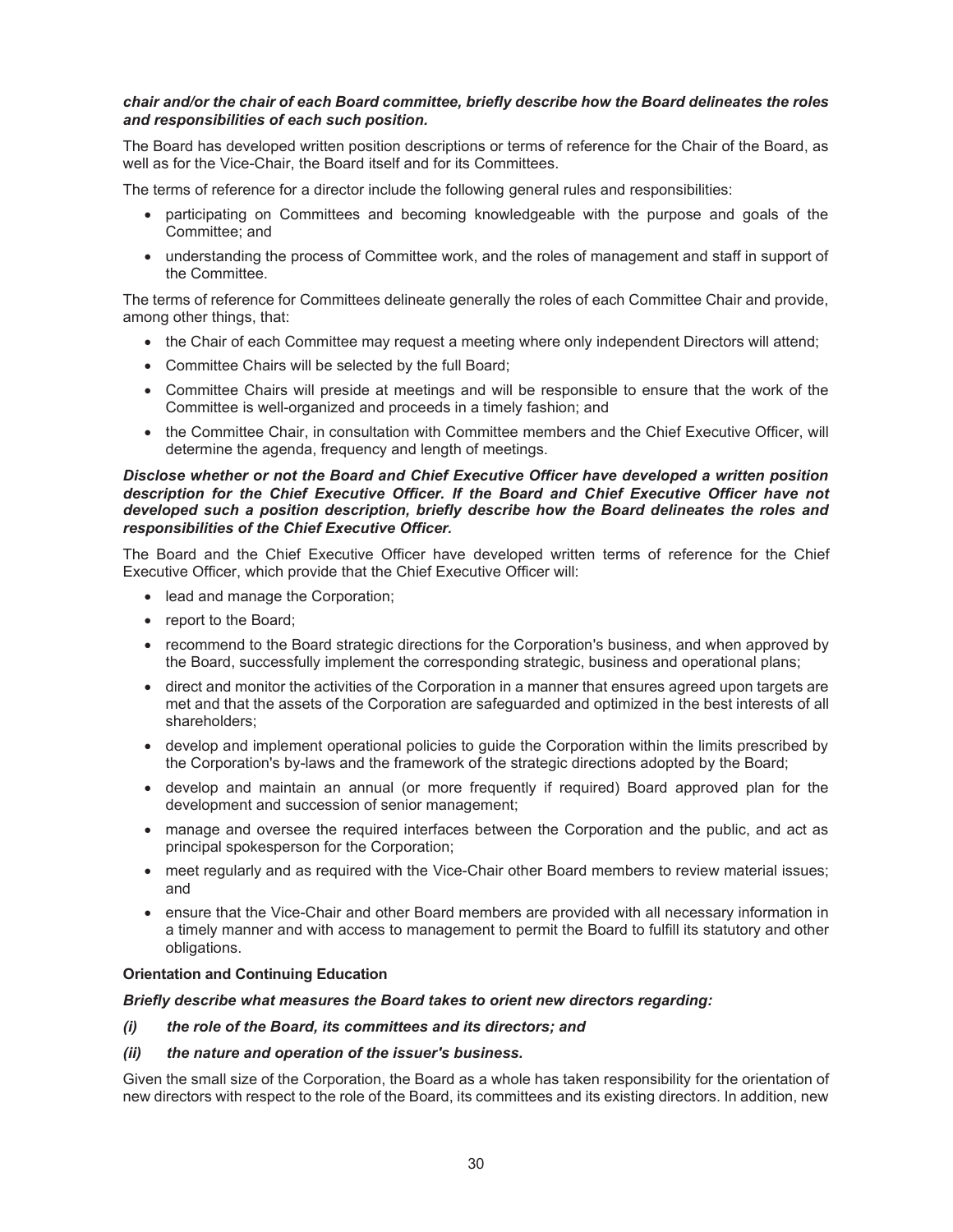directors meet with management to receive relevant information relating to the Corporation's business and affairs, and the opportunity to tour properties is provided.

#### *Briefly describe what measures, if any, the Board takes to provide education for its directors. If the Board does not provide continuing education, describe how the Board ensures that its directors maintain the skill and knowledge necessary to meet their obligations as directors.*

No formal continuing education program currently exists for the directors of the Corporation although the Corporation will pay for the cost of all appropriate courses. Based on the knowledge and experience of Board members, the Board believes that a formal education program is not currently required in order for each director to fulfill his role and meet his obligations to the Corporation and its Shareholders. In addition, the Corporation's legal counsel and auditors provide the Board and applicable committees with updates of new developments regarding corporate governance and regulatory requirements as they arise.

## **Ethical Business Conduct**

*Disclose whether or not the Board has adopted a written code for the directors, officers and employees. If the Board has adopted a written code:* 

*(i) disclose how a person or company may obtain a copy of the code;* 

*(ii) describe how the Board monitors compliance with the code, or if the Board does not monitor compliance, explain whether and how the board satisfies itself regarding compliance with its code; and* 

#### *(iii) provide a cross-reference to any material change report filed since the beginning of the issuer's most recently completed financial year that pertains to any conduct of a director or executive officer that constitutes a departure from the code.*

The Corporation has adopted a Code of Conduct (the "**Code**") which is applicable to the directors, officers, employees, consultants and contractors (collectively "**Employee"** or "**Employees**") of the Corporation and its subsidiaries. A copy of the Code has been posted to our profile on SEDAR at www.sedar.com.

The Code is intended to guide activities to minimize situations where a conflict of interest could arise and where harm to the Corporation, its Employees could occur. The Code addresses responsibilities and values, insider trading, business relationships, entertainment, gifts and favours, compliance and monitoring. Adherence to the policy is monitored by management through routine supervisory practices. When an investigation results in a finding that the Code has been breached, the Employee who has breached the Code may, depending upon the seriousness of the breach, be subject to discipline including potential termination of employment.

MAXIM has not experienced any known conduct of an Employee that constitutes a departure from the Code requiring the filing of a material change report.

## *Describe any steps the Board takes to ensure directors exercise independent judgment in considering transactions and agreements in respect of which a director or executive officer has a material interest.*

Pursuant to the Code, all directors have agreed to the following guidelines respecting conflicts of interest:

- directors shall avoid situations that may result in a conflict or perceived conflict between their personal interests and the interest of the Corporation and situations where their actions as directors are influenced or perceived to be influenced by their personal interests; and
- each director must at all times comply fully with applicable law and should avoid any situation which could be perceived as improper, unethical or indicative of a casual attitude towards compliance with the law.

In addition, each individual being considered for nomination as a director of the Corporation must disclose to the Board all interests and relationships of which the director is aware of at the time of consideration which will or may give rise to a conflict of interest. If such an interest or relationship should arise while the individual is a director, the individual shall make immediate disclosure of all relevant facts to the Chair of the Board and Chief Executive Officer or to the Vice-Chair.

Lastly, in accordance with the *Business Corporations Act* (Alberta), directors who are a party to or are a director or an officer of a party to a material contract or material transaction are required to disclose the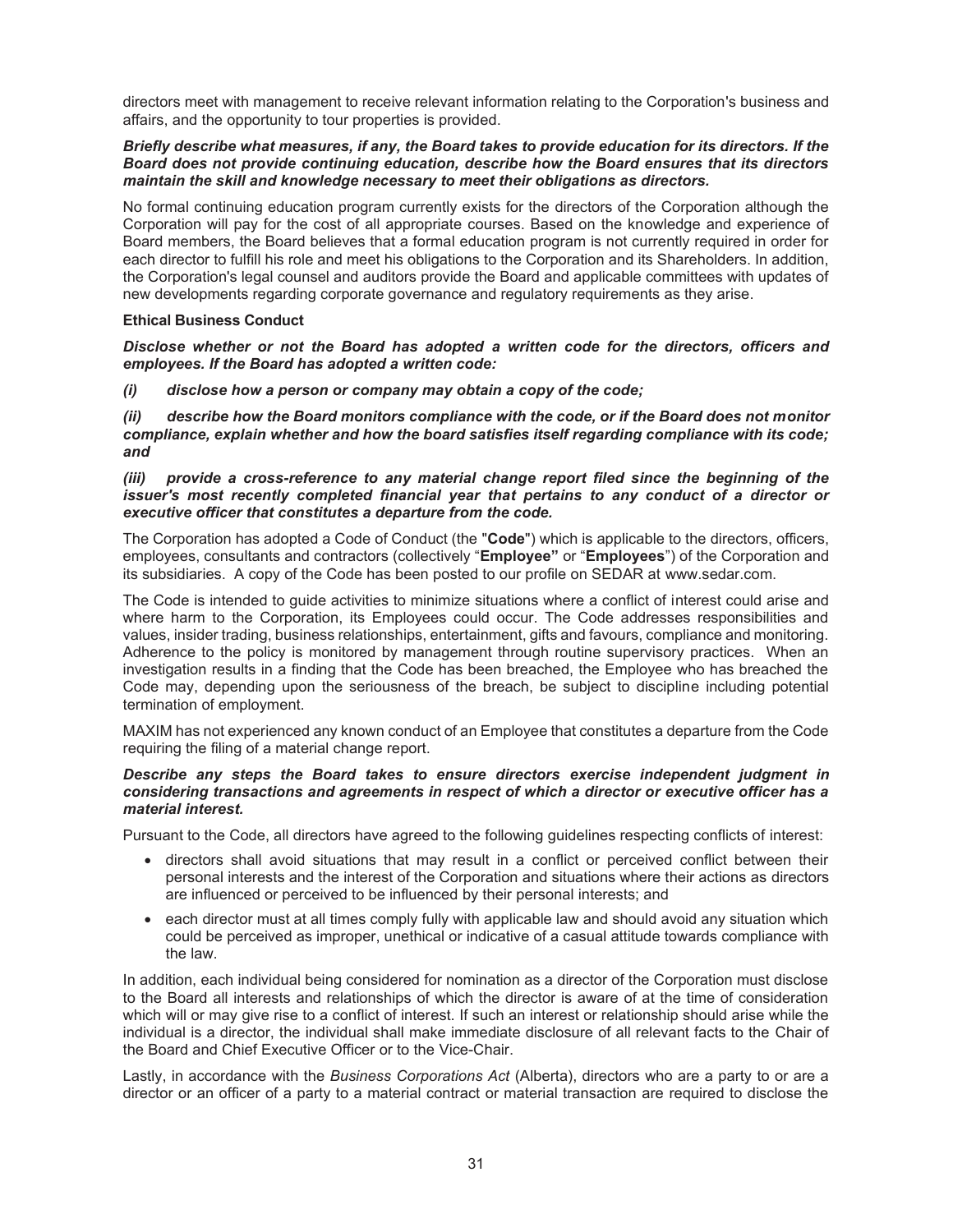nature and extent of their interest and to abstain from voting on any resolution to approve the contract or transaction.

## *Describe any steps the Board takes to encourage and promote a culture of ethical business conduct.*

The Board provides leadership, supervision and support for the employees of the Corporation to uphold the principles articulated in the Code. The Board has also adopted a "Whistleblower Policy" with respect to accounting, environmental and safety matters whereby employees of the Corporation are able to raise concerns in a confidential, anonymous process.

#### **Nomination of Directors**

## *Describe the process by which the Board identifies new candidates for Board nominations.*

Given the small size of the Board, each Board member is involved in the process of identifying candidates for Board nomination. Nominees for directors are then considered by the entire Board which reviews each candidate's qualifications and determines whether it would be appropriate to either invite a candidate to immediately join the Board between annual general meetings or nominate that candidate for election at the subsequent annual general meeting.

## *If the Board has a nominating committee, describe the responsibilities, powers and operation of the nominating committee.*

The Corporation does not currently have a nominating committee. As noted above, given the size of the Board, the process of identifying candidates, reviewing their qualifications and either appointing new directors or proposing nominees to the Shareholders are considered by the full Board.

## **Compensation**

## *Disclose whether or not the board has a compensation committee composed entirely of independent directors. If the board does not have a compensation committee composed entirely of independent directors, describe what steps the board takes to ensure an objective process for determining such compensation.*

The Board has a Compensation Committee comprised of three (3) members including Mr. Wiley Auch, Mr. M. Bruce Chernoff and Mr. W. Brett Wilson. Mr. M. Bruce Chernoff is not independent as he is the Chief Executive Officer, however as Mr. Chernoff does not receive any compensation from the Corporation in his capacity as such, the Board and the Compensation Committee is satisfied that Mr. Chernoff' s role as Chief Executive officer does not interfere with his judgment as a member of the Compensation Committee. The Compensation Committee can also hold scheduled meetings at which non-independent or members of management are not in attendance. Where matters arise at Compensation Committee meetings which require decision making and evaluation by independent or non-management directors, the meeting breaks into an *in camera* session among the independent or non-management directors.

## *If the board has a compensation committee, describe the responsibilities, powers and operation of the compensation committee.*

Subject to the powers and duties of the Board, the Compensation Committee has the following responsibilities and powers:

- establishing a plan of continuity for executives and other key employees;
- ensuring a broad plan of executive compensation is established that is competitive and motivating in order to attract, hold and inspire the executive management and other key employees;
- taking all reasonable steps to ensure that policies and procedures exist in order that the Corporation meets or exceeds its legal requirements concerning environmental, health and safety practices;
- ensuring that any policy, process or evaluation should enhance MAXIM's corporate culture;
- the Compensation Committee shall regularly review the organization structure and report any significant organizational changes, along with the Compensation Committee's recommendations, to the Board;
- the Compensation Committee shall review and, if satisfied, approve annually, or more frequently as required, Management's succession plans for executive management, including specific development plans and career planning for potential successors;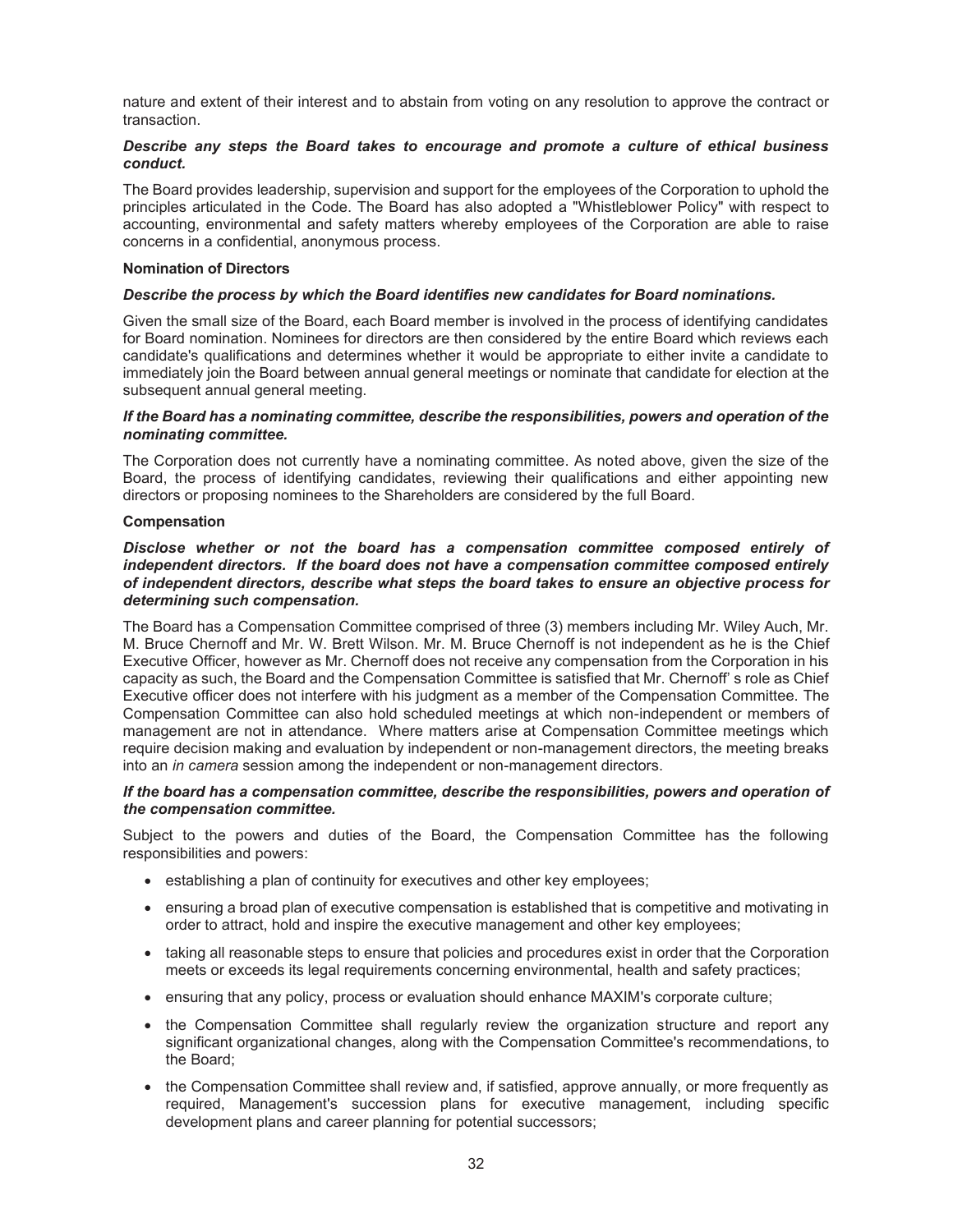- the Committee shall develop compensation philosophy and guidelines for Executive Management, for recommendation to the Board for its consideration and approval;
- the Compensation Committee shall review and fix the compensation of each member of executive management, and report its broad conclusions to the Board for its consideration and approval; and
- the Compensation Committee may recommend to the Board for consideration, approval, and establishment by the Board any stock option plan, pension plan or employee benefit plans to be granted to executive management and guidelines with respect thereto.

The Compensation Committee, upon the approval of the Board, may engage independent services for the provision of appropriate industry compensation data and trends.

#### *Describe the process by which the Board determines the compensation for the issuer's directors and officers.*

The Compensation Committee has the responsibility to assist the Board in establishing and reviewing compensation arrangements for the Corporation's executive officers. The Committee also reviews and recommends the compensation for directors.

Information regarding compensation of the Corporation's executive officers and directors can be found under the heading "*Statement of Executive Compensation - Compensation Discussion and Analysis - Compensation Governance*".

*If a compensation consultant or advisor has, at any time since the beginning of the issuer's most recently completed financial year, been retained to assist in determining compensation for any of the issuer's directors and officers, disclose the identity of the consultant or advisor and briefly summarize the mandate for which they have been retained. If the consultant or advisor has been retained to perform any other work for the issuer, state that fact and briefly describe the nature of the work.* 

No compensation consultants or advisors were retained during the year ended December 31, 2021 to assist in determining compensation for any of the issuer's directors or officers.

#### **Other Board Committees**

#### *If the Board has standing committees other than the audit, compensation and nominating committees, identify the committees and describe their function.*

In addition to compensation matters, the mandate of the Compensation Committee includes the review of environmental, health and safety matters within the Corporation, including that provided by contractors to the Corporation. The Board has also delegated the responsibility for oversight of compliance, risk assessment, and management to the Audit and Risk Management Committee.

In 2019, the Board also established a special committee to among other things, consider, and negotiate, for and on behalf of the Corporation, the transactions in respect of the Convertible Loan (as defined and explained under "*Interest of Informed Persons in Material Transactions*" below). From time to time such committee may meet to consider any matters with respect to the loan transactions.

## **Assessment**

*Disclose whether or not the Board, its committees and individual directors are regularly assessed with respect to their effectiveness and contribution. If assessments are regularly conducted, describe the process used for the assessments. If assessments are not regularly conducted, describe how the Board satisfies itself that the Board, its committees, and its individual directors are performing effectively.* 

Given the size of the Board, there is currently no formal process of assessing the effectiveness and contributions of the Board, its committees and individual directors. However, such items as attendance at Board and committee meetings, overall contributions and the competencies and skills of individual directors are being assessed and evaluated on an ongoing basis, having regard to the Board's Mandate.

#### **Director Term Limits and Other Mechanisms of Board Renewal**

*Disclose whether or not the issuer has adopted term limits for the directors on its board or other mechanisms of board renewal and, if so, include a description of those director term limits or other*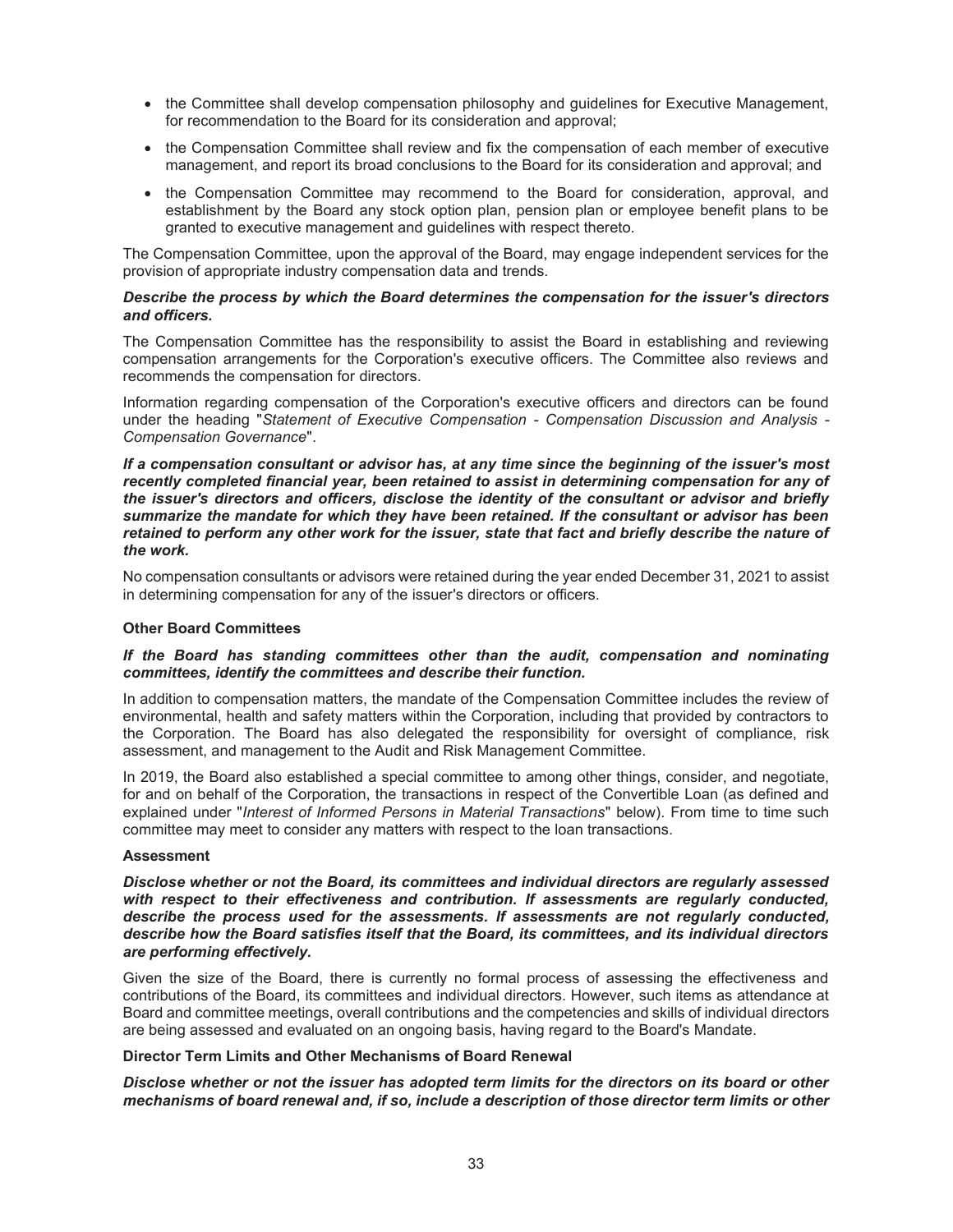## *mechanisms of board renewal. If the issuer has not adopted director term limits or other mechanisms of board renewal, disclose why it has not done so.*

The Board has not adopted term limits for directors. The Board does not believe that fixed term limits are in the best interest of MAXIM. When proposing nominees for nomination as directors, the Board considers the term of service of individual directors, the average term of the Board as a whole and turnover of directors over prior years. Furthermore, the Board believes that there are benefits derived from regular renewal in the context of the needs of the Board at the time together with the benefits from having a Board whose members are familiar with MAXIM and its business through past service.

## **Policies Regarding the Representation of Women on the Board**

## *Disclose whether the issuer has adopted a written policy relating to the identification and nomination of women directors. If the issuer has not adopted such a policy, disclose why it has not done so.*

While the gender of nominee directors will be reviewed and considered as a factor in the selection of suitable candidates for election to the Board, as is noted below, the selection of director nominees is made on the basis of the skills, knowledge, experience and character of individual candidates and the requirements of the Board at the time and not on the basis of their age, gender, race, ethnicity or religion.

The Board has adopted a written Board and Management Diversity and Term Limit Policy (the "**Diversity Policy**"). As is stated in the Diversity Policy, the Board believes that director nominations should be made on the basis of the skills, knowledge, experience and character of individual candidates and the requirements of the Board at the time. MAXIM is committed to the principle of selecting director nominees based on their abilities and merit and believes that considering the broadest group of individuals who have the skills, knowledge, experience and character required to provide the leadership needed to achieve MAXIM's business objectives, without reference to their age, gender, race, ethnicity or religion, is in the best interests of MAXIM and its stakeholders.

In addition to the description of the Diversity Policy above, the Board has also established a "skills matrix" outlining the skills and experience it believes are required by the members of the Board. This skills matrix is regularly reviewed by the Board and updated as necessary. The skills and experience of the current directors of MAXIM are regularly assessed by Board members to determine whether the Board needs to be strengthened in any area. In addition to considering the skills and experience of the Board, the Board also assesses the knowledge and character of all new nominees to the Board to ensure general compliance with the skills matrix.

In order to fill vacancies in the Board, a list of potential nominees is prepared. In establishing this list, the Board considers both the criteria outlined above and Board diversity. The Board is authorized to retain experts to assist them in "board searches" for qualified candidates.

## **Consideration of the Representation of Women in the Director Identification and Selection Process**

*Disclose whether and, if so, how the board or nominating committee considers the level of representation of women on the board in identifying and nominating candidates for election or reelection to the board. If the issuer does not consider the level or representation of women on the board in identifying and nominating candidates for election or re-election to the board, disclose the issuer's reason for not doing so.* 

While the gender of nominee directors will be reviewed and considered as a factor in the selection of suitable candidates for election to the Board, the selection of director nominees is made on the basis of the skills, knowledge, experience and character of individual candidates and the requirements of the Board at the time and not on the basis of their age, gender, race, ethnicity or religion.

The skills and experience of the current directors of MAXIM are regularly assessed by Board members to determine whether the Board needs to be strengthened in any area. To the extent that the skills and experience of the Board needs to be strengthened in any area, the Board considers the broadest group of individuals who have the skills, knowledge, experience and character required to provide the leadership needed to achieve MAXIM's business objectives, without reference to their age, gender, race, ethnicity or religion.

#### **Consideration Given to the Representation of Women in Executive Officer Appointments**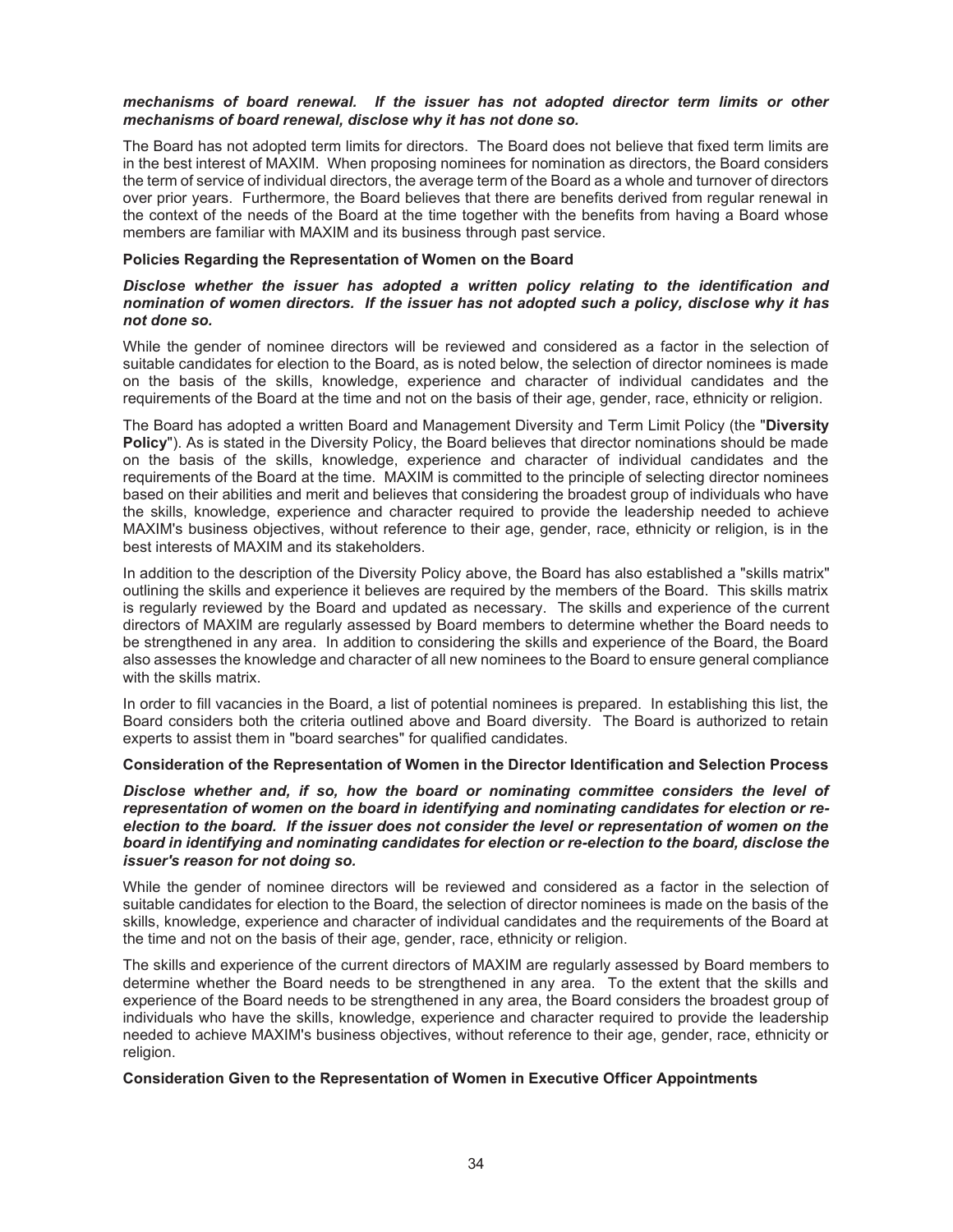## *Disclose whether and, if so, how the issuer considers the level of representation of women in executive officer positions when making executive officer appointments. If the issuer does not consider the level of representation of women in executive officer positions when making executive officer appointments, disclose the issuer's reasons for not doing so.*

The Diversity Policy states the belief of the Board of MAXIM that executive officer appointments should be made on the basis of the skills, knowledge, experience and character of individual candidates and the requirements of management at the time. MAXIM is committed to the principle of hiring executive officers based on their abilities and merit and believes that considering the broadest group of individuals who have the skills, knowledge, experience and character required to provide the leadership needed to achieve MAXIM's business objectives, without reference to their age, gender, race, ethnicity or religion, is in the best interests of MAXIM and its stakeholders.

The Board annually reviews appointments to executive officer positions to ensure that individuals with the appropriate skills, knowledge, experience and character are being fairly considered.

**Issuer's Targets Regarding the Representation of Women on the Board and in Executive Officer Positions** 

- *(a) For purposes of this item, a "target" means a number or percentage, or a range of numbers or percentages, adopted by the issuer of women on the issuer's board or in executive officer positions of the issuer by a specific date.*
- *(b) Disclose whether the issuer has adopted a target regarding women on the issuer's board. If the issuer has not adopted a target, disclose why it has not done so.*
- *(c) Disclose whether the issuer has adopted a target regarding women in executive officer positions of the issuer. If the issuer has not adopted a target, disclose why it has not done so.*
- *(d) If the issuer has adopted a target referred to in either (b) or (c), disclose:* 
	- *(i) the target; and*
	- *(ii) the annual and cumulative progress of the issuer in achieving the target.*

The Board recognizes the benefits of diversity within the Board and within management of MAXIM but will not compromise the principles outlined in the Diversity Policy and noted above by imposing quotas or targets.

#### **Number of Women on the Board and in Executive Officer Positions**

- *(a) Disclose the number and proportion (in percentage terms) of directors on the issuer's board who are women.*
- *(b) Disclose the number and proportion (in percentage terms) of executive officers of the issuer, including all major subsidiaries of the issuer, who are women.*

The Corporation currently has one woman in an executive position and has nominated a woman for a position on the Board (comprising 16.7% of such positions).

## **INTEREST OF CERTAIN PERSONS OR COMPANIES IN MATTERS TO BE ACTED UPON**

No person who has been a director or executive officer of the Corporation at any time since the beginning of the last financial year, nor any proposed nominee for election as a director of the Corporation, nor any associate or affiliate of any of the foregoing, has any material interest, directly or indirectly, by way of beneficial ownership of securities or otherwise, in any matter to be acted upon other than the election of directors.

## **INTEREST OF INFORMED PERSONS IN MATERIAL TRANSACTIONS**

Except as disclosed elsewhere herein and below, none of our directors, officers, principal shareholders, or informed persons (as defined in National Instrument 51-102), and no associate or affiliate of any of them, has or has had any material interest in any transaction since the commencement of the Corporation's most recently completed financial year or in any proposed transactions which has materially affected or would materially affect the Corporation.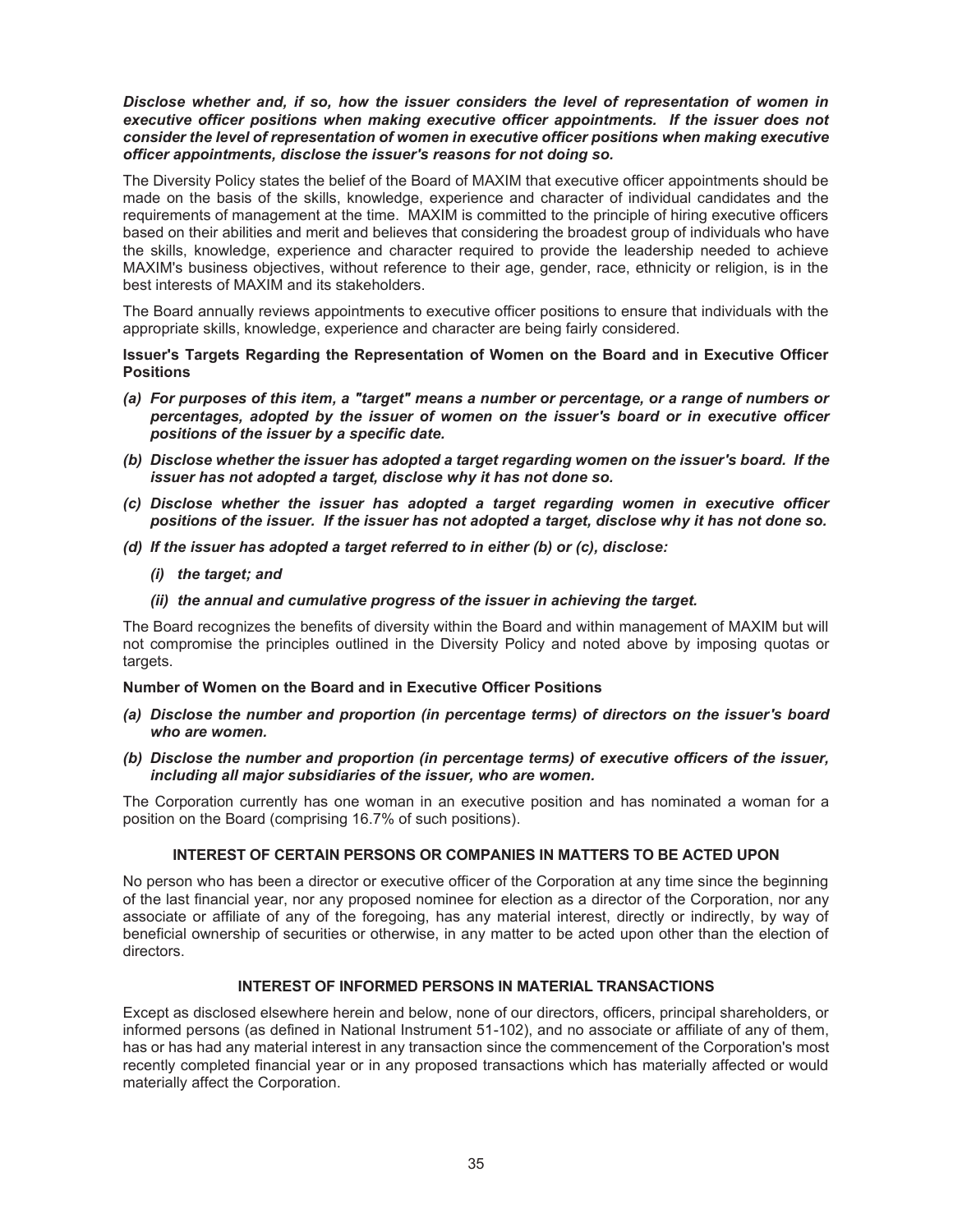On September 10, 2019, MAXIM entered into a credit agreement with two related parties, Alpine Capital Corp. and Prairie Merchant Corporation, with respect to a \$75 million, one-year, 12% per annum, revolving, secured loan (the "**Convertible Loan**"). On October 3, 2019, conversion pricing of the Convertible Loan was increased from \$1.90 per share to \$2.25 per share and an additional extension of six months was added to the loan. Alpine Capital Corp. is a company majority owned by M. Bruce Chernoff, a director, Chair of the Board, Chief Executive Officer and significant shareholder of the Corporation and Prairie Merchant Corporation is a company owned and controlled by W. Brett Wilson, a director and significant shareholder the Corporation. The drawn amounts under the Convertible Loan (including accrued interest) of up to \$75 million, may be converted at the election of each lender based on their respective sharing percentage of funds advanced and owing thereunder (being 50/50)) at a conversion price of \$2.25 per share, resulting in the maximum number of Common Shares that may be acquired by each lender on conversion of the Convertible Loan (assuming such loan is fully drawn) of 16,666,667 Common Shares. On December 19, 2019, MAXIM entered into an additional senior secured credit agreement with ATB Financial (ATB) and in connection therewith, the lenders under the Convertible Loan agreed to subordinate the security granted under the Convertible Loan to the security granted to ATB under the ATB credit agreement and agreed that repayment of Convertible Loan principal will not otherwise be permitted during the initial thirty-five month term of the ATB loan. On November 6, 2020, the Convertible Loan Agreement was amended to allow for up to 4 additional extensions of the Convertible Loan with the final maturity date no later than March 25, 2023. On June 30 2021, the Convertible Loan Agreement was amended to extend the maturity date to September 25, 2026. Total interest and fees paid under the Convertible Loan (not including the amendment fee) was \$3.9 million in 2021 and as at December 31, 2021, the Corporation had \$29.4 million outstanding under the Convertible Loan.

#### **ADDITIONAL INFORMATION**

Additional financial information is provided in the Corporation's audited financial statements and management's discussion and analysis for the most recently completed fiscal period ended December 31, 2021. The Corporation will provide to any person upon request, the Corporation's audited consolidated financial statements and related management's discussion and analysis contained for the period ended December 31, 2021, together with the report of the auditors thereon, and one copy of the Corporation's interim consolidated financial statements subsequent to such audited consolidated financial statements and a copy of this Management Information Circular. These documents can be obtained free of charge by accessing the Corporation's website at www.maximpowercorp.com or on SEDAR at www.sedar.com.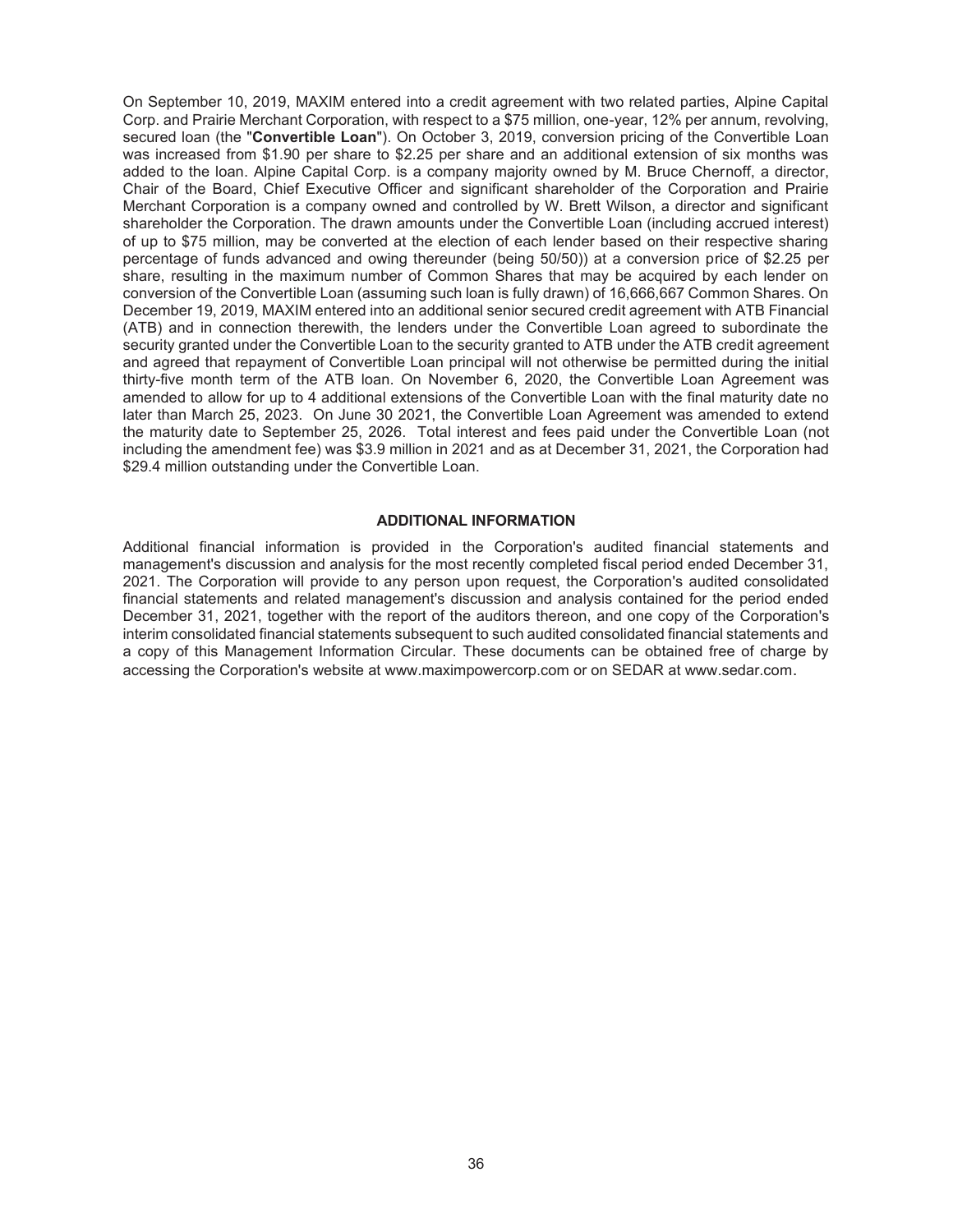## **SCHEDULE 'A'**

# **MANDATE OF THE BOARD OF DIRECTORS**

The Board of Directors (the "**Board**") of Maxim Power Corp. ("**MAXIM**") is responsible for the stewardship of MAXIM and its subsidiaries. In discharging its responsibility, the Board will exercise the care, diligence and skill that a reasonably prudent person would exercise in comparable circumstances and will act honestly and in good faith with a view to the best interests of MAXIM. In general terms, the Board will:

- (a) in consultation with the management of MAXIM (the "**Management**"), define the principal objectives of MAXIM;
- (b) monitor the management of the business and affairs of MAXIM with the goal of achieving MAXIM's principal objectives as defined by the Board;
- (c) discharge the duties imposed on the Board by applicable laws; and
- (d) for the purpose of carrying out the foregoing responsibilities, take all such actions as the Board deems necessary or appropriate.

Without limiting the generality of the foregoing, the Board will perform the following duties:

## **Strategic, Operating and Capital Plans and Financing Plans**

- require Management to present annually to the Board a long-range strategic plan and a shorter range operating plan, which plans must:
	- be designed to achieve MAXIM's principal objectives; and
	- identify the principal strategic and operational opportunities and risks of MAXIM's business;
- review progress towards the achievement of the goals established in the strategic, operating and capital plans;
- ensure Management is taking all reasonable steps to identify the principal risks of MAXIM's business and to implement the appropriate systems to monitor and manage these risks;
- approve the annual operating and capital plans;
- approve all amendments or departures from established operating and capital plans;
- approve limits on Management's authority to conduct acquisitions and dispositions of assets and corporations;
- approve the establishment of credit facilities and borrowings;
- approve issuances of additional common shares or other securities; and
- establish appropriate limits of authority delegated to Management.

#### **Monitoring and Acting**

- monitor MAXIM's progress towards its goals, and to revise and alter its direction through Management in light of changing circumstances;
- monitor overall human resource policies and procedures, including compensation and succession planning;
- appoint all of the officers and determine the terms of employment with MAXIM of all of such officers;
- monitor and evaluate the performance of senior Management at least annually based on criteria which include the performance of MAXIM, the accomplishment of MAXIM's principal objectives and other objectives which are established at the beginning of each year;
- in consultation with the Compensation and Environment, Health and Safety Committee, approve the compensation of the officers of MAXIM;
- approve the dividend policy of MAXIM;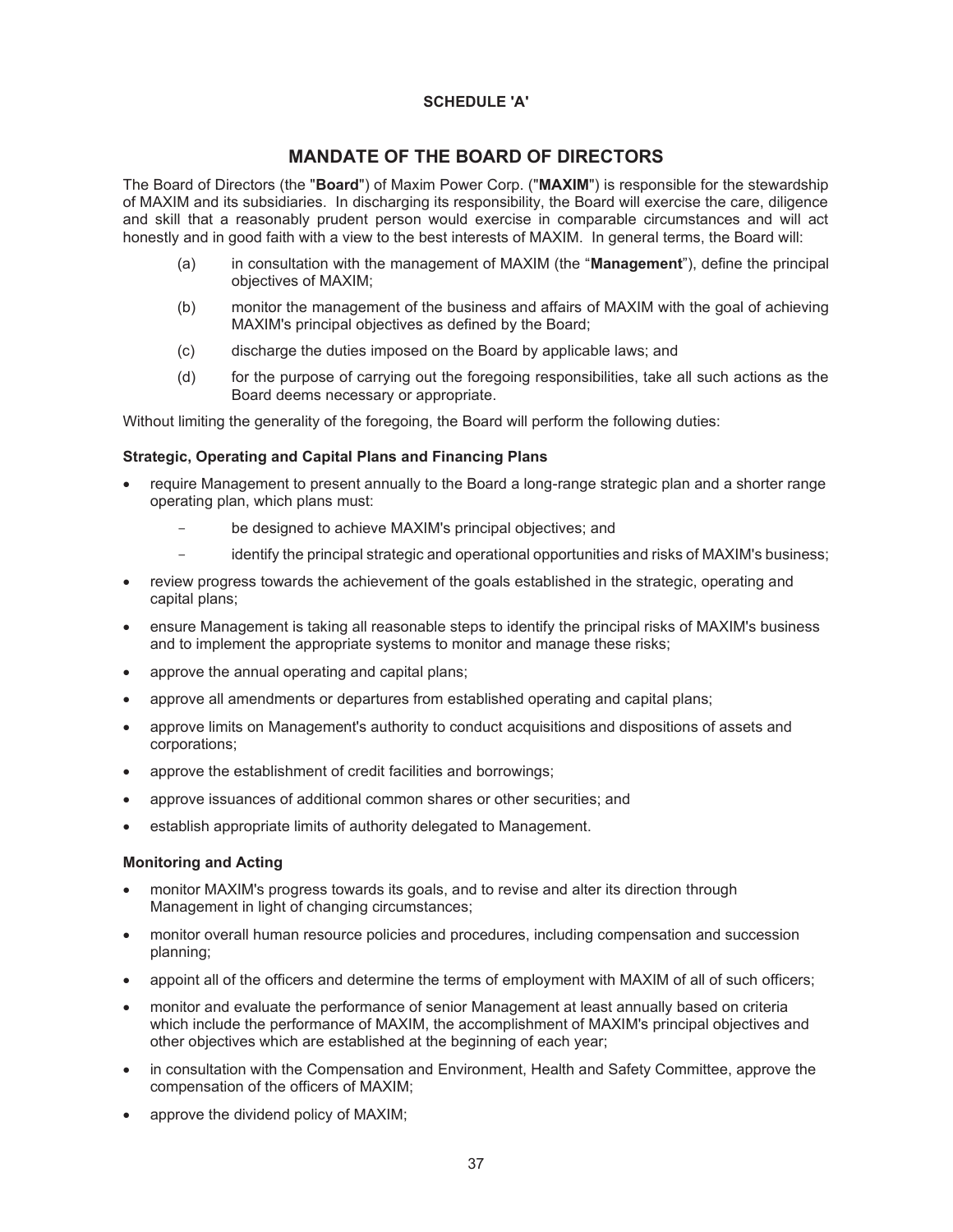- ensure systems are in place for the implementation and integrity of MAXIM's internal control and management information systems;
- x monitor the "good corporate citizenship" of MAXIM, including compliance by MAXIM with all applicable safety, health and environmental laws and review and consideration of applicable environmental, social and related governance policies, practices and programs of MAXIM;
- establish the code of business conduct (the "**Code**") to be observed by all officers, employees and consultants of MAXIM, and use reasonable efforts to ensure that a process is in place to monitor compliance with those standards;
- review departures from the Code, disclosing departures from the Code by filing material change reports for material departures from the Code to disclose, among other things:
	- $\circ$  the date of the departure(s);
	- $\circ$  the party(ies) involved in the departure(s);
	- $\circ$  the reason why the Board has or has not sanctioned the departure(s); and
	- o any measures the Board has taken to address or remedy the departure(s).
- review, consider and where deemed appropriate, approve all matters relating to a takeover bid or other significant corporate transaction involving MAXIM.

## **Compliance Reporting and Corporate Communications**

- ensure compliance with applicable regulatory, corporate, securities and other reporting obligations of MAXIM;
- before dissemination to the public, review and approve MAXIM's financial statements and all other financial disclosure, and ensure that MAXIM's financial results are prepared and reported in compliance with applicable audit, accounting and reporting requirements;
- x recommend to shareholders of MAXIM a firm of chartered accountants to be appointed as MAXIM's auditors;
- ensure the timely reporting of any change in the business, operations or capital of MAXIM that would reasonably be expected to have a significant effect on the market price or value of the common shares of MAXIM;
- establish a process for direct communications with shareholders and other stakeholders through appropriate directors, including through MAXIM's whistleblower policies; and
- ensure that MAXIM has in place a policy to enable MAXIM to communicate effectively with its shareholders and the public generally.

#### **Governance**

- in consultation with the Chair of the Board, develop a position description for the Chair of the Board and review the adequacy of such position description on a regular basis;
- facilitate the continuity, effectiveness and independence of the Board by, among other things:
	- if it is determined appropriate by the Board to do so, appointing a Chair of the Board who is not a member of Management;
	- appointing from among the directors an audit committee and such other committees of the Board as the Board deems appropriate;
	- defining the mandate of each committee of the Board and the terms of reference for the chair of each committee and reviewing the adequacy of such mandates and terms of reference on a regular basis;
	- ensuring that processes are in place and are utilized to assess the effectiveness of the Chair of the Board, the Board as a whole, each director, each committee of the Board and the chair of each committee of the Board; and
	- establishing a system to enable any director to engage an outside adviser at the expense of MAXIM;